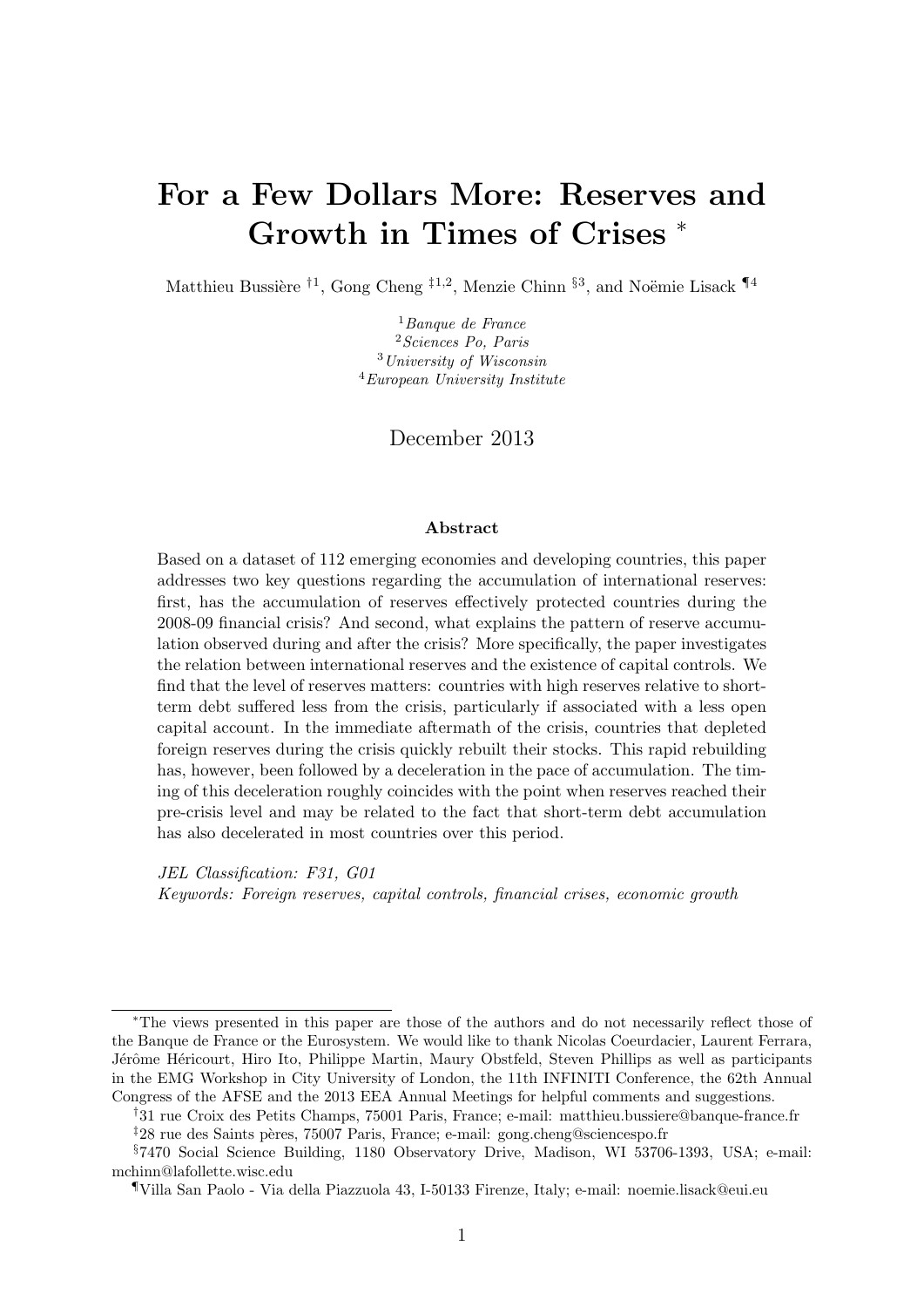### 1 Introduction

In the decade preceding the 2008 global financial crisis (GFC), emerging market economies accumulated large stocks of international reserves (figure [1\)](#page-1-0). The unprecedented pace of reserve accumulation was, at least partly, a response to the lessons drawn from previous financial crises which predominantly affected emerging markets. Most research on emerging market crises suggests that countries with an insufficient level of reserves, measured against appropriately chosen benchmarks, suffered more from crises in the  $1990s<sup>1</sup>$ . A natural question arising from this observation is to what extent the accumulation of international reserves has protected countries from the negative shock of the latest crisis: have countries with more reserves fared better, in terms of output growth performance, than countries with less reserves? Are there, in addition, other policy tools that can strengthen or dampen the effects of reserves on growth performance?

<span id="page-1-0"></span>

Figure 1: World international reserves

The first objective of this paper is therefore to identify the relationship between precrisis foreign reserve accumulation and economic growth during the GFC; the latter can be viewed as an ultimate test for the usefulness of reserves as an insurance mechanism. One aspect we pay particularly close attention to in this paper is the interconnection between international reserve holdings and capital controls. Indeed, one may ask whether a higher level of reserves is needed in a country with a more open capital account, to the extent that an open capital account would expose the country to volatile international capital

<sup>1</sup>For a detailed review of this literature, see [Flood and Marion](#page-35-0) [\(1999\)](#page-35-0), [Berg and Pattillo](#page-34-0) [\(1999\)](#page-34-0), [Reinhart and Kaminsky](#page-36-0) [\(1999\)](#page-35-1), Bussière and Mulder (1999), [Gourinchas and Obstfeld](#page-35-2) [\(2012\)](#page-35-2), [Catao](#page-35-3) [and Milesi-Ferretti](#page-35-3) [\(2013\)](#page-35-3) and [Obstfeld](#page-36-1) [\(2013\)](#page-36-1).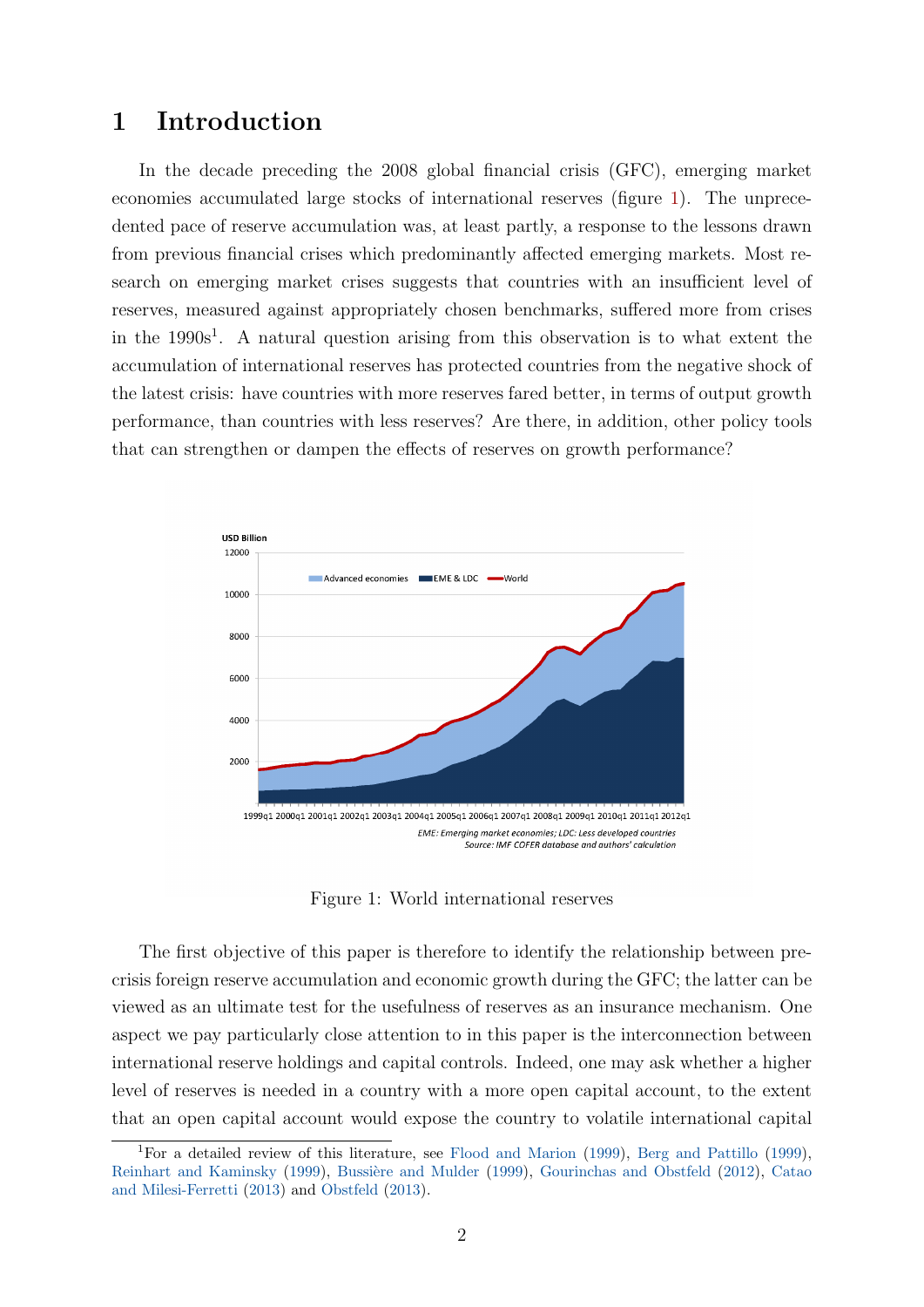flows. According to this view, reserve accumulation and capital account controls can be understood as substitutes in the quest to avoid financial crises. An alternative view is that these two policy tools can be complementary and reinforce each other: reserves are all the more useful when the capital account is closed. Finally, the paper also devotes attention to the endogeneity issue that may arise from this simple exercise: it is possible that the policy authorities of a highly vulnerable country decide to accumulate more reserves. In this case a simple regression may yield biased results, which we account for using an instrumental variable approach. Aside from this first objective, which focuses on the initial stage of the crisis, the paper also investigates the patterns of reserve accumulation in the subsequent periods. Indeed, the finding that more reserves before the crisis have indeed benefited countries during the GFC may have prompted countries to accumulate even more reserves after the crisis. We therefore seek to uncover the patterns of reserve accumulation after the GFC, distinguishing between the immediate aftermath of the crisis, which recorded a strong rebound, and the following period, during which the pace of reserve accumulation decelerated.

Against this background, the paper presents three sets of findings. First, we test the hypothesis that international reserves fulfill the protective role they are often assigned to, by testing whether the extent of the crisis (proxied here by two different measures of output collapse, which control for idiosyncratic factors) are related to the level of reserves before the crisis. More specifically, given the debate on what constitutes the most appropriate metrics for international reserves, we construct a set of reserve ratios, expressing reserves as a percentage of GDP, imports, M2 and short-term debt. The results indicate that when reserves are measured as a percentage of short-term debt, there is a statistically significant relationship with the dependent variable, but not for the other reserve adequacy ratios (i.e. reserves/M2, reserves/imports and reserves/GDP). This result is robust to using alternative definitions of the crisis variable, different sub-samples (emerging market countries only or combined with developing countries) or introducing additional control variables such as trade openness, dummy variables for oil exporting countries or financial centers, and so forth. In this set of regressions we also use an instrumental variable approach to account for a potential endogeneity bias. We develop two main instruments for our reserve ratio, focusing on reserve accumulation in neighboring countries as an alternative accumulation motive.

Second, we focus on the interaction between international reserves and capital account openness by introducing an interaction term involving these two variables. We find that the coefficient of the interacted term is sometimes significantly different from zero. The magnitude of the marginal effects of reserves depends on the degree of capital controls; that is, a less open capital account reinforces the positive marginal effect of reserves that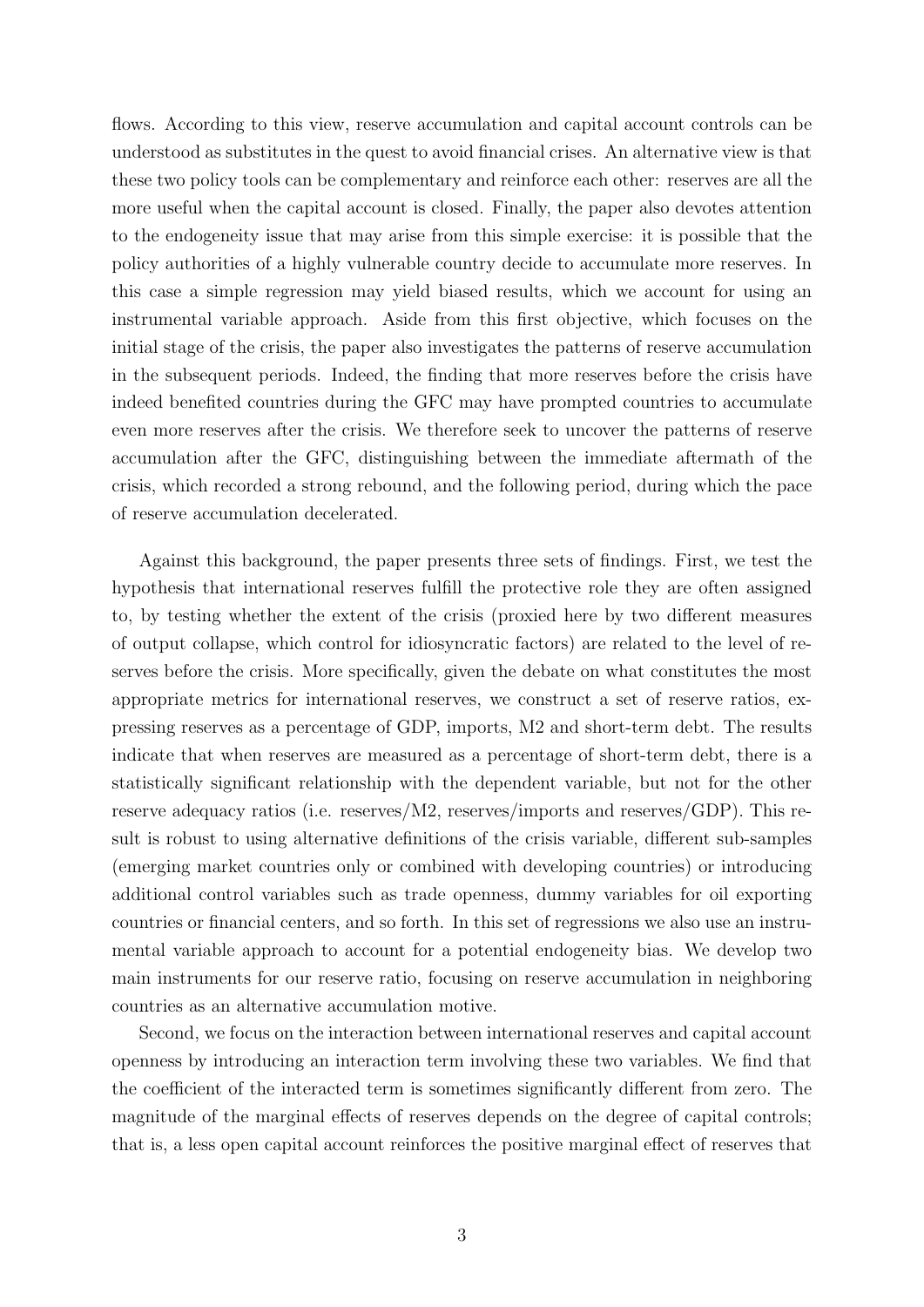we find in the first set of regressions<sup>2</sup>. This finding is especially interesting given the observation in figure  $2<sup>3</sup>$  $2<sup>3</sup>$  – namely in comparison with advanced countries, developing and emerging market economies have accumulated more international reserves and have kept their capital account more closed. Advanced countries, by contrast, chose to open their capital account with a clear jump towards greater financial openness around 1992-1993, but typically do not hold large amounts of reserves.

<span id="page-3-0"></span>

Figure 2: International reserves vs. capital controls

The third set of results aims at identifying changes in the behavior of foreign reserve accumulation after the GFC. To study this, we rely upon data of higher frequency (i.e. monthly and quarterly data). We examine whether countries which experienced greater foreign reserve depletion during the crisis tended to rebuild a large stock of reserve assets in the wake of the crisis. We also investigate the patterns of reserve accumulation in more recent years. We find that the countries that used more reserves during the crisis also rebuilt them more quickly in the aftermath of the crisis. However, in the subsequent period, the pace of reserve accumulation slowed down. One possible explanation may stem from the fact that the level of short-term debt growth declined for most countries, perhaps because of higher risk aversion. To further investigate this hypothesis, we estimated a VECM comprising both reserves and short-term debt: the results suggest that the slowdown in reserves may be related to the slowdown of short-term debt accumulation.

Our paper follows three strands of literature: the motives of foreign reserve accumu-

<sup>&</sup>lt;sup>2</sup>The relationship between capital controls and foreign reserve accumulation is complex. Several parallel stories can be advanced regarding why the stock of reserves is larger in an economy with capital controls (for keeping the domestic currency undervalued, or for social welfare concerns). We provide an analysis of the subject in Section 3.3. In any case, the multiple motives for reserve accumulation do not prevent us to test the usefulness of reserve holdings during the crisis, alone or with capital controls.

<sup>&</sup>lt;sup>3</sup>In figure [2,](#page-3-0) the y-axis represents the average reserves to GDP ratio and the x-axis represents the average financial openness in a given country group.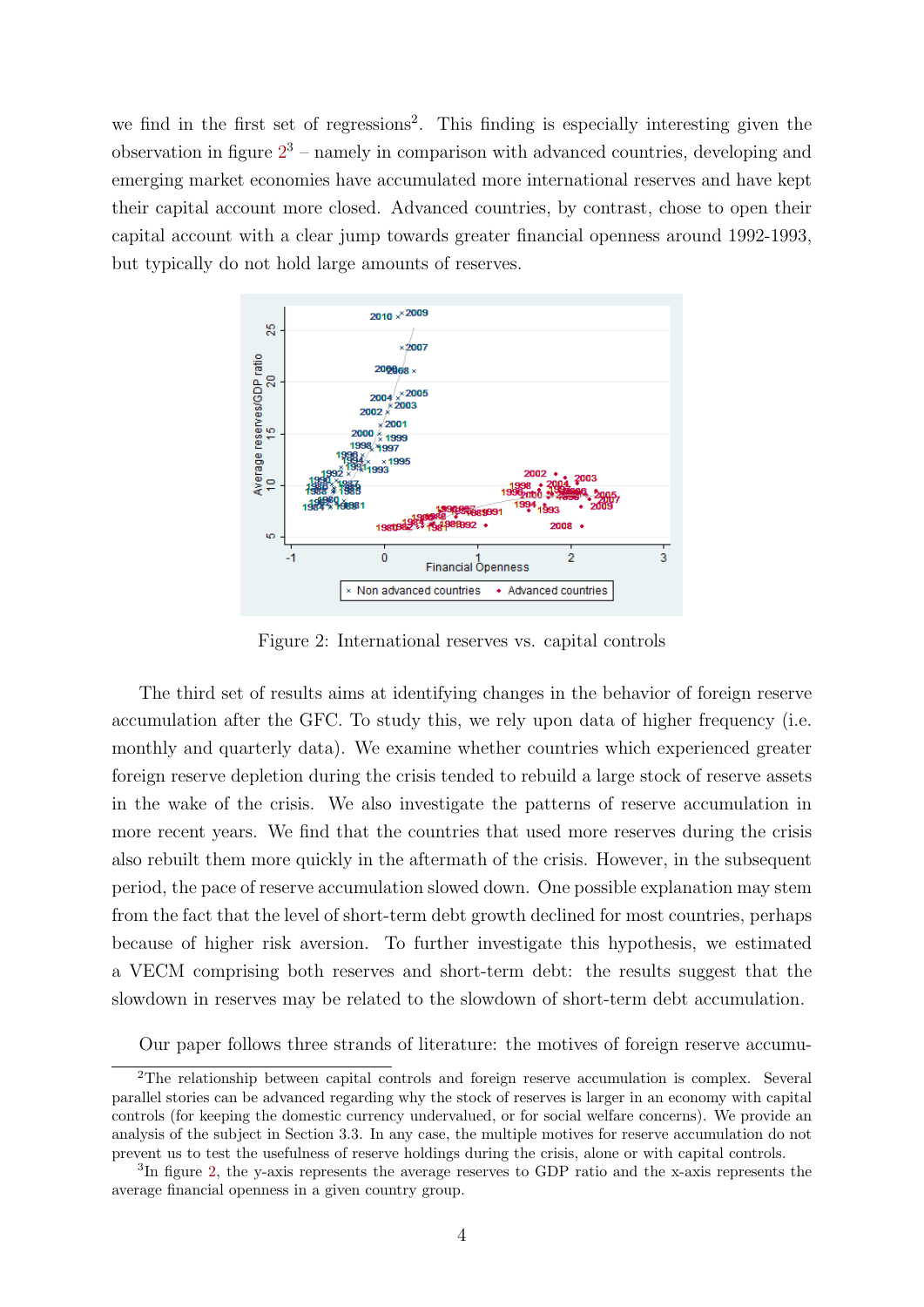lation, the impact of foreign reserve accumulation on real economic growth during crisis times and the behavior of reserve holding during and after the GFC. Starting with the literature on the insurance motive of reserve accumulation, both the early literature in the  $1970s<sup>4</sup>$  and a more recent literature based on open-economy macroeconomic models suggest that reserves constitute a buffer stock to limit the impact of negative trade and financial shocks on output should a country be hit by balance-of-payment shocks or 'sud-den stops'. In fact, as Jeanne and Rancière [\(2011\)](#page-35-4), [Benigno and Fornaro](#page-34-1) [\(2012\)](#page-34-1), [Bianchi](#page-34-2) [et al.](#page-34-2) [\(2012\)](#page-34-2) demonstrate, a sufficient stock of reserves is useful to purchase foreign imports and to repay external debt coming due when no external borrowing is possible. Based on a calibration using a sample of sudden stops in 34 middle-income countries over 1975-2003, Jeanne and Rancière  $(2011)$  show that the negative impact of the financial account reversal on domestic absorption can be offset by reserves. In this perspective, an average country needs to hold a stock of reserves equivalent to 9.1% of its GDP. Our paper thus provides empirical evidence of the role of reserves as insurance against negative external shocks.

In parallel, our paper is closely related to a rich pool of recent empirical studies examining the role of international reserves on macroeconomic performance during the GFC. [Rose and Spiegel](#page-36-2) [\(2009\)](#page-36-2), [Rose and Spiegel](#page-36-3) [\(2010\)](#page-36-3), [Blanchard et al.](#page-35-5) [\(2010\)](#page-35-5), [Llaudes](#page-36-4) [et al.](#page-36-4) [\(2010\)](#page-36-4) and [Frankel and Saravelos](#page-35-6) [\(2012\)](#page-35-6) are among the first papers looking at the impact of the GFC on emerging market economies by regressing a set of crisis impact variables (e.g. output losses, consumption growth changes, exchange market pressure index, etc.) on numerous pre-crisis policy variables, including foreign reserves. [Blanchard](#page-35-5) [et al.](#page-35-5) [\(2010\)](#page-35-5) and [Rose and Spiegel](#page-36-3) [\(2010\)](#page-36-3) advance the proposition that the pre-crisis level of foreign reserves does not play a central role in protecting countries from the global financial crisis. In contrast, [Frankel and Saravelos](#page-35-6) [\(2012\)](#page-35-6) find that the foreign reserve level (scaled by GDP, external debt and imports) in 2007, along with exchange rate movements, is a significant leading indicator of the cross-country incidence of the crisis: the higher the foreign reserve ratios, the less likely an economy would be hit by the global financial crisis. In the same vein, [Llaudes et al.](#page-36-4) [\(2010\)](#page-36-4) find a positive and statistically significant role of reserves scaled by short-term debt on output growth during the crisis. They further argue that this relationship is non-linear; namely, reserves had a more significant impact on output in countries with low levels of reserves but much less in countries with high levels of reserves.

Our paper incorporates several novel aspects. The above cited papers are all broad studies examining many different aspects of the crisis impact using a number of different policy variables. In contrast, our paper focuses on the relationship between pre-crisis reserve accumulation and real economic growth during the crisis. The most important contribution of our paper is to assess the impact of reserves alongside another policy

<sup>4</sup>[Bahmani-Oskooee and Brown](#page-34-3) [\(2002\)](#page-34-3) provide a detailed review.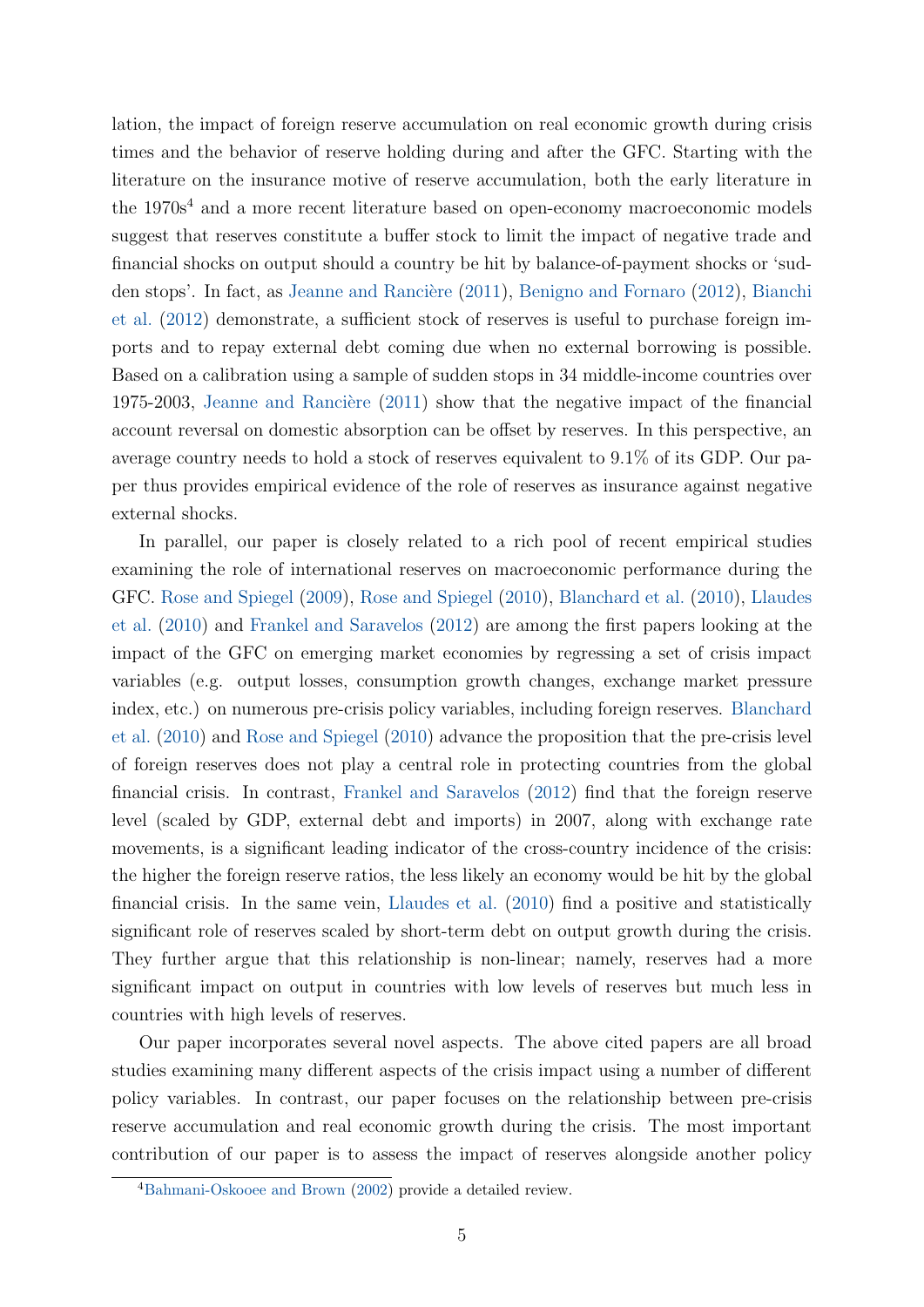instrument, capital controls. We provide intuition and empirical evidence on the complementarity between reserves and capital controls in terms of managing the impact of the global financial crisis. Moreover, we go beyond a mere documentation of the correlation between reserves and growth by introducing instrumental variables. In addition, the results from these early papers lead to diverging conclusions as different authors used different reserve metrics and different country observations. The samples used are smaller than in the present study. [Blanchard et al.](#page-35-5) [\(2010\)](#page-35-5) run a regression using 29 country points and [Llaudes et al.](#page-36-4) [\(2010\)](#page-36-4) have a mixed sample of emerging economies and developing countries with 40 observations. For our paper, we construct a large dataset of more than 100 emerging and developing countries and we follow a rigorous econometric procedure to establish the relationship between reserves and economic growth.

Finally, our paper is also related to several papers that examine the use of reserves during the GFC and the rebuilding afterwards. [Aizenman and Sun](#page-34-4) [\(2009\)](#page-34-4), [Aizenman](#page-34-5) [and Hutchison](#page-34-5) [\(2010\)](#page-34-5), [Dominguez](#page-35-7) [\(2012\)](#page-35-7) and [Dominguez et al.](#page-35-8) [\(2012\)](#page-35-8) have all addressed the following question: if international reserves are held to cope with potential external shocks, were they used during the GFC? [Aizenman and Hutchison](#page-34-5) [\(2010\)](#page-34-5) focus on the trade-off between exchange rate depreciation and foreign reserve losses for countries facing a high exchange market pressure during the 2008-2009 crisis. They highlight the 'fear of losing reserves' - many countries chose to let their currency depreciate rather than to risk a run on their foreign exchange reserves - and the greater vulnerability of countries with a higher ratio of foreign liabilities to GDP. These results corroborate those of [Aizenman and](#page-34-4) [Sun](#page-34-4) [\(2009\)](#page-34-4) with regard to the preference for exchange rate depreciation among emerging countries.

In contrast, [Dominguez](#page-35-7) [\(2012\)](#page-35-7) and [Dominguez et al.](#page-35-8) [\(2012\)](#page-35-8) distinguish between the total stock of reserves and actively managed reserves; the latter are reserves sold or purchased by a country's authority net of any valuation effect and interests payment. Based on this new definition, they find that countries have actively used foreign reserves during the crisis period. [Dominguez](#page-35-7) [\(2012\)](#page-35-7) finds that countries whose pre-crisis reserves exceeded optimal levels predicted by standard models of reserve accumulation were the most likely to use their reserves during the crisis. In addition, [Dominguez et al.](#page-35-8) [\(2012\)](#page-35-8) advance the proposition that both pre-crisis level of reserves and an active management of foreign reserve assets during the crisis are positively correlated with the GDP growth in the wake of the global financial crisis. A limitation of using the decomposition of reserves is that the available sample is very small. One can only calculate the actively managed component of reserves for countries which have subscribed to the IMF's Special Data Dissemination Standard (SDDS) in the Reserve Template<sup>5</sup>.

Compared to this strand of literature on the use of reserves, we defend the thesis

<sup>&</sup>lt;sup>5</sup>There are currently 70 countries which have subscribed to the SDDS, where 41 are emerging and developing countries.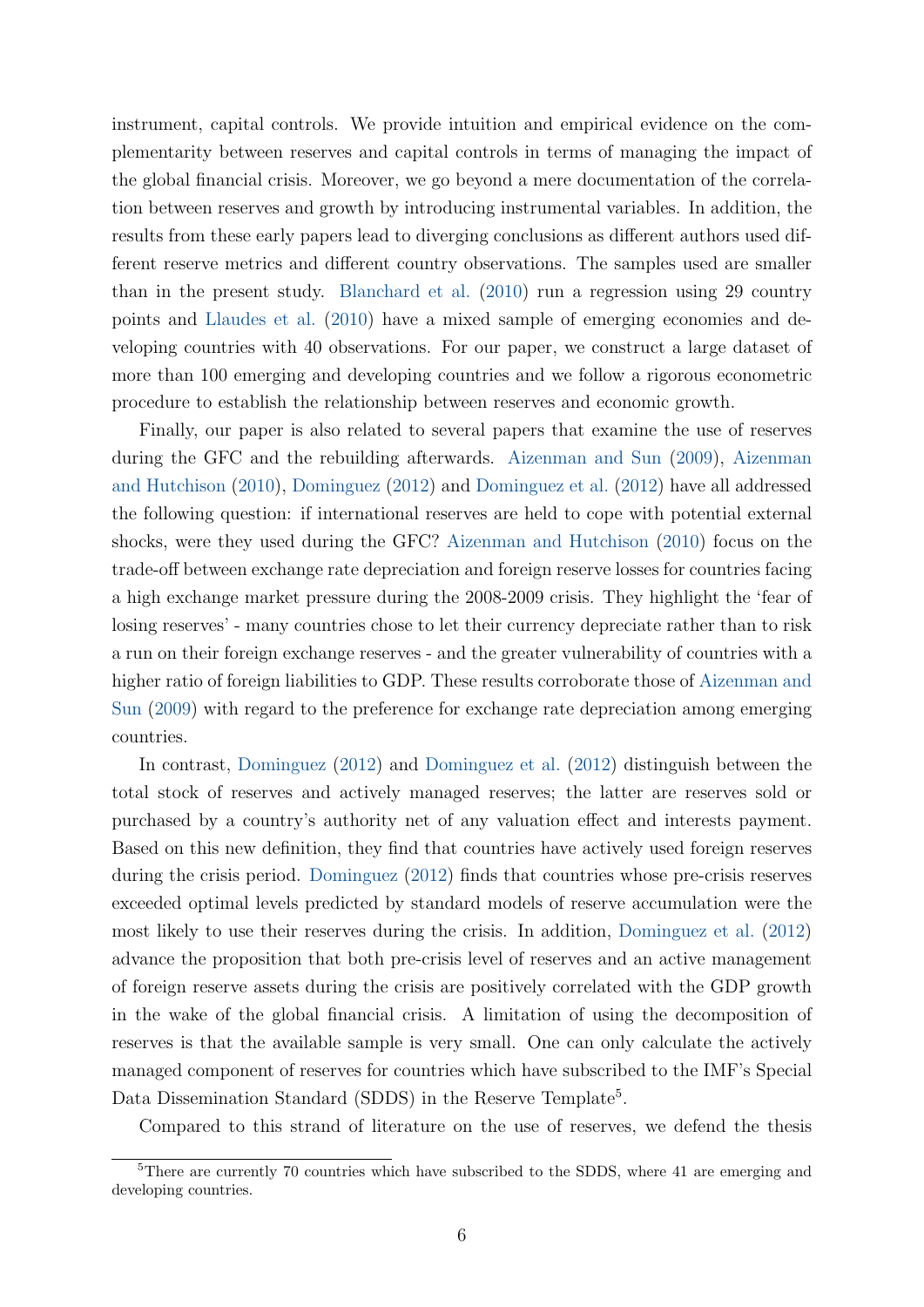that the pre-crisis level of reserves still matters. For us, international reserves should be viewed as being akin to 'nuclear weapon' having a deterrent effect, rather than to true 'gunpowder', to be used in intervention. In other words, having a large stock of reserves prior to any external shocks will deter speculators from attacking. This is of course consistent with the literature of the second generation crisis model (e.g. [Obstfeld](#page-36-5) [\(1986\)](#page-36-5)) that demonstrates that the occurrence of a speculative attack on a country's currency is conditional on this country's foreign reserve holdings. A sufficient level of reserves will hence obviate the need for a country to intervene massively as the risk of crises is minimized.

Finally, we also extend some results of [Dominguez](#page-35-7) [\(2012\)](#page-35-7) and [Dominguez et al.](#page-35-8) [\(2012\)](#page-35-8) with regard to the reserve accumulation behavior after the financial crisis. [Dominguez](#page-35-7) [\(2012\)](#page-35-7) argues that countries that experienced losses on their reserve stocks during the crisis tended to accumulate more afterwards. We confirm this trend using more recent data. Moreover, we further document that the pace of reserve accumulation has decelerated in many emerging economies in the last couple of years. We attribute this outcome to a plateauing of the underlying target variable, short term debt.

The rest of the paper is organized as follows. Section [2](#page-6-0) describes the data and the methodology used. Section [3](#page-11-0) presents our main econometric analysis of the role of international reserves on economic growth during the GFC. Section [4](#page-24-0) examines countries' behavior in reserve accumulation in the wake of the financial crisis and section [5](#page-33-0) concludes.

## <span id="page-6-0"></span>2 Data and specification

#### 2.1 Data and key variables

Our primary data source for annual, quarterly and monthly international reserves is the database International Financial Statistics (IFS) of the International Monetary Fund (IMF). The macroeconomic data of different frequencies are also retrieved from the IFS and complemented with the World Development Indicators (WDI) issued by the World Bank (WB). For selected countries that are absent from the IMF and WB databases (e.g. Taiwan), national sources are used.

To preserve the homogeneity of our sample in terms of reserve accumulation and capital account policy, we decided to focus only on non-advanced countries (NAC). Our database includes 161 countries, divided into two sub-samples: 32 emerging market economies (EME) and 129 developing countries (LDC). EMEs are defined according to a combined criteria of the IMF and the economic magazine the Economist. For 49 countries, we did not have enough observations for the key independent variables includ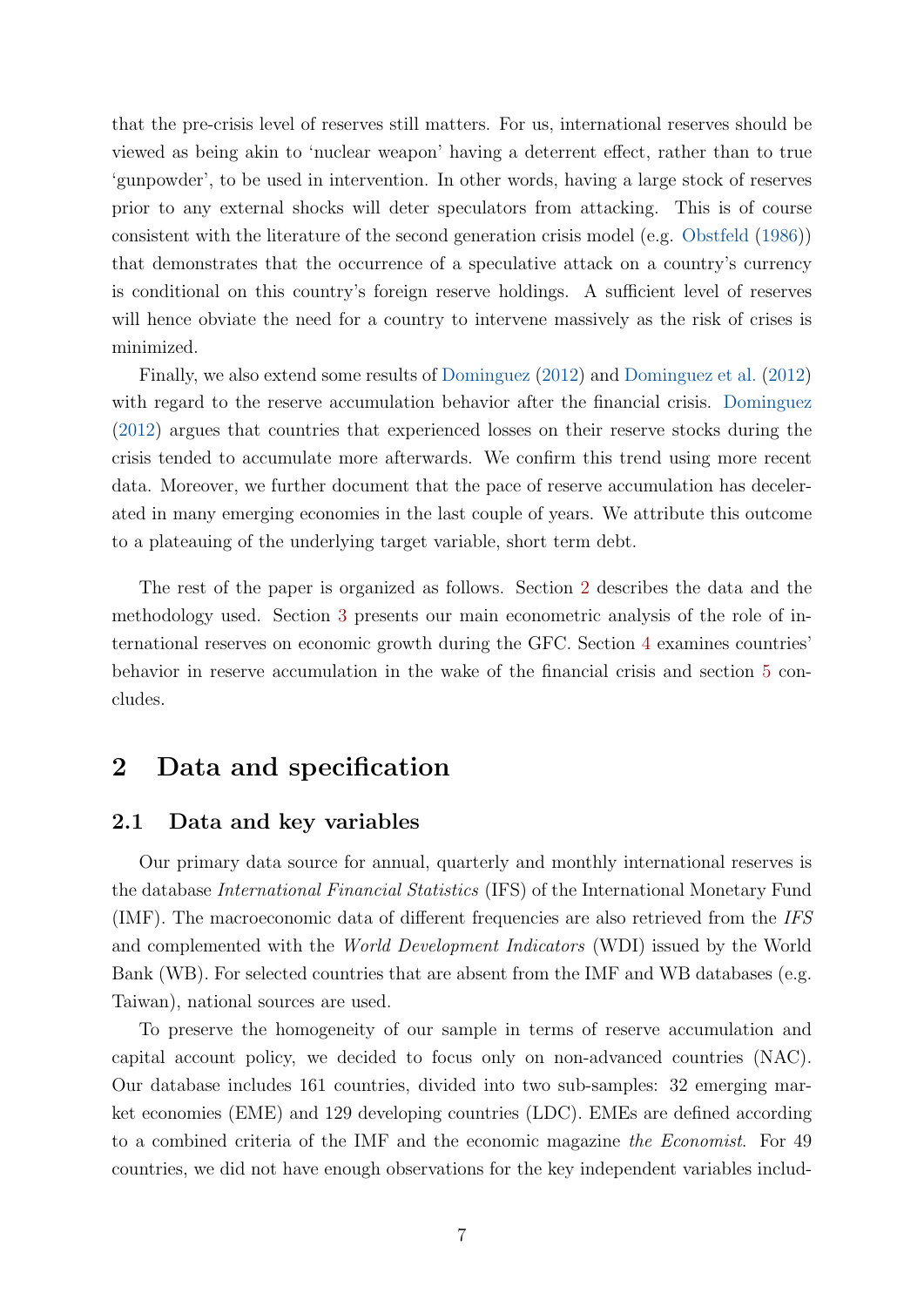ing control variables; therefore, 112 countries are effectively used in our main regressions. The details about our country coverage can be found in Appendix [A.](#page-37-0)

#### International reserves

Several important features of the reserve data we use in this paper need to be highlighted.

Which assets are included in reserves? International reserves can be defined as the immediately available external assets denominated in foreign currencies that a country's government or monetary authority effectively holds. According to the IFS, total international reserves comprise foreign exchange reserves<sup>6</sup>, reserve position in the Fund, the U.S. dollar value of SDR holdings and gold holdings<sup>7</sup>. Except gold holdings, all the other assets are included in the reserve data we use in the scope of this paper. The reason to exclude gold holdings is that the gold share is very small in non-advanced countries and gold holdings are less liquid than other reserve assets. As foreign reserves constitute the major component of international reserves (reserve position in the Fund and SDR holdings are also very small), we will interchangeably use the terms international reserves and foreign reserves in this paper.

Similarly, external assets held by sovereign wealth funds are not included in our reserve data. Foreign assets held by a sovereign wealth fund and that under control of a central bank are indeed managed under very different principles. While higher returns and strategic value are the objective of reserve management in a sovereign wealth fund, the liquidity and security of foreign assets are the guidelines for reserve management in a central bank. As we focus on the insurance role of foreign reserves, we only consider those foreign assets managed under the liquidity and security motives.

Moreover, the IMF credit facilities (e.g. Precautionary and liquidity line, Flexible credit line, Stand-by facility, etc.) and bilateral swap lines between countries are not included in foreign reserves defined by the  $IFS$  and used in this paper<sup>8</sup>. There are fundamental differences between the self-owned stock of foreign reserves and ad hoc contingent facility instruments which are short-term in nature. A few papers examine the substitutability between swap lines and foreign reserves (See [Aizenman et al.](#page-34-6) [\(2011\)](#page-34-6), [Obstfeld](#page-36-6) [et al.](#page-36-6) [\(2009\)](#page-36-6)); this is however out of the scope of this paper.

Finally, it is very important to notice that there is an issuance of 183 billion of Special Drawing Rights by the IMF in August 2009 (equivalent to 283 billion of U.S. dollars). This

<sup>6</sup>This includes 'official claims on nonresidents in the form of foreign banknotes, bank deposits, treasury bills, short- and long-term government securities and other claims usable in the event of balance of payments need' (IFS Yearbook 2012).

<sup>7</sup>Gold holdings are expressed in millions of fine troy ounces and valued in U.S. dollar by each country.

<sup>8</sup>However, we used a dummy variable for the Fed swap lines. This only concerns Korea and Mexico in our non-advanced country sample. The introduction of this dummy does not change our results. Details are available upon request.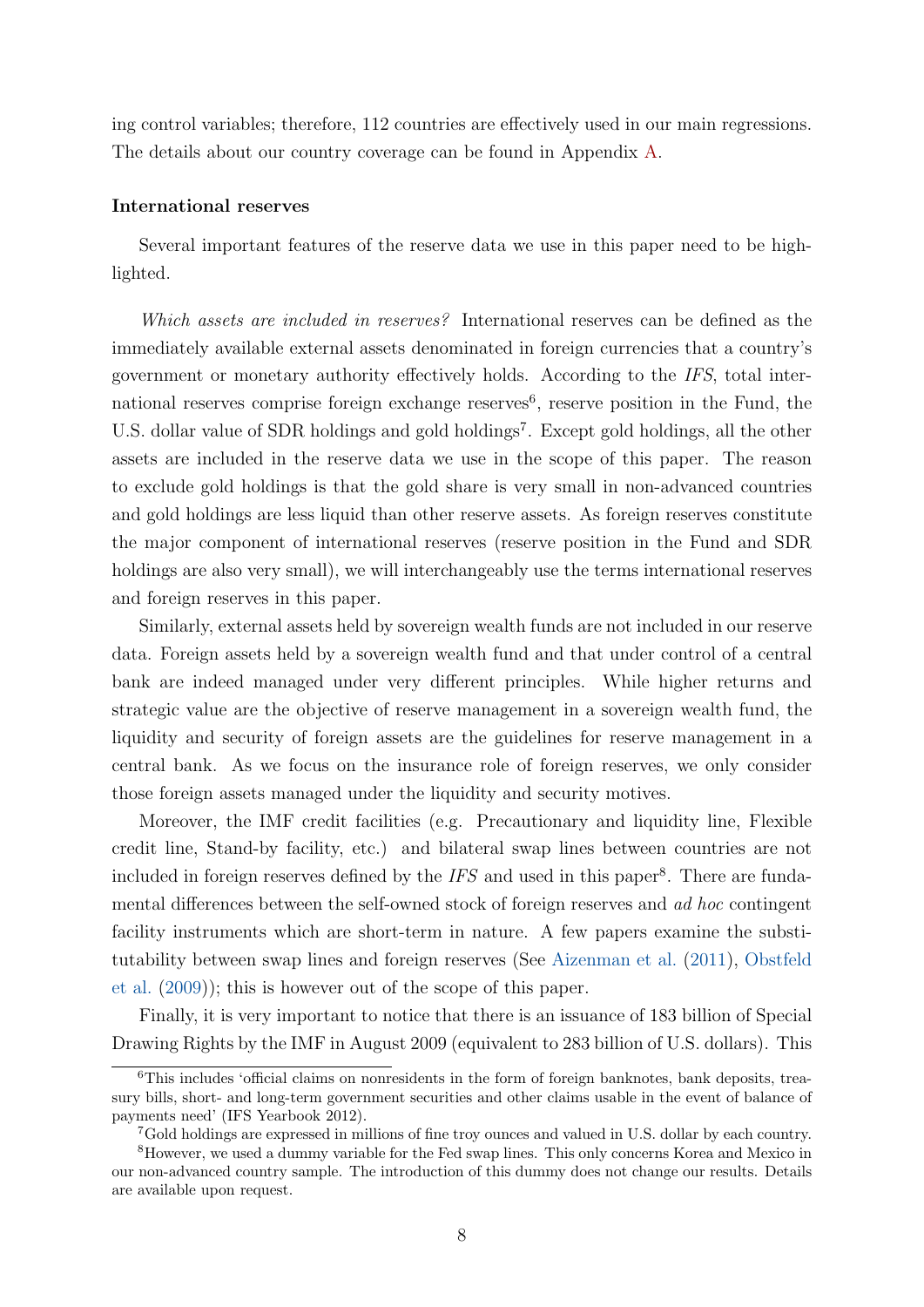is in part due to the requirements of reforming the international monetary system under the G20 negotiations. This new issuance can be regarded as an exogenous increase of member countries' SDRs, thus of their stock of foreign reserves; it leads to an unexpected jump in the reserve data from 2009 and constitutes an issue when we examine the aftercrisis behavior of reserve accumulation. Therefore, in order to concentrate on a given country's own decision of holding foreign reserves, we subtract this newly issued SDR in 2009 from our monthly and quarterly data on foreign reserves which is used in Section [4.](#page-24-0)

How to incorporate reserve data into our analysis? In this paper, we will use reserve adequacy ratios (in  $log^9$ ) instead of the absolute level of reserves. The reasons are two-fold. First, a reserve adequacy ratio facilitates cross-country comparison; the heterogeneity in the stock of reserves is tremendous, for example between China, which holds more than a third of the world foreign reserves, and small African countries. Second, the absolute level of reserves does not provide useful information about the robustness and resilience of a country facing shocks; at most it shows the country has enough financial resources to purchase reserve assets. On the contrary, reserve adequacy ratios do provide information about how reserves can be deployed to cope with some underlying target variables. Based on an extensive literature, we use the following four indicators:

- GDP based indicator :  $log(\frac{\text{Reserves}}{\text{GDP}} \times 100)$   $(rsv\_gdp)$
- Trade based indicator:  $log(\frac{\text{Reserves}}{\text{Imports}} \times 12)$  (rsv\_imports)
- Debt based indicator:  $log(\frac{Reserves}{Short-term debt} \times 100)$  (rsv\_std)
- Money based indicator:  $log(\frac{\text{Reserves}}{M_0})$  $\frac{\text{sevves}}{M_2} \times 100 \text{ (}rsv$ <sub>-</sub>m2)

The GDP based indicator is a way to control for country size, no further information can be inferred from it. The trade based indicator is a traditional metric of the reserve adequacy. It reflects the capacity of a country to purchase foreign goods (for production or final consumption) even in case of limited or no access to external financing. The common wisdom requires that foreign reserves cover at least three-month imports. The debt based indicator has developed with the financial integration of emerging market economies and less developed countries. When a country's economic growth is financed by external debt, it is important for that country to insure the service of its debt, at least that coming due in short-term. Sufficient foreign reserves need to cover the repayment of

<sup>&</sup>lt;sup>9</sup>We use the log ratio in our regressions for several reasons. First, it is commonly used in the existing literature regarding the role of foreign reserves during crises in emerging market economies. Second, the evolution of international reserves, especially in non-advanced countries, is non-linear, displaying an exponential pattern. Third, based on our analysis, the effect of ex ante holding of reserves on economic growth is non-linear; it exhibits positive and concave patterns, meaning that the marginal contribution of the reserve adequacy ratio on growth is diminishing. The effect is more pronounced for countries with low values of reserves to short-term debt ratio. [Llaudes et al.](#page-36-4) [\(2010\)](#page-36-4) provides a more detailed account on the non-linearity of this effect.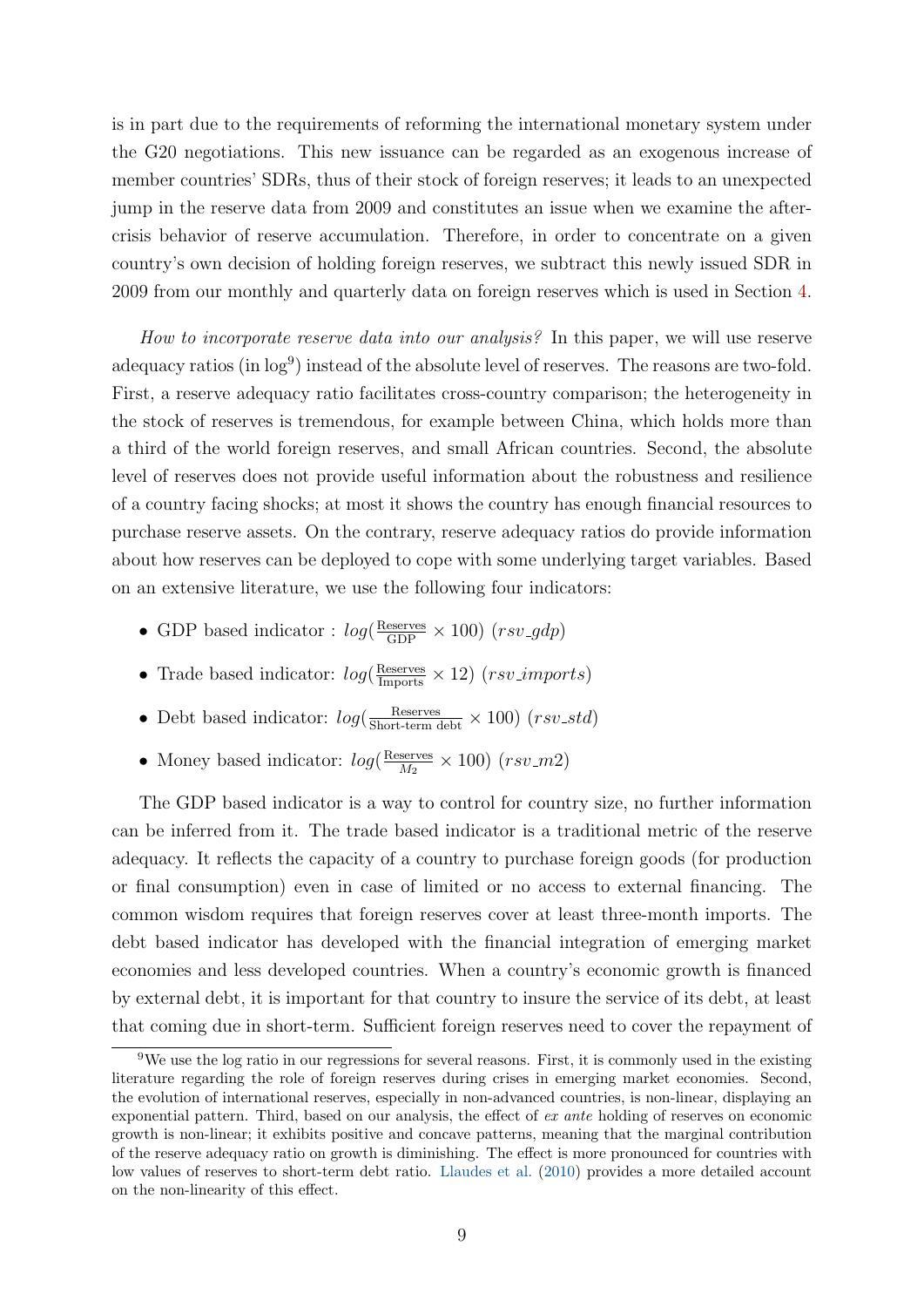all the short-term debt denominated in foreign currencies. The money based indicator has gained popularity with [Obstfeld et al.](#page-36-7) [\(2010\)](#page-36-7) who emphasize the role of foreign reserves on stabilizing domestic financial market. A country needs to hold enough foreign reserves to offset the capital flight triggered by a weak confidence in the market of that economy. The amount of immediately available domestic assets which can be drained out during an episode of capital flight is proxied by the monetary aggregate  $M_2$ . This amount of assets needs to be covered by foreign reserves.

#### Capital controls

An important control variable for our analysis regards the controls on capital flows. There are a number of measures of capital controls in the literature, either de jure or de facto<sup>10</sup>. Our measure of capital controls is based on the *de jure* measure of capital openness constructed by [Chinn and Ito](#page-35-9) [\(2006\)](#page-35-9). This is not only a widely used index of the financial openness, it also captures well regulatory restrictions on capital account transactions, which is essential as we focus on policy variables.

For ease of interpretation, we invert the Chinn-Ito index such that the higher our capital control index, the more stringent the constraints on both capital inflows and outflows. Table [1](#page-9-0) summarizes the basic statistic descriptions of our measure. We observe that advanced countries are much more financially open than non-advanced countries. 50% of advanced countries have a fully open capital account; their capital control index reaches the minimum  $-2.50$ .

|        |         | Non-advanced countries Advanced countries |         |         |
|--------|---------|-------------------------------------------|---------|---------|
|        | EME     | LDC Total                                 |         |         |
| mean   | $-0.69$ | $-(1.04)$                                 | $-0.18$ | $-2.20$ |
| median | $-0.12$ | 1.14                                      | 0.29    | $-2.50$ |
| s.d.   | 1.53    | 1.58                                      | 1.59    | 0.61    |
| min    | $-2.50$ | $-2.50$                                   | $-2.50$ | $-2.50$ |
| max    | 1.14    | 1.86                                      | 1.86    | $-0.12$ |
| obs    | 31      | 117                                       | 148     | 30      |

<span id="page-9-0"></span>Table 1: capital controls: Descriptive Statistics (2007)

### 2.2 Specification

The analysis of this paper is based on cross-section econometrics; this allows us to make cross-country comparisons and to homogenize the shock of the recent crisis. Our benchmark specification is described below:

 $10$ For de jure measures see [Chinn and Ito](#page-35-9) [\(2006\)](#page-35-9), [Kose et al.](#page-36-8) [\(2009\)](#page-36-8), etc.; for de facto measures see [Lane and Milesi-Ferretti](#page-36-9) [\(2007\)](#page-36-9)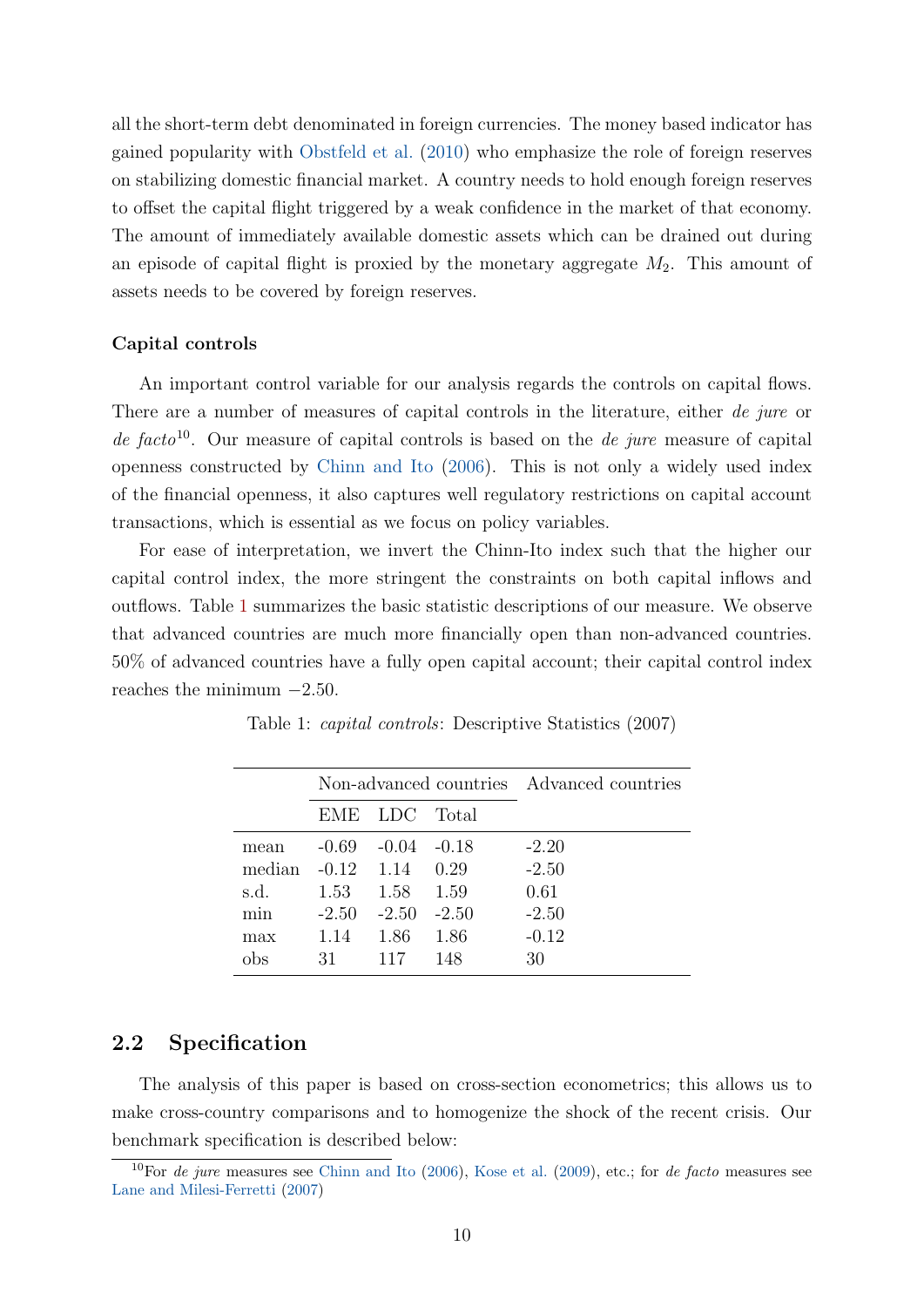<span id="page-10-0"></span>
$$
y_{i,09} = \beta_0 + \beta_1 r s v_{i,07} + \beta \mathbf{X}_{i,07} + \epsilon_{i,09} \tag{1}
$$

 $rsv_{i,07}$  stands for one of the four reserve adequacy ratios mentioned above.  $X_{i,07}$  corresponds to additional control variables. Note that all the independent variables (except for dummies) are lagged two periods<sup>11</sup>. Taking lagged independent variables allows us to have a snapshot of the situation of the country before the start of the crisis, and to use this picture to explain its performance during the crisis. Using later values for reserves and other controls would be problematic, since countries may already have changed their reserve holdings by the end of 2008 due to the start of the crisis. Yet, this does not solve endogeneity issues, which we will tackle in Section [3.4.](#page-18-0)

#### Construction of the dependent variable  $y_{i,09}$

To assess the role of foreign reserves in mitigating the crisis impact on real economic growth in 2009, we need to construct appropriate measures of the GFC impact. Based on the above-cited literature on this issue, we use two measures that aim at capturing the gap between the actual real economic growth rate and a counterfactual growth rate should the crisis have not occurred.

The first method calculates the difference between the realized real economic growth rate and a linear prediction from a historical mean. We call this dependent variable 'purged real GDP growth', and denote it rgdp\_residual in our equations and tables. It is obtained as follows:

$$
rgdp\_residual_{i,09} = \Delta ry_{i,09} - \hat{\Delta ry}_{i,09}
$$

$$
\hat{\Delta ry}_{i,09} = \hat{\alpha}_0 + \hat{\alpha}_1 \overline{\Delta ry}_{i,03-08}
$$

The coefficients  $\hat{\alpha}_0$  and  $\hat{\alpha}_1$  are estimated using a preliminary regression:

$$
\Delta ry_{i,09} = \alpha_0 + \alpha_1 \overline{\Delta ry}_{i,03-08} + \epsilon_{i,09}
$$

This preliminary regression assumes constant coefficients across countries, namely the contribution of the historical trend to real economic growth rate at a given time  $t$  being identical for all countries in our sample.

Our alternative dependent variable follows [Blanchard et al.](#page-35-5) [\(2010\)](#page-35-5) and [Berkmen et](#page-34-7) [al.](#page-34-7) [\(2012\)](#page-34-7) and captures the change between the actual real GDP growth in 2009 and the IMF World Economic Outlook (WEO) forecast in the first quarter of 2008 (before the Lehman collapse in September of the same year). This variable measures the real output

<sup>&</sup>lt;sup>11</sup>As a robustness test, we have also used independent variables lagged three periods. The results remain very similar to that presented in the paper. Details can be provided upon request.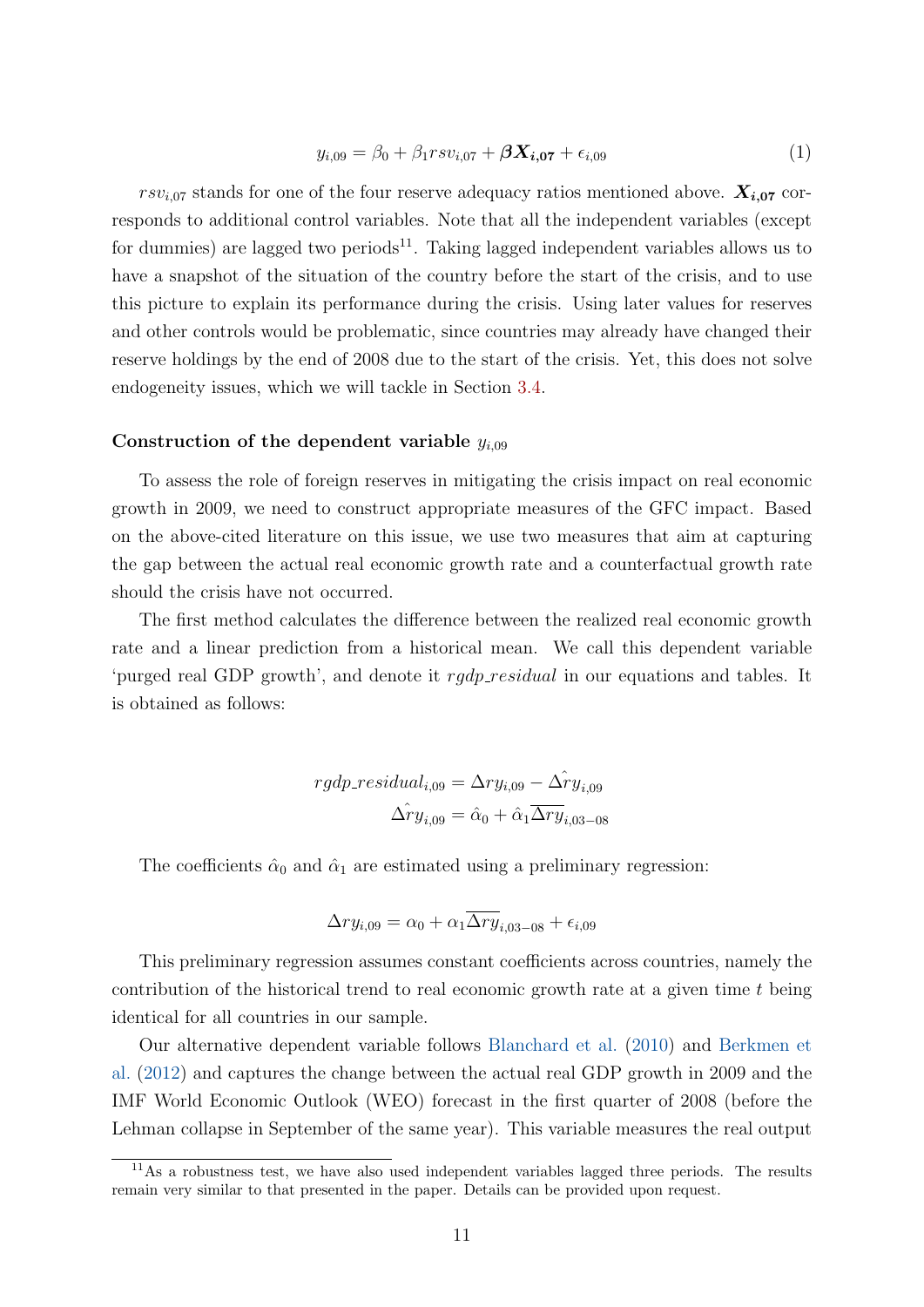losses due to the unexpected magnitude of the financial crisis. We call it 'unexpected real GDP growth' and denote it  $rqdp<sub>-</sub>fe$ . One caveat about this variable is that there might be estimation errors associated with the forecast model that the IMF adopts. We assume that these errors are not time-varying and consistent over time.

We have also tried another potential dependent variable: the difference between actual real GDP growth and a historical mean, over 2003-2008. We find consistent results using this different dependent variable<sup>12</sup>.

In Appendix [B,](#page-40-0) figures [11](#page-41-0) and [12](#page-41-1) illustrate the ranking of a few big emerging market economies (belonging to the  $G(20)$ ) in terms of our two dependent variables  $radp\_residual$ or rgdp fe. In the same appendix, a list of the main variables used in our econometric analysis is also available.

# <span id="page-11-0"></span>3 Econometric analysis: the role of pre-crisis reserve adequacy during the GFC

### <span id="page-11-1"></span>3.1 Reserve adequacy ratios: which one works better?

Based on the 2008-2009 global financial crisis, we first try to examine whether ex ante foreign reserve accumulation has played any role in preventing output losses during the crisis. We pay a particular attention to the distinct explanatory power of each of the above-mentioned four reserve metrics.

We find that the reserves to short-term debt ratio is the most useful indicator to explain the real output growth during the crisis. The stock of foreign reserves scaled by the level of short-term debt two years prior to the crisis is positively and significantly correlated with the real GDP growth deviation from the trend. We illustrate this result using the full sample and the 'purged real GDP growth' as dependent variable in table [2](#page-12-0) (The different numbers of observations are due to the data availability of the scaling variables.).

This result is robust if we switch the dependent variable to the 'unexpected real GDP growth' (table [12](#page-42-0) in Appendix [C\)](#page-42-1). The coefficient associated with the reserves to shortterm debt ratio is significant. We have also checked the robustness of this result by removing outliers<sup>[13](#page-43-0)</sup> and small countries<sup>14</sup> from the sample. As can be seen in tables 13 and [14](#page-44-0) in Appendix [C,](#page-42-1) the main conclusions remain unchanged. Given that China has

 $12$ The results using this third variable as dependent variable are available upon request.

<sup>&</sup>lt;sup>13</sup>The outliers removed are countries whose reserve adequacy ratio or dependent variable fall below the 1st percentile or above the 99th percentile. It corresponds to Armenia, Bahamas, Botswana, Latvia, Lebanon, Liberia, Libya.

<sup>14</sup>We use the World Bank classification to define small countries.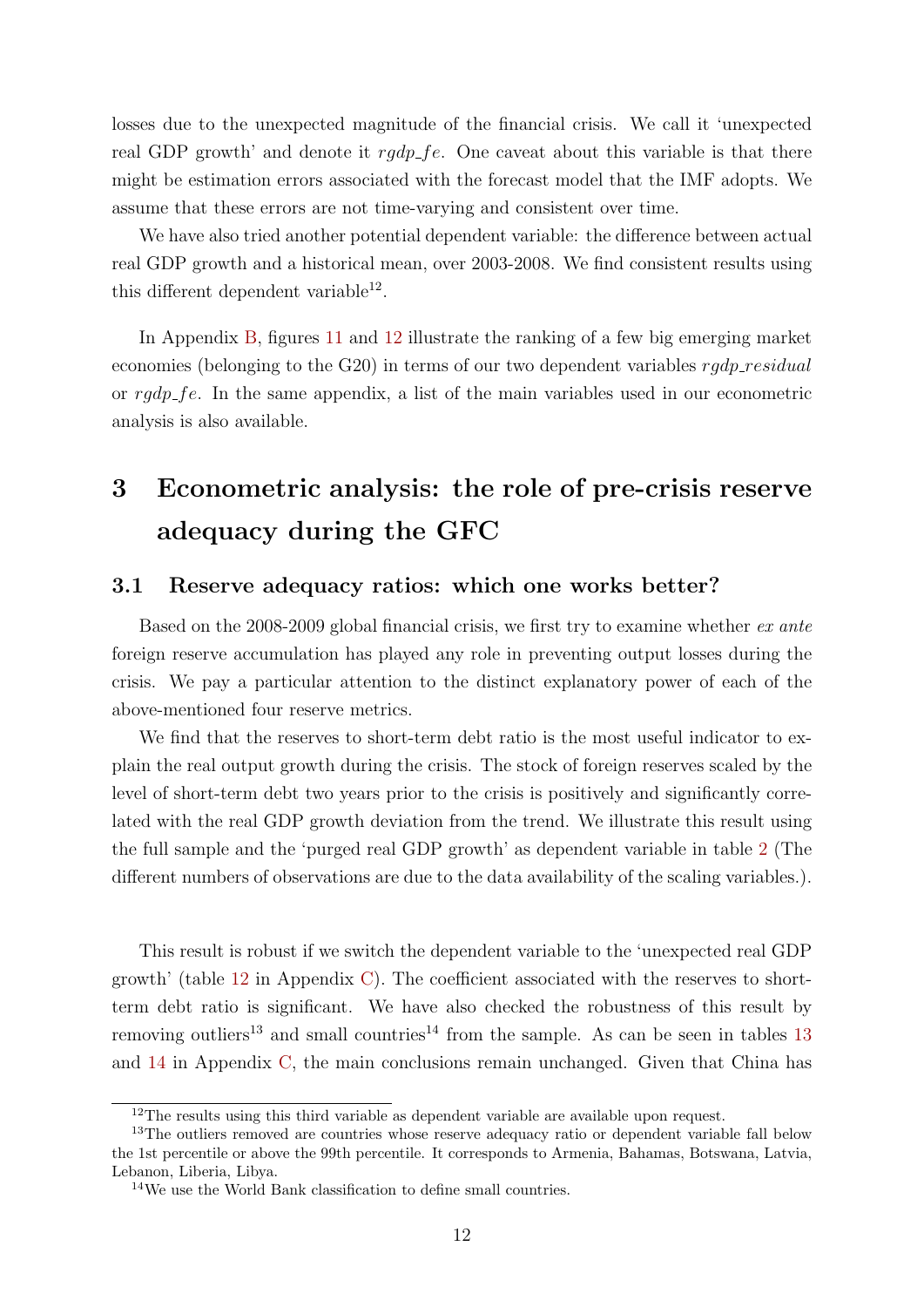<span id="page-12-0"></span>

|                                             | $\left( 1\right)$ | $\left( 2\right)$ | $\left( 3\right)$ | $\left(4\right)$ |
|---------------------------------------------|-------------------|-------------------|-------------------|------------------|
|                                             | rgdp_residual     | rgdp_residual     | rgdp_residual     | rgdp_residual    |
| $L2 \log \frac{rsv}{gdp}$                   | $-0.359$          |                   |                   |                  |
|                                             | (0.607)           |                   |                   |                  |
| $L2 \log \frac{\text{rsv}}{\text{imports}}$ |                   | 0.704             |                   |                  |
|                                             |                   | (0.627)           |                   |                  |
|                                             |                   |                   |                   |                  |
| L2.log rsv/m2                               |                   |                   | $-0.0378$         |                  |
|                                             |                   |                   | (0.564)           |                  |
|                                             |                   |                   |                   |                  |
| $L2.log$ rsv/std                            |                   |                   |                   | $0.624**$        |
|                                             |                   |                   |                   | (0.257)          |
|                                             |                   |                   |                   |                  |
| Constant                                    | 1.522             | $-0.590$          | 0.491             | $-3.165**$       |
|                                             | (1.814)           | (1.058)           | (2.097)           | (1.588)          |
| Observations                                | 143               | 134               | 138               | 138              |
| $R^2$                                       | 0.002             | 0.009             | 0.000             | 0.042            |
| Adjusted $R^2$                              | $-0.005$          | 0.002             | $-0.007$          | 0.035            |

#### Table 2: Results with different reserve adequacy ratios

Standard errors in parentheses

Homoscedasticity not rejected according to the White test

 $*$  p < 0.10,  $*$  p < 0.05,  $**$  p < 0.01

a very specific behavior in terms of reserve accumulation, we also removed this country from the sample, and obtained largely unchanged results<sup>15</sup>.

### <span id="page-12-1"></span>3.2 Do reserves matter for economic growth during the GFC?

In order to better understand the influence of reserve holdings on output growth, we add control variables and estimate the full specification of our regression equation [\(1\)](#page-10-0). The control variables  $X_{i,07}$  include capital controls, trade openness, an exchange rate

<sup>15</sup>As these findings are obtained with a ratio, a natural question to ask is which term in the ratio drives the results. However, this is a complex question: testing both terms separately may not be conclusive if what really matters is the ratio of the two. Bearing this caveat in mind, we ran two additional sets of regressions. First, when using  $log(\frac{reserves}{STD})$  and  $log(\frac{reserves}{GDP})$ , both are significant with  $rgdp\_residual$  as dependent variable, but only the first term is significant with  $rgdp\_fe$  as dependent variable. Second, when using  $log(\frac{reserves}{STD})$  and  $log(\frac{STD}{GDP})$ , only the second term is significant with  $rgdp\_residual$  as dependent variable, and nothing is significant with  $rgdp\_fe$  as dependent variable (with a collinearity issue). Third,  $log(\frac{reserves}{GDP})$  and  $log(\frac{STD}{GDP})$  have also been used to replace the reserve adequacy ratio. Only the second term turns out to be significant; but this result cannot validate the hypothesis that short-term debt matters more than foreign reserves, as  $log(\frac{reserves}{GDP})$  is not a significant regressor even in a bivariate regression with our two dependent variables (table [2\)](#page-12-0). These complementary results, which are available upon request, are therefore mixed, such that it is hard to conclude whether one of the two terms is predominantly driving the main result.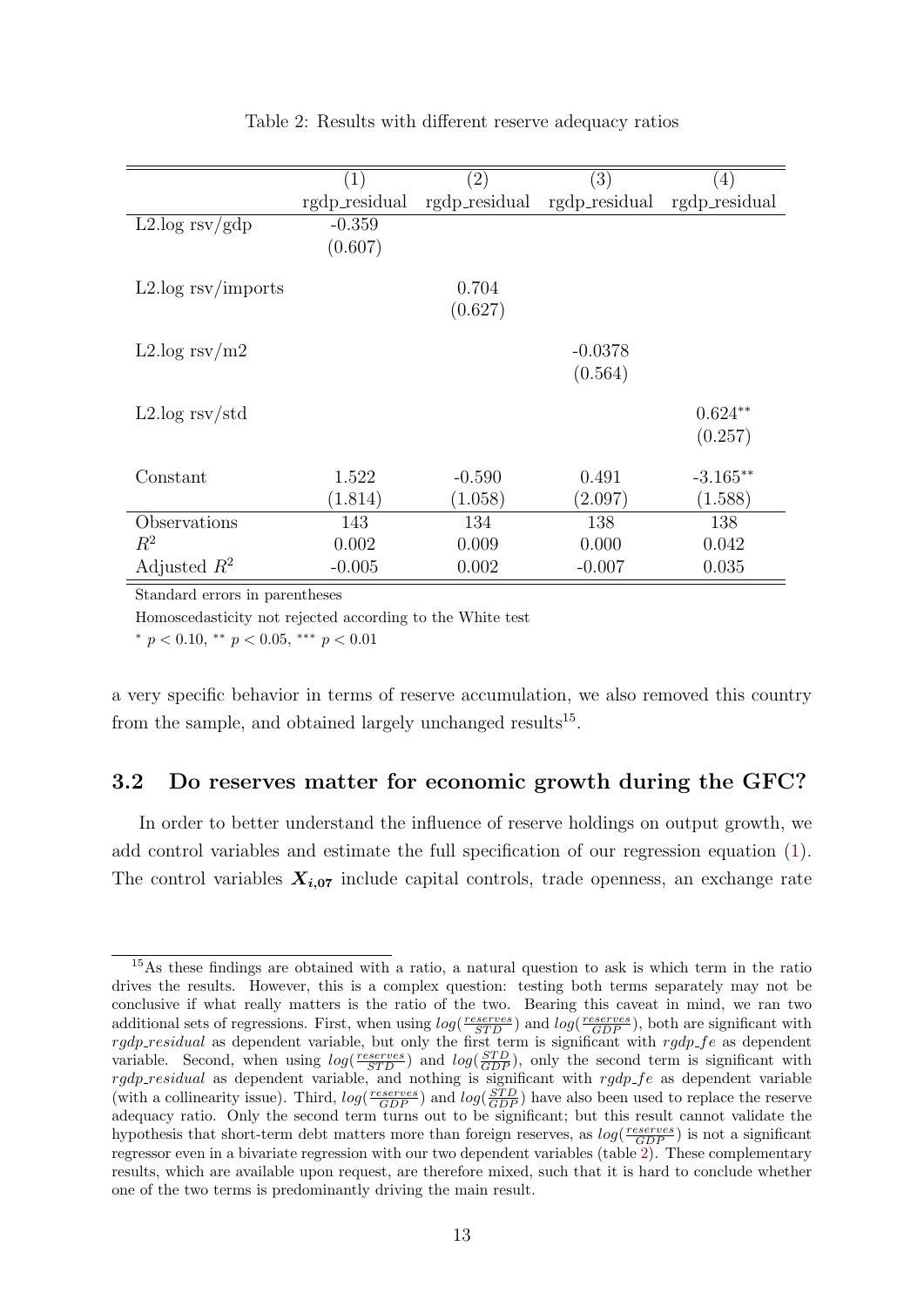regime dummy<sup>16</sup> and an oil exporter dummy<sup>17</sup>.

After controlling for further specific characteristics of different countries, we still find that the accumulation of foreign reserves prior to the crisis positively and significantly contributes to the real GDP growth during the crisis. The significance and magnitude of the coefficient associated with the reserve adequacy ratio remain similar when adding controls, for both of our dependent variables (columns (1) and (2) in table [3\)](#page-14-0).

We further test the robustness of our results by estimating the same regressions using trimmed samples. Appendix  $D$  provides the results obtained after outliers<sup>18</sup> or/and small countries are ruled out. The coefficients have the same signs as in table [3](#page-14-0) but have larger magnitude and stronger significance. One additional control variable, trade openness, turns out to be significant and has a negative sign as expected when  $rqdp\_residual$  is used as dependent variable. The goodness of fit, in terms of  $R^2$  and adjusted  $R^2$ , also becomes larger. Hence, our results can be regarded as robust and do not depend on the inclusion of outliers and small countries.

For robustness, we tested our results with additional control variables (i.e. net foreign assets and current account balance); the results are qualitatively similar. More restrictively trimmed samples have also been used throughout the paper<sup>19</sup>; the estimates of interest (reserves to short-term debt ratio and capital controls) become even larger and more significant. These results are available upon request.

## <span id="page-13-0"></span>3.3 Controlling for the interaction between reserves and capital controls

The introduction of an interacted term between foreign reserves and capital controls as a further control variable can help us check the robustness of our results, and shed light on the complementarity between foreign reserves and capital controls.

We show how the role of foreign reserves on economic growth may depend on other relevant policies, in particular capital account management, and then present the specification we adopt to estimate the interacted term.

<sup>&</sup>lt;sup>16</sup>Our exchange rate regime dummy is constructed based on the classification by [Reinhart and Rogoff](#page-36-10) [\(2004\)](#page-36-10). It takes the value 1 when a country has a 'crawling peg' or more controlled exchange rate regime; it takes the value 0 when a country has a 'managed floating' or 'free floating' regime.

<sup>&</sup>lt;sup>17</sup>The countries classified as oil exporters/producers are the following: Algeria, Angola, Bahrain, Cameroon, Chad, Congo, Ecuador, Equatorial Guinea, Gabon, Iran, Iraq, Kazakhstan, Kuwait, Libya, Mexico, Nigeria, Oman, Qatar, Russia, Saudi Arabia, Sudan, Timor-Leste, Trinidad and Tobago, Turkmenistan, United Arab Emirates, Uzbekistan, Venezuela, Yemen.

<sup>&</sup>lt;sup>18</sup>Defined in the same line as in footnote 12, namely all observations which fall below the 1st percentile or above the 99th percentile of any continuous variables (i.e. dependent variable, reserve ratio and trade openness). This criteria will apply in the subsequent sections when outliers are eliminated. As a result we further drop Brazil, Hong Kong, Rwanda and Singapore from the sample (no financial centers in this case).

 $19$ In these regressions, we have removed the top and bottom 5% observations of any continuous variables, or countries whose reserves to short-term debt ratio exceeds 1000 (75th percentile) in 2007.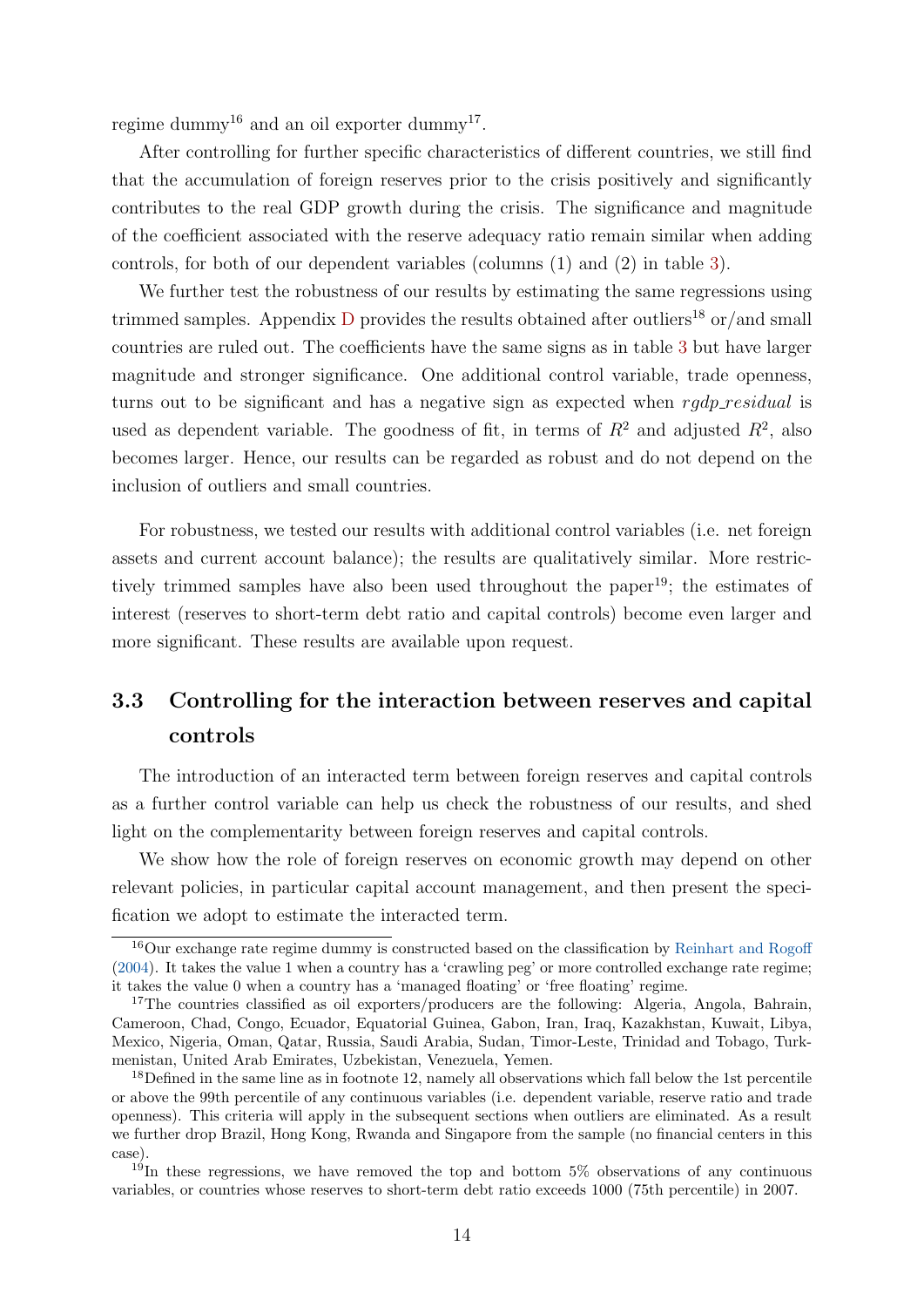<span id="page-14-0"></span>

|                                   | (1)        | $\overline{(2)}$ |
|-----------------------------------|------------|------------------|
|                                   | rgdp_fe    | rgdp_residual    |
| $L2 \log \frac{rsv}{std}$         | $0.615**$  | $0.729**$        |
|                                   | (0.291)    | (0.317)          |
| L <sub>2</sub> . capital controls | $0.498*$   | $0.689**$        |
|                                   | (0.282)    | (0.307)          |
| L2. exchange regime index         | $-1.282$   | $-0.652$         |
|                                   | (1.335)    | (1.457)          |
| L <sub>2</sub> .trade openness    | $-0.0194*$ | $-0.0184$        |
|                                   | (0.0117)   | (0.0128)         |
| oil dummy                         | $-2.612**$ | $-1.561$         |
|                                   | (1.292)    | (1.410)          |
| financial center                  | 5.374      | 5.284            |
|                                   | (4.941)    | (5.395)          |
| Constant                          | $-5.527**$ | $-1.400$         |
|                                   | (2.358)    | (2.575)          |
| Observations                      | 112        | 112              |
| $R^2$                             | 0.154      | 0.155            |
| Adjusted $R^2$                    | 0.106      | 0.107            |

Table 3: Full specification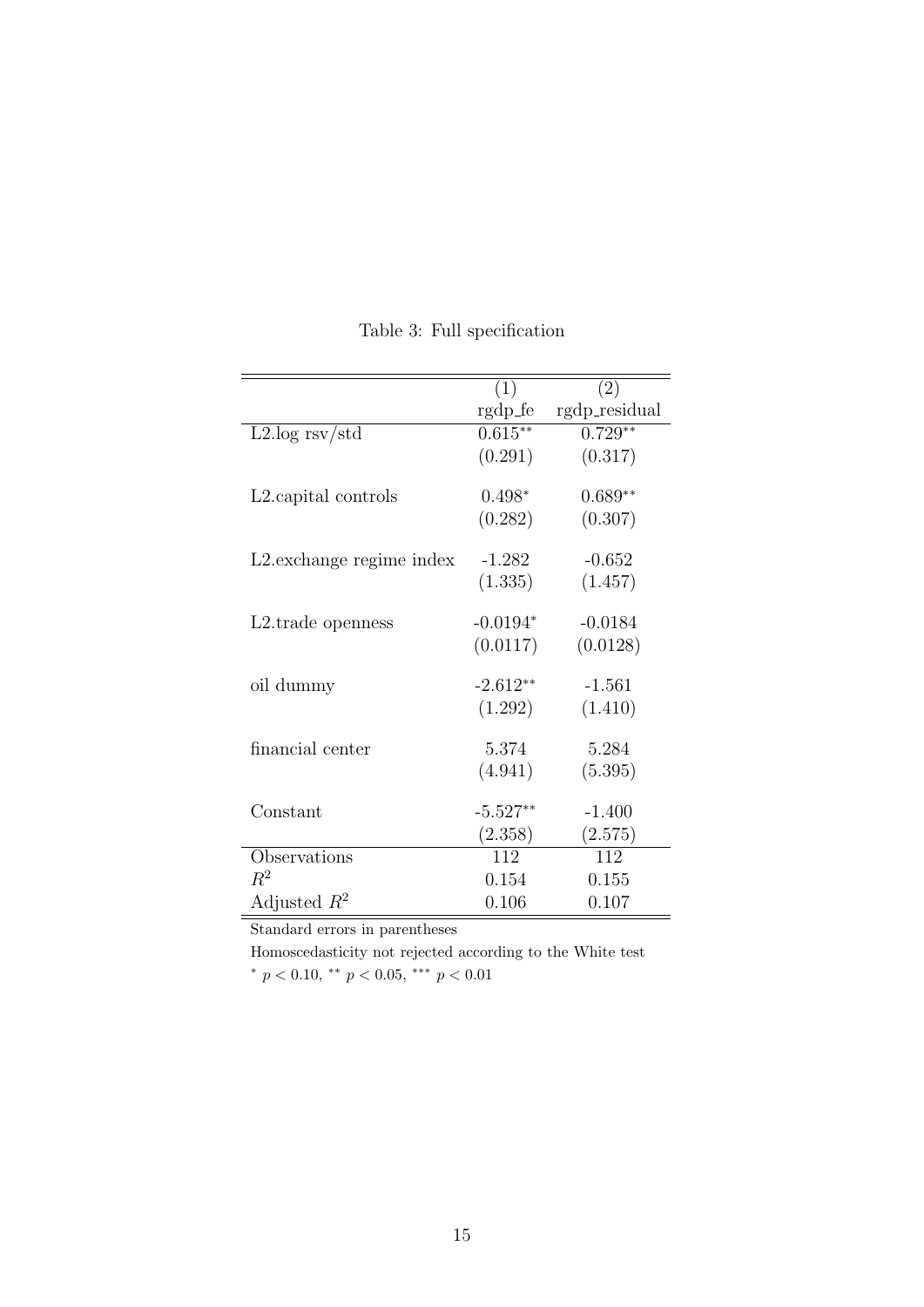#### Intuition

Our empirical results suggest that foreign reserves and capital controls are complements with regard to their impact on economic growth during the GFC. We provide here an intuition which supports this particular relationship. In fact, if foreign reserves can be seen as munitions of liquidity that can be deployed when a country is cut off from external financial markets, a closed capital account can be interpreted as a neutralized playing field for the impact of reserves to be effective. Indeed, capital controls insure that public capital outflows (foreign reserve purchasing) are not completely offset by private capital inflows (accumulation of private foreign liabilities). As a matter of fact, foreign reserves can be used to provide an aggregate insurance to the economy, but the moral hazard associated with foreign reserve accumulation might incite the private sector, firms and banks, to take extra risks given that the government will provide foreign currency liquidity when it is necessary. Therefore, the insurance provided by foreign reserves can be offset by private capital inflows should the capital account be completely open. There are a few recent theoretical works which support our intuition and empirical finding. For example, [Benigno and Fornaro](#page-34-1) [\(2012\)](#page-34-1), [Bacchetta et al.](#page-34-8) [\(2013\)](#page-34-8) and [Cheng](#page-35-10) [\(2013\)](#page-35-10) all argue that the imperfect substitutability between public and private capital flows is crucial for foreign reserves to play a role. According to this strand of literature, foreign reserve accumulation and a closed capital account are complements rather than substitutes.

#### Specification

There are several ways to introduce an interactive term. To facilitate interpretation, we use a demeaned interacted term:  $(rsv\_std_i - rsv\_std_i) \times (cc_i - \overline{cc}_i)$  as stated in equa-tion [\(2\)](#page-15-0). Using this setting, the coefficient before  $rsv\_std_i$  (respectively  $cc_i$ ) refers to the marginal effect of that variable when  $cc_i$  (respectively  $rsv\_std_i$ ) is valued at its mean. Note that  $x_{i,07}$  refers to the set of control variables we used in Section [3.2](#page-12-1) except capital controls.

<span id="page-15-0"></span>
$$
y_{i,09} = \beta_0 + \beta_1 r s v\_st d_{i,07} + \beta_2 c c_{i,07} + \beta_3 \underbrace{(r s v\_st d_{i,07} - r s v\_st d_{07}) \times (c c_{i,07} - \bar{c} c_{07})}_{\text{interaction}} + \beta x_{i,07} + \epsilon_{i,09}
$$
\n(2)

The marginal effect of foreign reserves is calculated as follows:

$$
\frac{\partial y_{i,09}}{\partial rsv\_std_{i,07}} = \beta_1 + \beta_3 \times (cc_{i,07} - \bar{cc}_{07})
$$

To fully validate the introduction of an interacted term, we need to make sure that a statistically significant coefficient before the interacted term does not come from a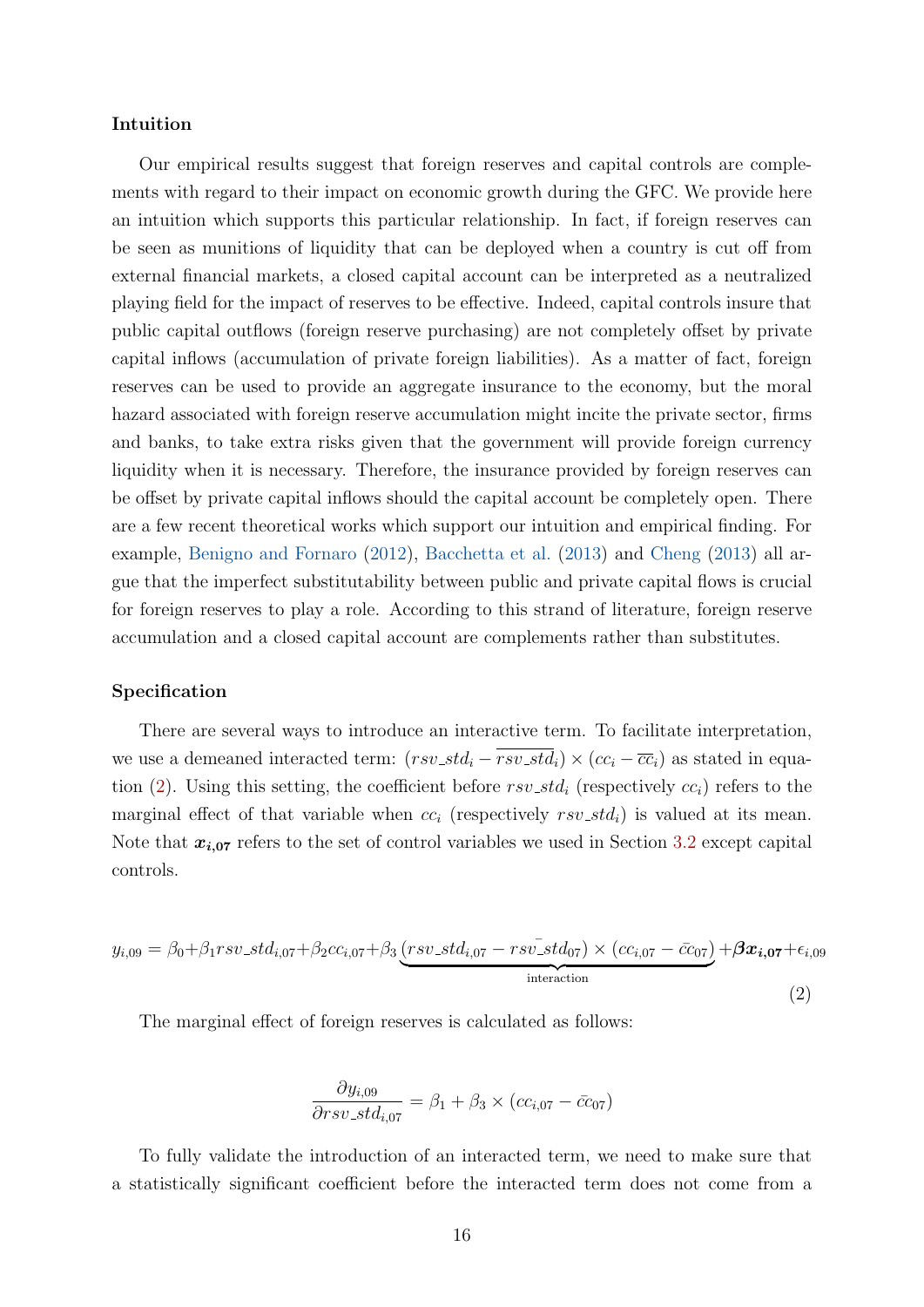bivariate relationship between the two variables incorporated in the interacted term, namely  $rsv\_std_i$  and  $cc_i$  in this paper<sup>20</sup>.

#### Results

In the following exercise, we try to identify the contribution of foreign reserves to support economic growth during the crisis time, conditional on the degree of capital account openness.

In table [4,](#page-17-0) columns (1) and (2), we see that foreign reserves and capital controls both contribute to reduce a country's real GDP losses during the recent financial crisis (they both have a positive and significant coefficient). The coefficient associated with the interacted term is also significant and positive, reinforcing the marginal effects of the reserve adequacy ratio and of capital controls. One can look at the joint F-test (test scores reported at the bottom of table [4\)](#page-17-0) between reserves and the interaction term in order to infer the significance of the impact of foreign reserves on growth. These estimates are indeed jointly highly significant (at the 98% significance level).

Taking into account the interactive term, we can calculate the marginal effects of foreign reserves in terms of capital controls using the estimates presented in table [4](#page-17-0) column (2):

$$
\frac{\partial y_{i,09}}{\partial rsv\_std_{i,07}} = 0.623 + 0.333 \times (cc_{i,07} - \bar{cc}_{07})
$$

The marginal effect of reserves on our purged measure of GDP growth is equal to 0.623 for a country that has average capital controls. The more stringent a country's capital account (higher value of cc), the more pronounced the marginal effect of the  $ex$ ante foreign reserve adequacy ratio on economic growth during the GFC. Figure [3a](#page-18-1) gives an illustrative overview of the evolution of the marginal effects of reserves as a function of the tightness of capital controls. The marginal effects of reserves is increasing and becomes positive slightly before capital controls reach their 3rd decile ( $cc > -1.18$ ); it becomes significantly different from zero when capital controls are beyond their 5th decile ( $cc > -1.12$ ). Moreover, figure [3b](#page-18-2) shows how the predicted real detrended economic growth improves with a higher reserves to short-term debt ratio when all other variables (including capital controls) are valued at their mean value.

<sup>&</sup>lt;sup>20</sup>To avoid spurious regressions, we have controlled for the quadratic forms of  $rsv\_std_i$  and  $cc_i$  respectively. We have also orthogonalized these two key variables using the Frisch-Waugh theorem before constructing the interacted term. The details of these results are available upon request.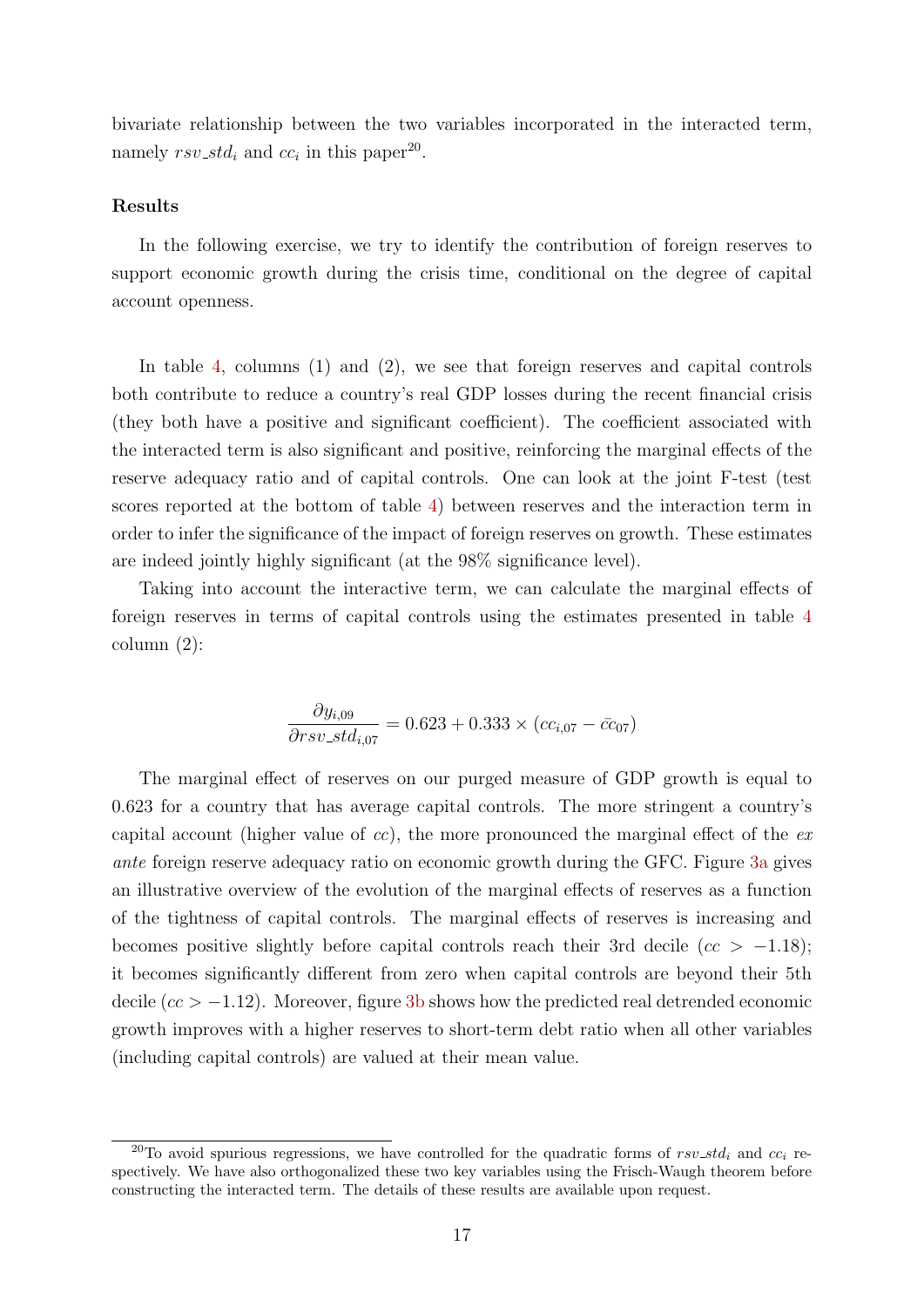<span id="page-17-0"></span>

|                                          |            | full sample   |             | without outliers                                                 |
|------------------------------------------|------------|---------------|-------------|------------------------------------------------------------------|
|                                          | (1)        | (2)           | (3)         | (4)                                                              |
|                                          | rgdp_fe    | rgdp_residual |             | $\label{eq:reduced} \text{rgdp\_fe} \quad \text{rgdp\_residual}$ |
| $L2.log$ rsv/std                         | $0.506*$   | $0.623*$      | $0.911***$  | $0.866***$                                                       |
|                                          | (0.291)    | (0.319)       | (0.305)     | (0.329)                                                          |
|                                          |            |               |             |                                                                  |
| L2.capital controls                      | $0.586**$  | $0.774**$     | 0.0713      | 0.281                                                            |
|                                          | (0.281)    | (0.308)       | (0.274)     | (0.292)                                                          |
| L2.log rsv/std $\times$ capital controls | $0.345**$  | $0.333*$      | 0.0965      | 0.170                                                            |
|                                          | (0.170)    | (0.187)       | (0.199)     | (0.216)                                                          |
|                                          |            |               |             |                                                                  |
| L2. exchange regime index                | $-1.344$   | $-0.711$      | $-0.934$    | $-0.260$                                                         |
|                                          | (1.316)    | (1.443)       | (1.234)     | (1.316)                                                          |
|                                          |            |               |             |                                                                  |
| L2.trade openness                        | $-0.0191*$ | $-0.0181$     | $-0.0233**$ | $-0.0283**$                                                      |
|                                          | (0.0115)   | (0.0126)      | (0.0105)    | (0.0113)                                                         |
| oil dummy                                | $-2.642**$ | $-1.590$      | $-3.124***$ | $-1.962$                                                         |
|                                          | (1.273)    | (1.396)       | (1.137)     | (1.214)                                                          |
|                                          |            |               |             |                                                                  |
| financial center                         | 4.718      | 4.649         |             |                                                                  |
|                                          | (4.881)    | (5.352)       |             |                                                                  |
|                                          |            |               |             |                                                                  |
| Constant                                 | $-4.981**$ | $-0.872$      | $-6.921***$ | $-1.477$                                                         |
|                                          | (2.340)    | (2.566)       | (2.305)     | (2.477)                                                          |
| Observations                             | 112        | 112           | 104         | 102                                                              |
| $R^2$                                    | 0.186      | 0.180         | 0.215       | 0.206                                                            |
| Adjusted $R^2$                           | 0.131      | 0.125         | 0.166       | 0.156                                                            |
| F-test capital controls                  | 3.656      | 4.155         | 0.127       | 0.615                                                            |
| P-value                                  | 0.0292     | 0.0184        | 0.881       | 0.543                                                            |
| F-test reserves                          | 4.350      | 4.287         | 5.359       | 4.685                                                            |
| P-value                                  | 0.0153     | 0.0163        | 0.00620     | 0.0115                                                           |

Table 4: Foreign reserve accumulation and capital controls

Homoscedasticity not rejected according to the White test

\*  $p < 0.10$ , \*\*  $p < 0.05$ , \*\*\*  $p < 0.01$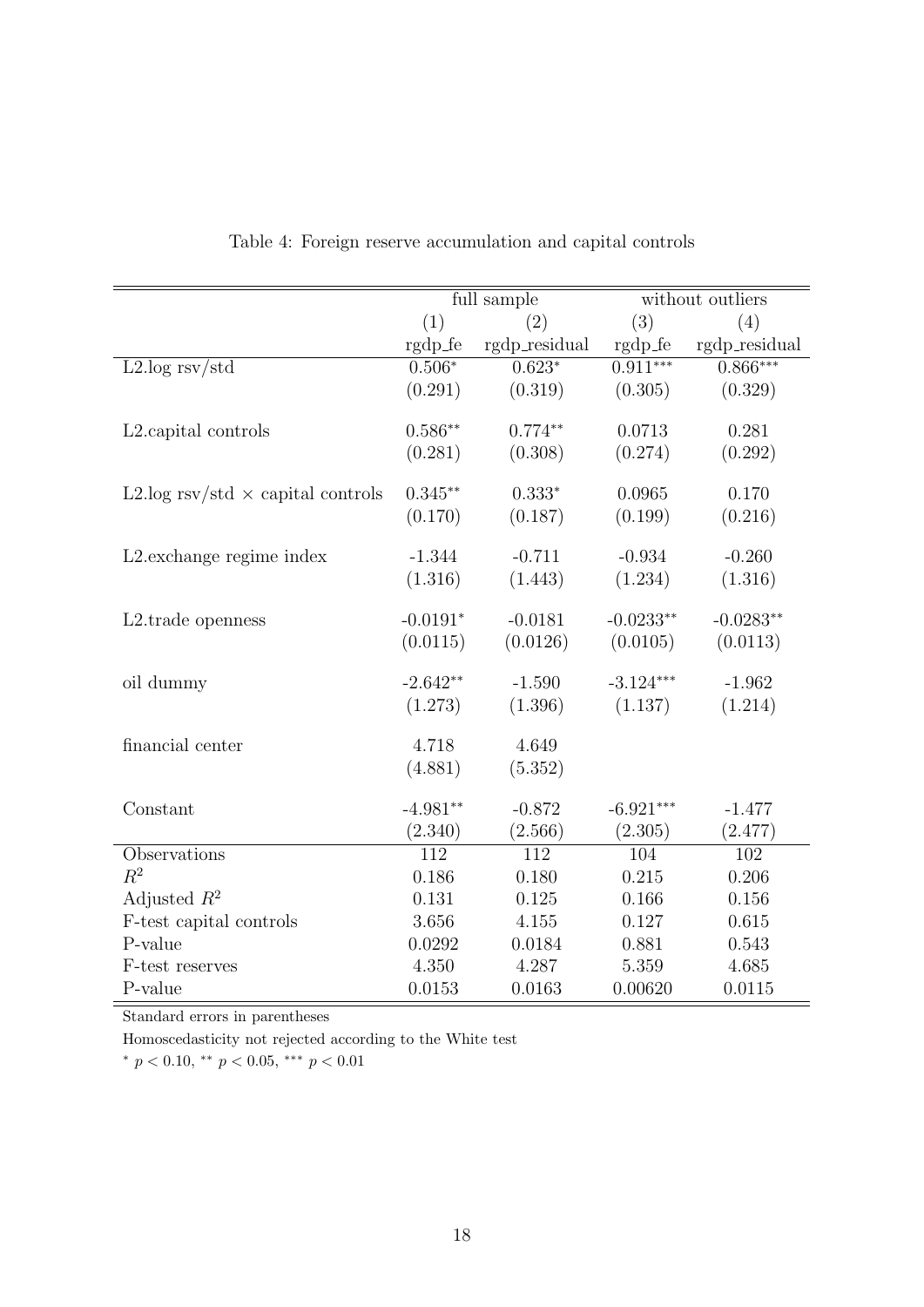<span id="page-18-1"></span>

<span id="page-18-2"></span>Figure 3: Marginal effects and predictions

Here again, we check for robustness by dropping outliers<sup>21</sup>. Whereas the previous results (without the interaction term between reserves and capital controls) were fairly robust to this change of sample, here both the coefficients of capital controls and of the interaction term lose significance when we control for outliers, as one can see in columns (3) and ([4](#page-17-0)) of table  $4^{22}$ . However, the coefficient associated with the reserves to short-term debt ratio is highly significant and increases in magnitude. From this, we can conclude that the impact of the reserve adequacy ratio itself is still fairly robust, even after we drop outliers from our sample. Finally, as regards the magnitude of the coefficient associated with the reserve adequacy ratio, it seems that the estimate we obtained in our benchmark regression (table [3\)](#page-14-0) is rather a minimal value, since the associated coefficient tends to increase when excluding outliers.

### <span id="page-18-0"></span>3.4 Accounting for endogeneity

As mentioned above, using foreign reserves as an explanatory variable to explain real economic growth can cause endogeneity issues. Foreign reserves might be held by a central bank as in anticipation of a future negative shock to the national economy; foreign reserves and higher GDP growth might also both be by-products of a mercantilist exchange rate policy. So far, we have been using lagged metrics of foreign reserves as our main explanatory variable without controlling for endogeneity; this is also the method adopted by most existing empirical papers on foreign reserves. This may induce a bias in our coefficient estimates, the direction of which is however ambiguous. On the one hand, if we consider that fragile countries accumulate more reserves for precautionary reasons,

<sup>21</sup>Results are similar when excluding both small countries and outliers. They are presented in Appendix [E](#page-47-0) table [17.](#page-47-1) Results using more restrictively trimmed samples are available upon request.

<sup>&</sup>lt;sup>22</sup>Note that by dropping outliers (top and bottom  $1\%$  of observations of each continuous variable), we drop all financial centers from our sample, which explains the absence of the financial center dummy in columns (3) and (4) of table [4.](#page-17-0)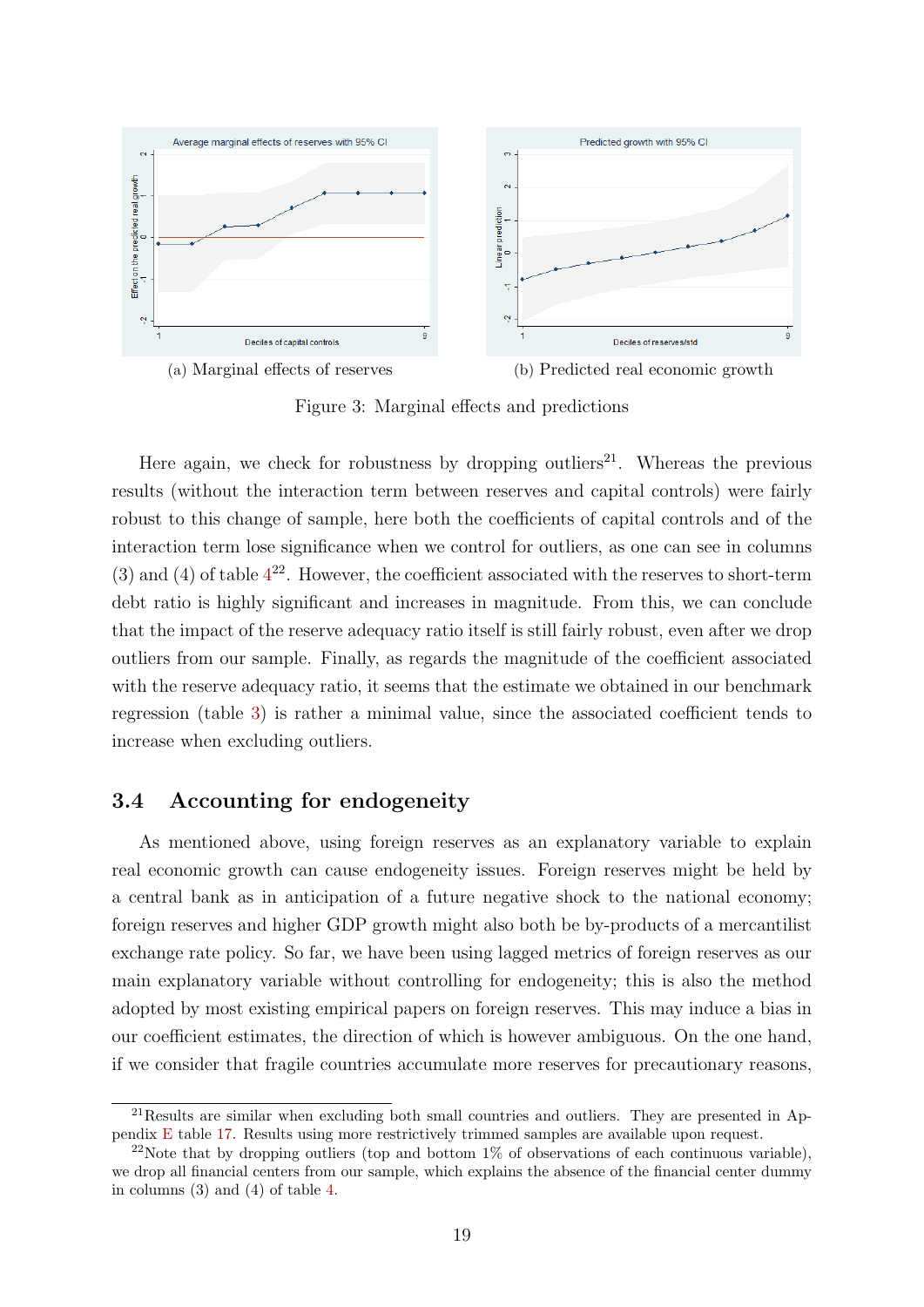and are more likely to be affected in a crisis (because of the idiosyncratic fragility), we can argue that the OLS coefficient associated to reserves may be biased downwards. On the other hand, reserve accumulation can be a buy-product of an undervalued domestic currency which stimulates economic growth through strong exports. This mechanism implies an upward bias of our OLS coefficient. It is therefore difficult to predict the direction of the bias altogether. We go one step further to account for endogeneity and reverse causality by choosing appropriate instrumental variables for foreign reserve metrics.

#### Construction of instrumental variables

Finding an instrumental variable for reserves is not an easy task. An appropriate instrumental variable needs to fulfill two conditions: first, it needs to be correlated with the instrumented variable; second, it must be uncorrelated with the error term in the original OLS regression (equation  $(1)$ ). We have thought of various candidates, including a dummy for the occurrence of currency crises in the 1970's and 1980's, a measure of the severity of past crises, real GDP per capita expressed in purchasing power parity, or metrics of regional peer pressure for reserves accumulation. After carefully examining different possibilities, we conclude that the regional peer pressure is the best suited instrumental variable with respect to our analysis.

Regional peer pressure for reserve accumulation captures the idea of 'keeping up with the Joneses', namely a country might be motivated to hold foreign reserves as its neighbors do so. In many empirical papers<sup>23</sup>, this idea of regional peer pressure is introduced to study the demand function of foreign reserves. Therefore, it should be highly correlated with foreign reserve accumulation *per se.* Furthermore, these instrumental variables allow us to focus on reserves accumulated for 'neighborhood' motives, and disregard those related to precautionary or mercantilist motives, which are related to the economic performance of a country and therefore endogenous.

As for our instrumental variables, we propose two proxies to measure the regional peer pressure:

• **IDW06**<sup>*i*</sup>: An inverse distance weighted mean for country *i* measures the average of the reserves to GDP ratio of all other countries in the world  $(j \neq i)$  weighted by the inverse distance between country i and country j (so that country i's neighbors matter more than remoter countries). We assume that country  $i$  can only observe the decision made by other countries in terms of reserve accumulation in the previous year. As a result, we use the inverse distance weighted mean in 2006 as the instrument for the reserves to short-term debt ratio in 2007. The advantage of this

 $23$ See [Bastourre et al.](#page-34-9) [\(2009\)](#page-34-9), [Cheung and Sengupta](#page-35-11) [\(2011\)](#page-35-11), etc.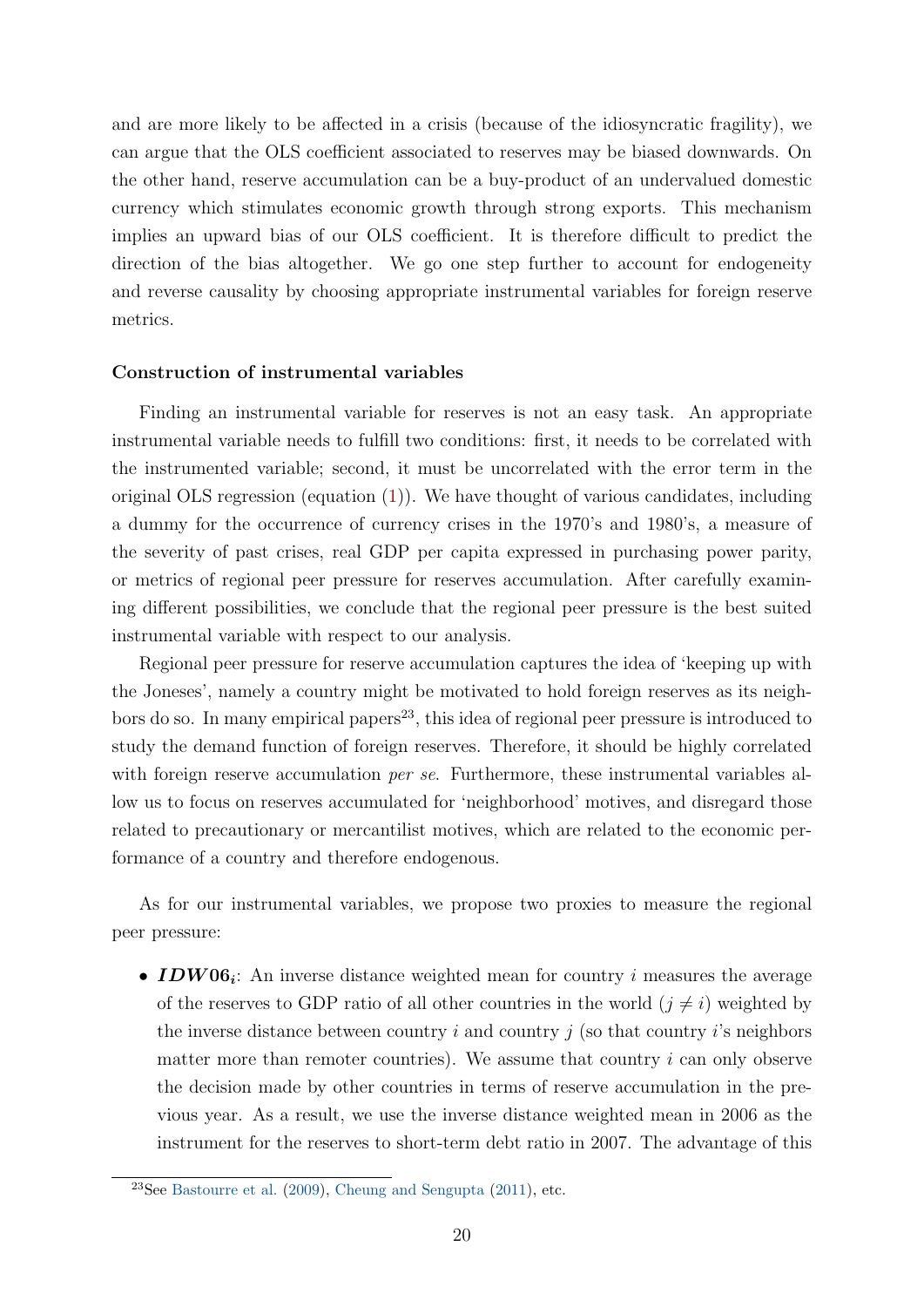instrument is that it is more broadly defined and comprises much more information than regional dummies. The construction of  $IDW06<sub>i</sub>$  is detailed below and the data on geographical distance is retrieved from [Mayer and Zignago](#page-36-11) [\(2011\)](#page-36-11). Note that country i's own reserve ratio is not included in its distance weighted mean.

$$
IDW06_i = \sum_{j \neq i} w_i^j \frac{Reserves_j}{GDP_j}
$$

$$
w_i^j = \frac{(dist_{ij})^{-2}}{\sum_{k \neq i} (dist_{ik}^{-2})}
$$

• **Joneses**<sub>i</sub>: The Joneses index defined by [Cheung and Sengupta](#page-35-11) [\(2011\)](#page-35-11) is calculated by the sum of the reserves to GDP ratio of country i's neighboring countries  $i \neq i$  in a given geographical region<sup>24</sup>. Here again, country i's own reserve ratio is excluded from this sum.

$$
Jones_{i} = \sum_{j \neq i} \frac{Reserves_j}{GDP_j}
$$

Given the regional patterns we observe in terms of reserves accumulation (Asian countries for instance accumulate much more reserves than others), we expect a positive correlation between our instrumental variable and our reserve adequacy ratio. Moreover, we need to insure that our instrumental variables are orthogonal to the error term in our original OLS regression. Remember that our dependent variable in equation [\(1\)](#page-10-0) measures a country's economic performance during the global financial crisis compared to non-crisis times, namely a 'detrended' real GDP growth rate. This is thus a measure of short-term economic growth, mainly affected by circumstantial factors (i.e. temporary external shocks). The importance of reserve holdings of a country's neighbors in 2006 should not be directly related to the impact of the 2009 financial crisis on economic growth.

Hence, the reserve accumulation behavior of neighbor countries before the crisis has no clear relationship with residuals of our OLS regression (which correspond to the crisis impact that is not explained by reserves, capital controls, trade openness, exchange rate regime, and financial centers) $2<sup>5</sup>$ .

<sup>24</sup>We define 8 regions: East Asia & Pacific, South Asia, Eastern Europe & Central Asia, Latin America & Caribbean, Middle East & North Africa, Sub-Saharan Africa, European Union (27) and North America. Advanced countries being dropped out, the latter two regions, European Union (27) and North America do not have observations.

 $25$ One caveat: one may argue that countries in a given region have similar trade and financial flows,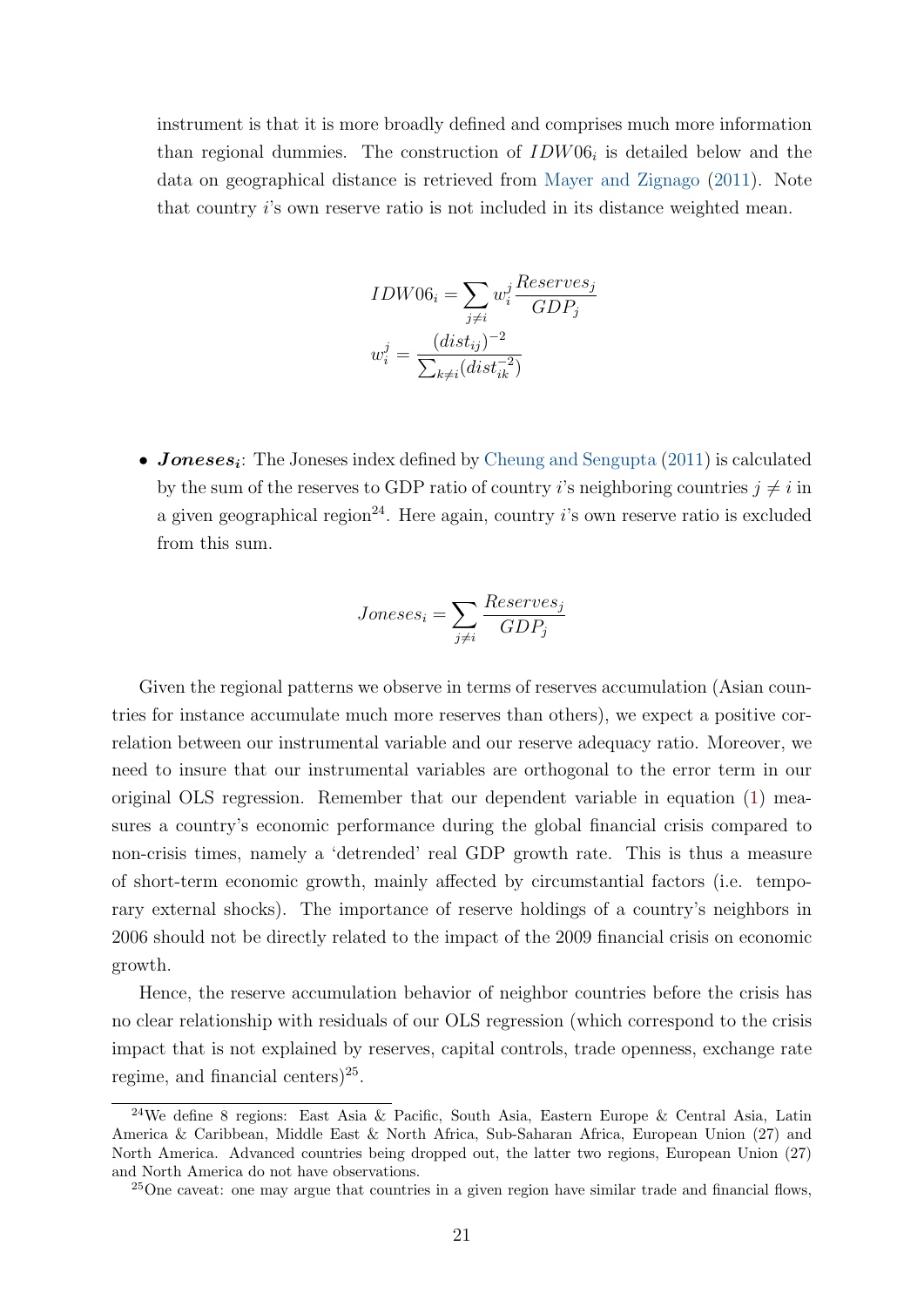We provide the results of the first-stage regressions using our candidate instrumental variables, in table [18](#page-48-0) in Appendix [F.](#page-48-1) Column (1) shows the results using the distanceweighted index, column (2) uses the Joneses index, while column (3) uses both variables as joint instruments. In all three cases we find a significant correlation with the instrumented variable, reserves to short-term debt ratio, and obtain signs consistent with our expectation, namely the stronger regional pressure, the higher reserve adequacy ratio. The  $R^2$  is also reasonably large, around 14% in all three cases. These findings confirm our choice of instrumental variables. The sign and goodness of fit of the distance-weighted index remain stable when we drop outliers; that of the Joneses index is slightly weaker (see table [19](#page-49-0) in Appendix [F\)](#page-48-1).

#### Two-stage least square regressions

We present in table [5](#page-22-0) the results of the second stage regression when the reserve adequacy ratio is instrumented. To facilitate interpretation, we repeat our OLS results in column  $(1)$ . Columns  $(2)$ ,  $(3)$  and  $(4)$  respectively show the final results of the two-stage least square procedure (2SLS) using the distance-weighted index, the Joneses index and both.

Using instrumental variables, the coefficients of interest in our regressions are not significant any more. This result is not very surprising, since we know that the 2SLS procedure usually yields larger standard errors, driving down the significance of the 2SLS estimates. For this reason, it is hard to conclude anything in terms of bias correction and magnitude. The signs of the 2SLS estimates are consistent with the OLS estimates, although the magnitude of the 2SLS estimates are higher, but none of the coefficients estimated through  $2SLS$  are significantly different from  $zero^{26}$ .

[F](#page-48-1)or robustness checks, table  $20$  in Appendix F presents similar results when dropping outliers from the sample. We also instrumented the reserve adequacy ratio when adding the interaction term between reserves and capital controls in the regression; results are fairly similar to that presented above and are available upon request.

therefore the pattern of their reserve accumulation may have a common component related to common growth expectations in the region. This would weaken the exogeneity of our instruments.

<sup>&</sup>lt;sup>26</sup>Considering that the corresponding Hausman test fails to reject the null hypothesis of exogenous right-hand-side variables, we feel more confident on relying on our OLS estimates.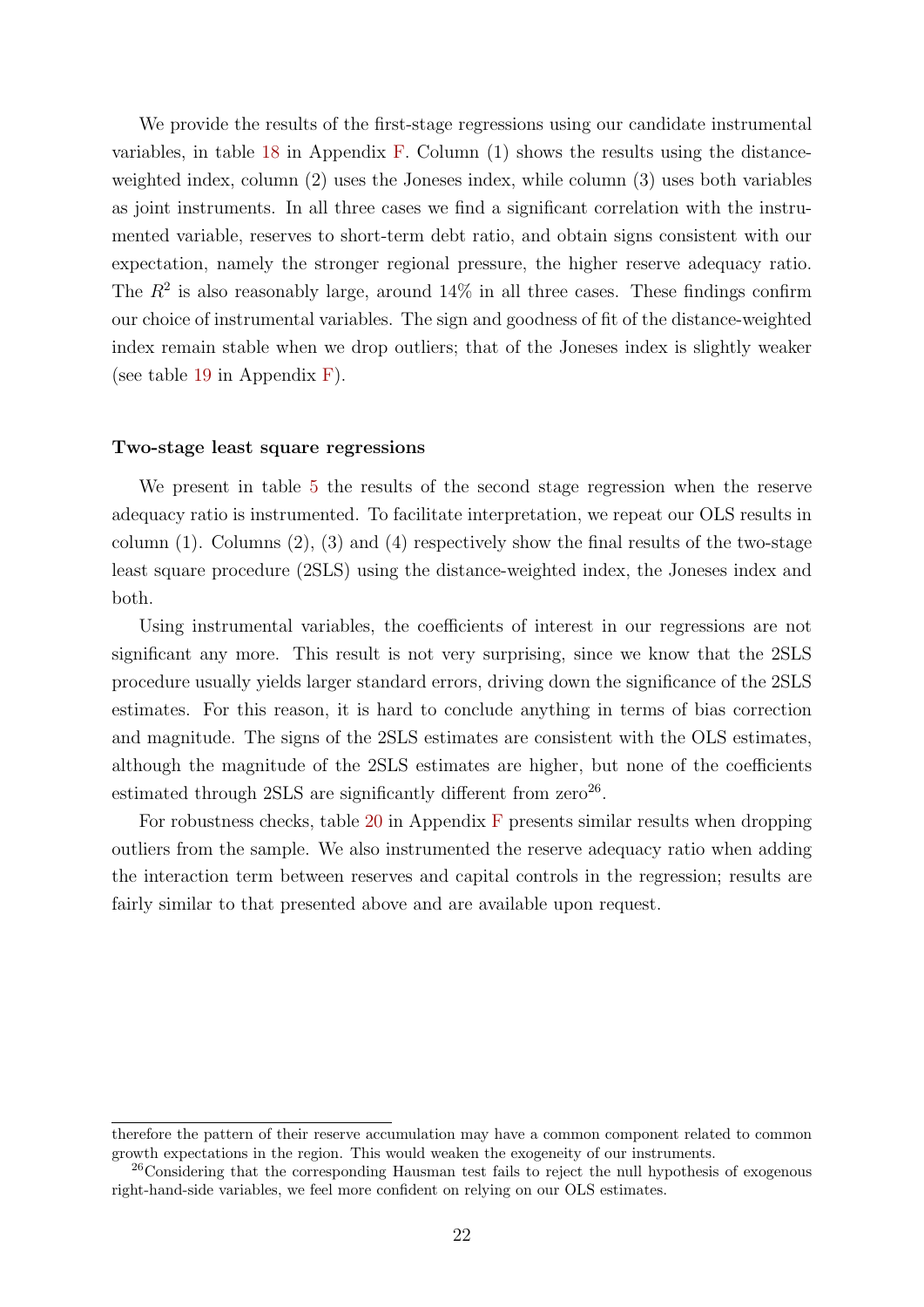<span id="page-22-0"></span>

|                                   | (1)        | (2)                     | (3)       | (4)       |
|-----------------------------------|------------|-------------------------|-----------|-----------|
|                                   | <b>OLS</b> | distance weighted index | Joneses   | both      |
| $L2.log$ rsv/std                  | $0.729**$  | 2.088                   | 0.944     | 1.413     |
|                                   | (0.317)    | (1.888)                 | (1.485)   | (1.213)   |
| L <sub>2</sub> . capital controls | $0.689**$  | 0.506                   | $0.660*$  | $0.597*$  |
|                                   | (0.307)    | (0.408)                 | (0.356)   | (0.343)   |
| L2. exchange regime index         | $-0.652$   | $-1.330$                | $-0.759$  | $-0.993$  |
|                                   | (1.457)    | (1.789)                 | (1.589)   | (1.556)   |
| L <sub>2</sub> .trade openness    | $-0.0184$  | $-0.00567$              | $-0.0164$ | $-0.0120$ |
|                                   | (0.0128)   | (0.0220)                | (0.0184)  | (0.0167)  |
| oil dummy                         | $-1.561$   | $-2.131$                | $-1.651$  | $-1.848$  |
|                                   | (1.410)    | (1.673)                 | (1.498)   | (1.479)   |
| financial center                  | 5.284      | 1.700                   | 4.718     | 3.479     |
|                                   | (5.395)    | (7.488)                 | (6.488)   | (6.169)   |
|                                   |            |                         |           |           |
| Constant                          | $-1.400$   | $-9.972$                | $-2.754$  | $-5.716$  |
|                                   | (2.575)    | (12.03)                 | (9.502)   | (7.821)   |
| Observations                      | 112        | 112                     | 112       | 112       |
| $R^2$                             | 0.155      | 0.007                   | 0.151     | 0.117     |
| Adjusted $R^2$                    | 0.107      | $-0.049$                | 0.103     | 0.067     |
| Hausman $p-value$                 |            | 0.442                   | 0.886     | 0.563     |

Table 5: 2SLS: Second stage

\*  $p < 0.10$ , \*\*  $p < 0.05$ , \*\*\*  $p < 0.01$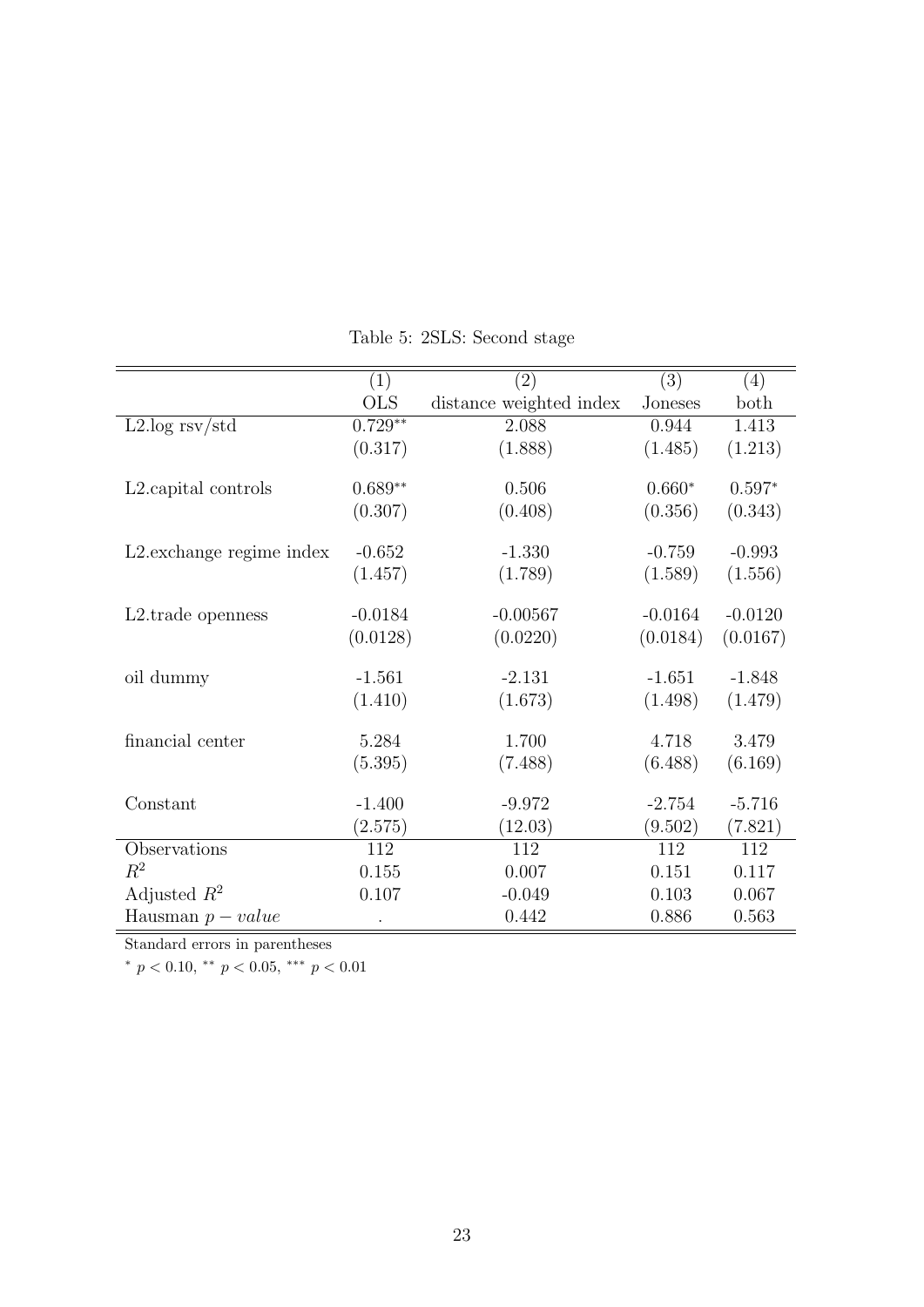### 3.5 Foreign reserves: gunpowder or nuclear weapons?

We have so far seen that foreign reserve adequacy (relative to short-term debt) contributes, on its own or jointly with capital controls, to real output growth during the recent global financial crisis. Other papers (e.g. [Aizenman and Sun](#page-34-4) [\(2009\)](#page-34-4) and [Dominguez et al.](#page-35-8) [\(2012\)](#page-35-8)) rather focus on reserve depletion and its impact on economic growth of the same period. These different views reflect an interesting question behind: are foreign reserves 'gunpowder', meaning that they have to be deployed during a war (crisis), or are they akin to 'nuclear weapons' - the mere existence of reserves suffices to act as a protection? We try to bring some empirical evidence to this question here.

First, we want to know whether countries that had a larger pre-crisis level of reserves compared to short-term debts depleted more reserves during the GFC. The scatter plot in figure [4](#page-23-0) does not show a clear relationship between pre-crisis reserve adequacy and reserve depletion during the GFC<sup>27</sup>. This feature remains true even if we exclude outliers. It seems like only countries whose pre-crisis reserves to short-term debt ratio falls in the middle range depleted reserve assets during the GFC; both countries which had a very high or very low reserve adequacy ratio did not use much their reserves. Notice that in order to cover a broader range of non-advanced countries, we use the change in the total reserve stock as our proxy for reserve depletion during the GFC (different from [Dominguez et al.](#page-35-8) [\(2012\)](#page-35-8) who use SDDS data).

<span id="page-23-0"></span>

Figure 4: Depletion vs. Pre-crisis adequacy

Next, we proceed to include a control variable of reserve depletion in our main specification, equation [\(2\)](#page-15-0), so that we can see whether this control variable has an effect on the coefficients we estimated above. In particular, we are interested to see whether including reserve depletion changes the coefficient of pre-crisis reserve adequacy ratio.

<sup>&</sup>lt;sup>27</sup>We also tested this relationship empirically using an OLS regression. Results can be provided upon request.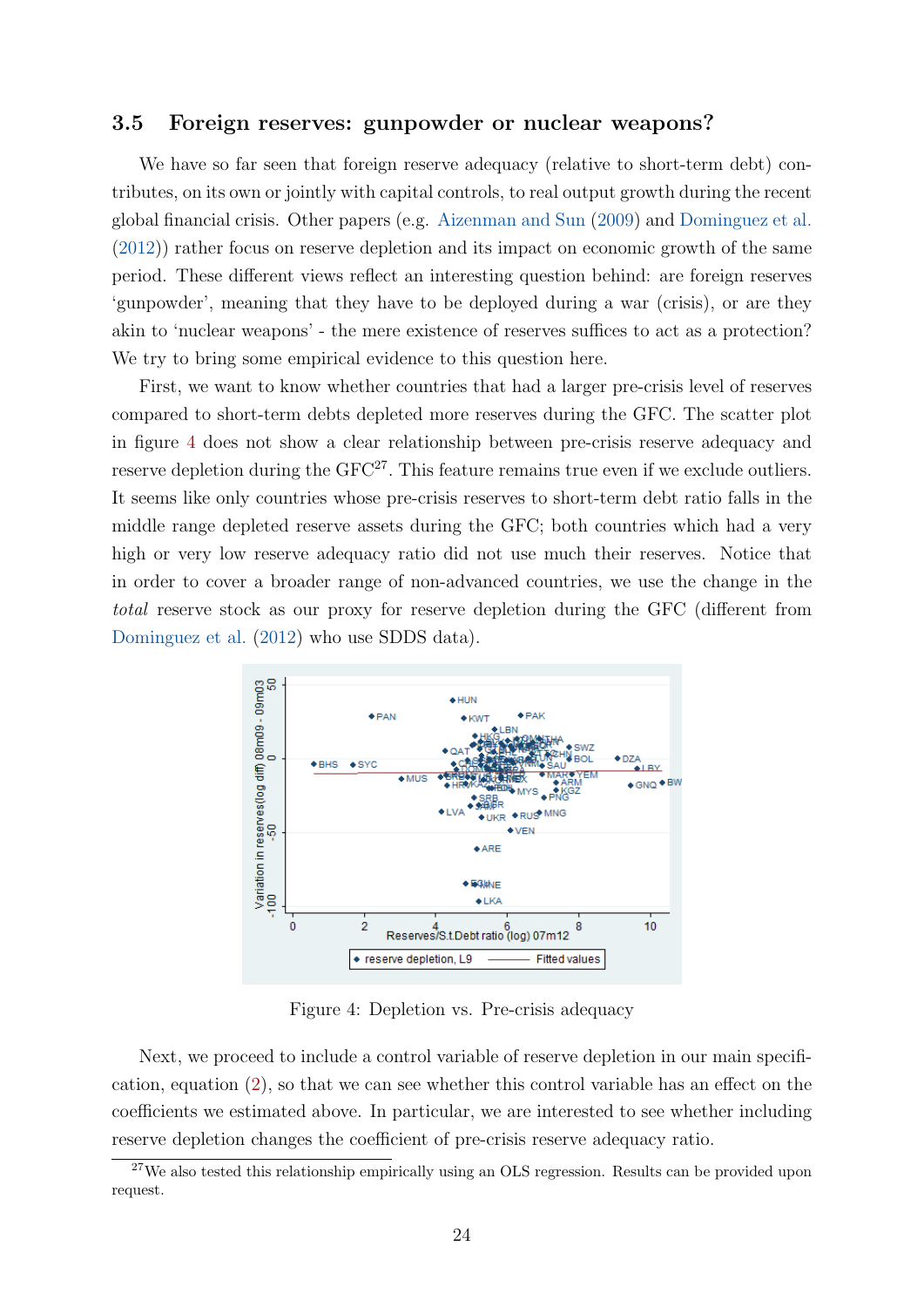For this exercise, we construct a dummy variable as a proxy of reserve depletion. It takes the value 1 if the growth rate of reserves is zero or negative between 2008 and 2009 and the value 0 otherwise. We find that the pre-crisis reserve adequacy ratio remains statistically significant when the variable of reserve depletion is added (reserve depletion itself not significant, see table [6\)](#page-24-1).

<span id="page-24-1"></span>

|                           | (1)           | (2)           |
|---------------------------|---------------|---------------|
|                           | rgdp_residual | rgdp_residual |
| $L2 \log rsv/std$         | $0.729**$     | $0.752**$     |
|                           | (0.317)       | (0.321)       |
| L2. capital controls      | $0.689**$     | $0.719**$     |
|                           | (0.307)       | (0.313)       |
| L2. exchange regime index | $-0.652$      | $-0.681$      |
|                           | (1.457)       | (1.469)       |
| L2.trade openness         | $-0.0184$     | $-0.0169$     |
|                           | (0.0128)      | (0.0130)      |
| oil dummy                 | $-1.561$      | $-1.179$      |
|                           | (1.410)       | (1.563)       |
| financial center          | 5.284         | 4.844         |
|                           | (5.395)       | (5.458)       |
| reserve depletion dummy   |               | $-0.758$      |
|                           |               | (1.422)       |
| Constant                  | $-1.400$      | $-1.594$      |
|                           | (2.575)       | (2.603)       |
| Observations              | 112           | 111           |
| $R^2$                     | 0.155         | 0.157         |
| Adjusted $R^2$            | 0.107         | 0.100         |

Table 6: Reserve depletion as a control variable

Standard errors in parentheses

Homoscedasticity not rejected according to the White test \*  $p < 0.10$ , \*\*  $p < 0.05$ , \*\*\*  $p < 0.01$ 

# <span id="page-24-0"></span>4 Foreign reserve accumulation after the global financial crisis

So far, we have analyzed the role of foreign reserves on real economic growth during the GFC and have concluded that sufficient reserves with respect to a country's short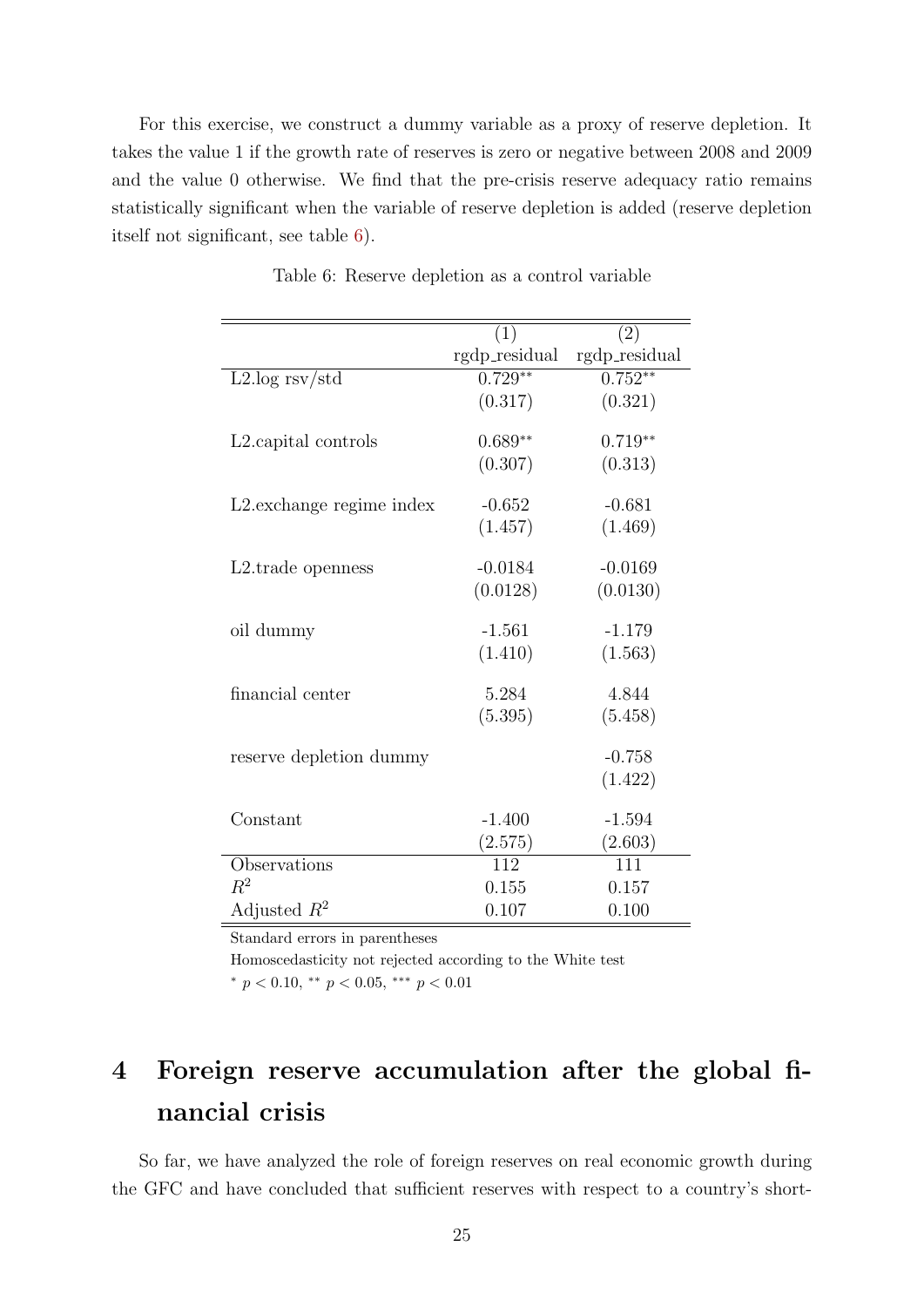term debt level are important to limit output losses during a crisis. Did the GFC then reshape countries' perception about the necessity of hoarding foreign reserves? As noted by the IMF, '[a]uthorities in several countries, including some advanced economies, had started focusing anew on the role of reserves in crisis mitigation and management [...] and even several small advanced countries have since taken a new look at their need for reserves in relation to the international exposures of their financial systems [\(IEO](#page-35-12) [\(2012\)](#page-35-12)).'

In fact, in line with existing papers [\(Dominguez et al.](#page-35-8) [\(2012\)](#page-35-8)), we find that many countries see their reserves 'bounce back' immediately after a period of reserve losses during the GFC. Compared to the existing literature, this paper takes advantage of more recent data to better describe reserve rebuilding after the GFC, and more importantly, to document a recent trend of deceleration in reserve accumulation.

<span id="page-25-0"></span>Figure [5](#page-25-0) illustrates how the monthly growth rate in foreign reserve accumulation has changed from a high speed before the crisis to a relatively slow pace in more recent years. We can especially observe a spectacular depletion of reserves during the crisis period, a fast 'bounce-back' in the aftermath of the crisis followed by a 'flattening-out'. We will document these three phenomena in this section.





Figure 5: Evolution of foreign reserve accumulation

#### 4.1 Reserve rebuilding in the immediate aftermath of the crisis

Two features draw our attention with respect to reserve rebuilding. First, a significant rebuilding is more pronounced in countries which had a relatively low pre-crisis reserve adequacy ratio. Figure [6](#page-26-0) shows a scatter plot comparing pre-crisis reserves to short-term debt in December 2007 with reserve rebuilding from April to December 2009. This time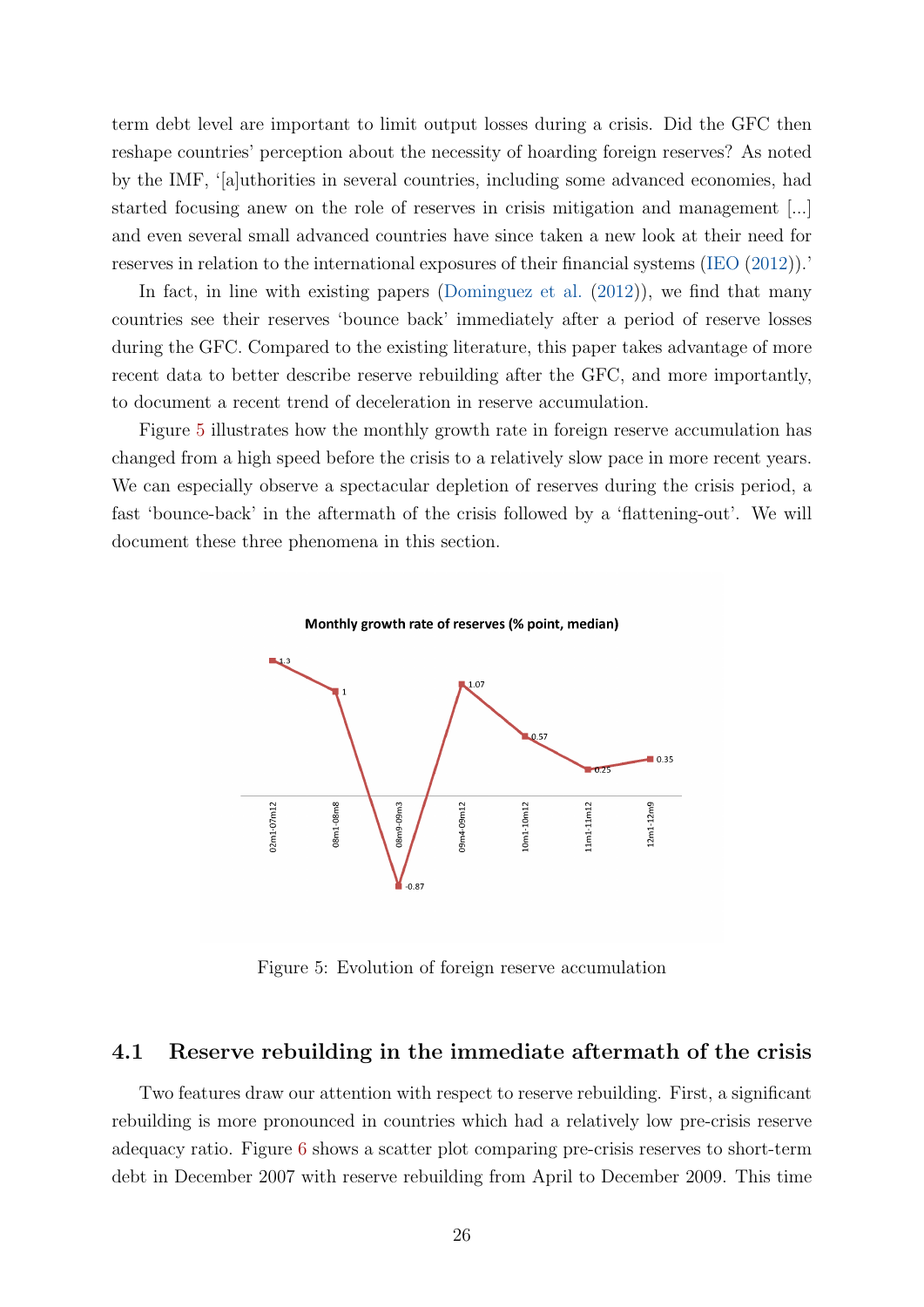span is defined as the period immediately following the peak of the GFC. We take the timing of being hit by the GFC from [Dominguez et al.](#page-35-8)  $(2012)^{28}$  $(2012)^{28}$ .

<span id="page-26-0"></span>We can see a clear negative relationship between these two variables. Namely, the lower the pre-crisis reserve adequacy ratio, the stronger the rebuilding. This might reflect an increasing demand for reserves in countries that were insufficiently self-insured before the GFC.



Figure 6: Rebuilding vs. Pre-crisis level of reserves

We further test this bivariate relationship with a simple OLS regression specified as follows:

$$
\Delta rsv_{09m04-09m12,i} = \gamma_0 + \gamma_1 log(\frac{rsv}{std})_{07m12} + \gamma x + \epsilon_i
$$
\n(3)

 $x$  stands for control variables, including especially a dummy variable which indicates whether a country drew credit lines from the IMF before 2009Q1. We construct this dummy variable based on the IMF annual report and we conjecture that if a country resorted to an IMF program during the crisis its willingness to re-build foreign reserves after the financial crisis would be enhanced.

We observe from table [7](#page-27-0) that the post-crisis reserve rebuilding rate is significantly and negatively correlated with pre-crisis reserve adequacy ratio in most cases. The coefficient of the pre-crisis adequacy ratio loses the significance once we add the oil country dummy. Oil countries did not seem to recover their reserve stock after the GFC; this however might be due to the collapse of world oil demand. This result is robust after controlling for outliers (column (4)). A more pronounced reserve rebuilding seems to be associated with a lower pre-crisis reserve adequacy ratio.

We now turn to the relationship between reserve rebuilding after the crisis and reserve depletion during the crisis. From figure [7,](#page-28-0) we observe that a massive depletion of reserves

<sup>28</sup>[Dominguez et al.](#page-35-8) [\(2012\)](#page-35-8) report that most non-advanced countries experienced the crisis between 2008Q4 and 2009Q1 in spite of some heterogeneities.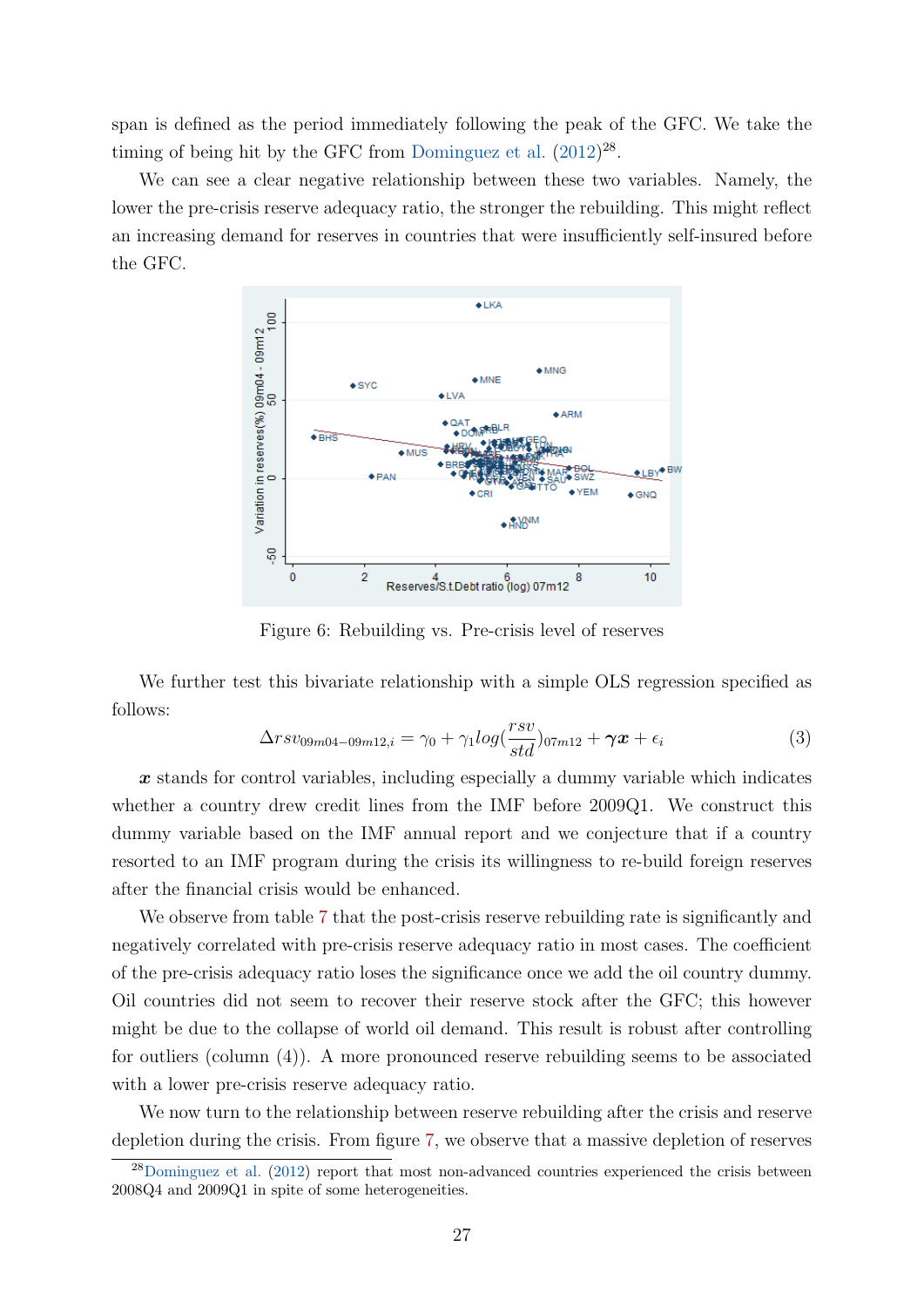<span id="page-27-0"></span>

|                        |            | full sample |            | $w/t$ outliers |
|------------------------|------------|-------------|------------|----------------|
|                        | (1)        | (2)         | (3)        | (4)            |
|                        | rebuilding | rebuilding  | rebuilding | rebuilding     |
| $\log$ rsv/std (07m12) | $-3.326**$ | $-2.368$    | $-2.724*$  | $-2.636*$      |
|                        | (1.555)    | (1.565)     | (1.542)    | (1.478)        |
|                        |            |             |            |                |
| IMF credit dummy       |            | $10.83**$   | $12.24**$  | $10.67**$      |
|                        |            | (5.269)     | (5.151)    | (4.340)        |
|                        |            |             |            |                |
| financial center       |            | $-5.035$    | $-3.413$   | $-3.143$       |
|                        |            | (19.79)     | (19.81)    | (15.91)        |
| oil dummy              |            | $-7.138$    |            |                |
|                        |            | (5.960)     |            |                |
|                        |            |             |            |                |
| Constant               | $32.95***$ | $25.94***$  | $26.06***$ | $25.36***$     |
|                        | (9.121)    | (9.391)     | (9.420)    | (8.947)        |
| Observations           | 73         | 73          | 73         | 69             |
| $R^2$                  | 0.061      | 0.151       | 0.133      | 0.152          |
| Adjusted $R^2$         | 0.047      | 0.101       | 0.096      | 0.113          |

Table 7: Reserve rebuilding vs. Pre-crisis adequacy ratio

<sup>∗</sup> p < 0.10, ∗∗ p < 0.05, ∗∗∗ p < 0.01

during the crisis is associated with a stronger rebound. This seems once again to confirm countries' increasing appetite for reserve assets as a self-insurance.

We can also test this relationship using the following OLS regression:

$$
\Delta rsv_{09m04-09m12,i} = \gamma_0 + \gamma_1 \Delta rsv_{08m09-09m03,i} + \gamma x + \epsilon_i
$$
\n(4)

Table [8](#page-28-1) shows that the negative relationship between the growth rate of reserves during and after the GFC that we can see from the scatter plot in figure [7](#page-28-0) is statistically significant. A higher rebuilding rate is associated with a more severe reserve depletion. This result is also robust even if we control for other variables (column (2)) or eliminate outliers (column (3)).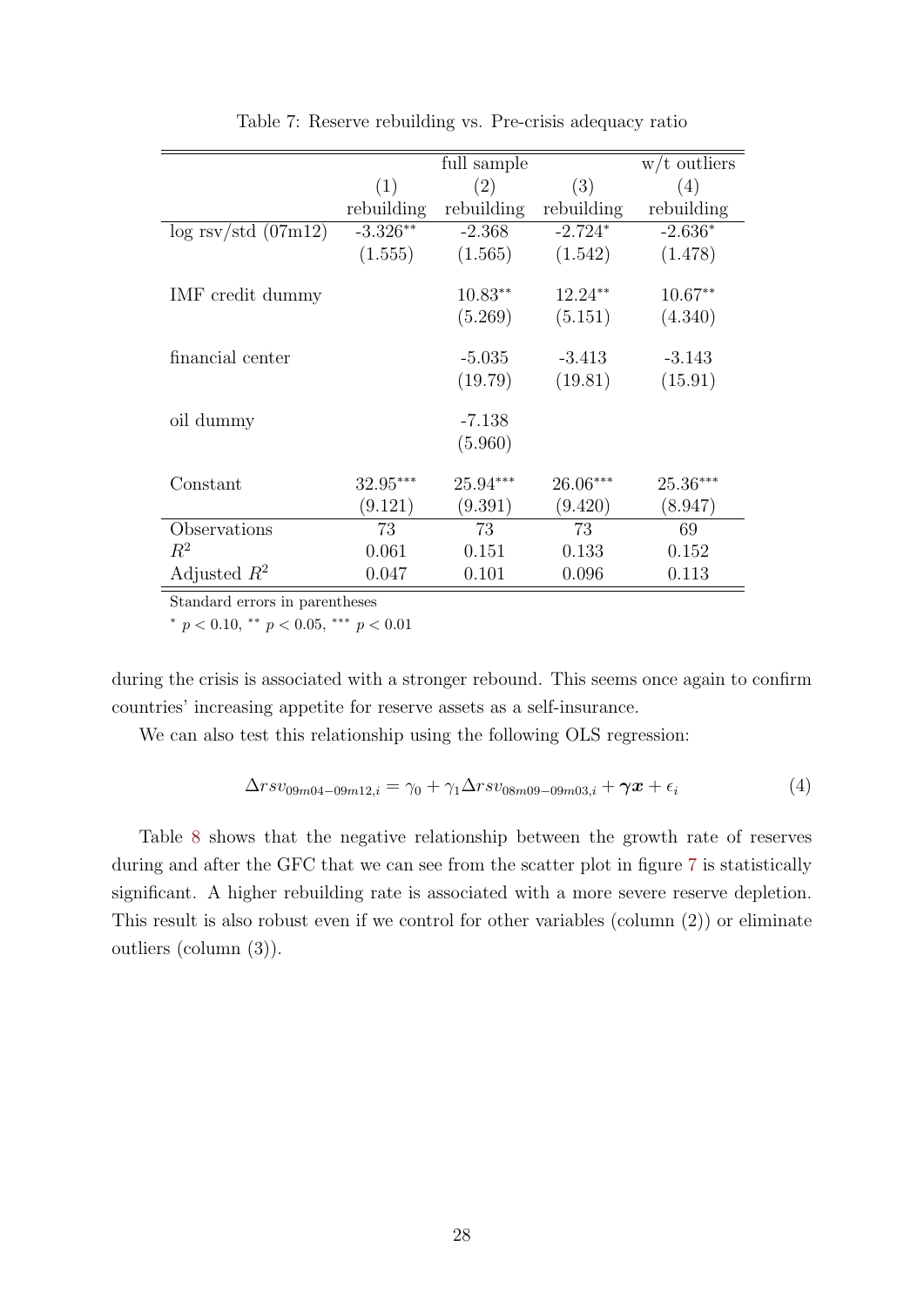<span id="page-28-0"></span>

Figure 7: Rebuilding vs. Depletion of reserves

<span id="page-28-1"></span>

|             |                             | $w/t$ outliers                                                                                         |
|-------------|-----------------------------|--------------------------------------------------------------------------------------------------------|
| (1)         | (2)                         | (3)                                                                                                    |
|             | rebuilding                  | rebuilding                                                                                             |
| $-0.394***$ | $-0.427***$                 | $-0.232***$                                                                                            |
| (0.0844)    | (0.0802)                    | (0.0779)                                                                                               |
|             |                             |                                                                                                        |
|             | 8.497*                      | $10.06**$                                                                                              |
|             | (4.504)                     | (3.939)                                                                                                |
|             |                             |                                                                                                        |
|             |                             | $-11.39**$                                                                                             |
|             |                             | (4.307)                                                                                                |
|             |                             |                                                                                                        |
|             |                             |                                                                                                        |
|             |                             |                                                                                                        |
|             |                             | $11.03***$                                                                                             |
|             |                             |                                                                                                        |
|             |                             | (2.374)                                                                                                |
|             |                             | 73                                                                                                     |
| 0.225       | 0.358                       | 0.266                                                                                                  |
| 0.215       | 0.322                       | 0.234                                                                                                  |
|             | $10.10***$<br>(2.237)<br>77 | full sample<br>rebuilding<br>$-13.25**$<br>(5.118)<br>-1.185<br>(17.48)<br>$9.843***$<br>(2.847)<br>76 |

Table 8: Reserve rebuilding vs. Reserve depletion

\*  $p < 0.10$ , \*\*  $p < 0.05$ , \*\*\*  $p < 0.01$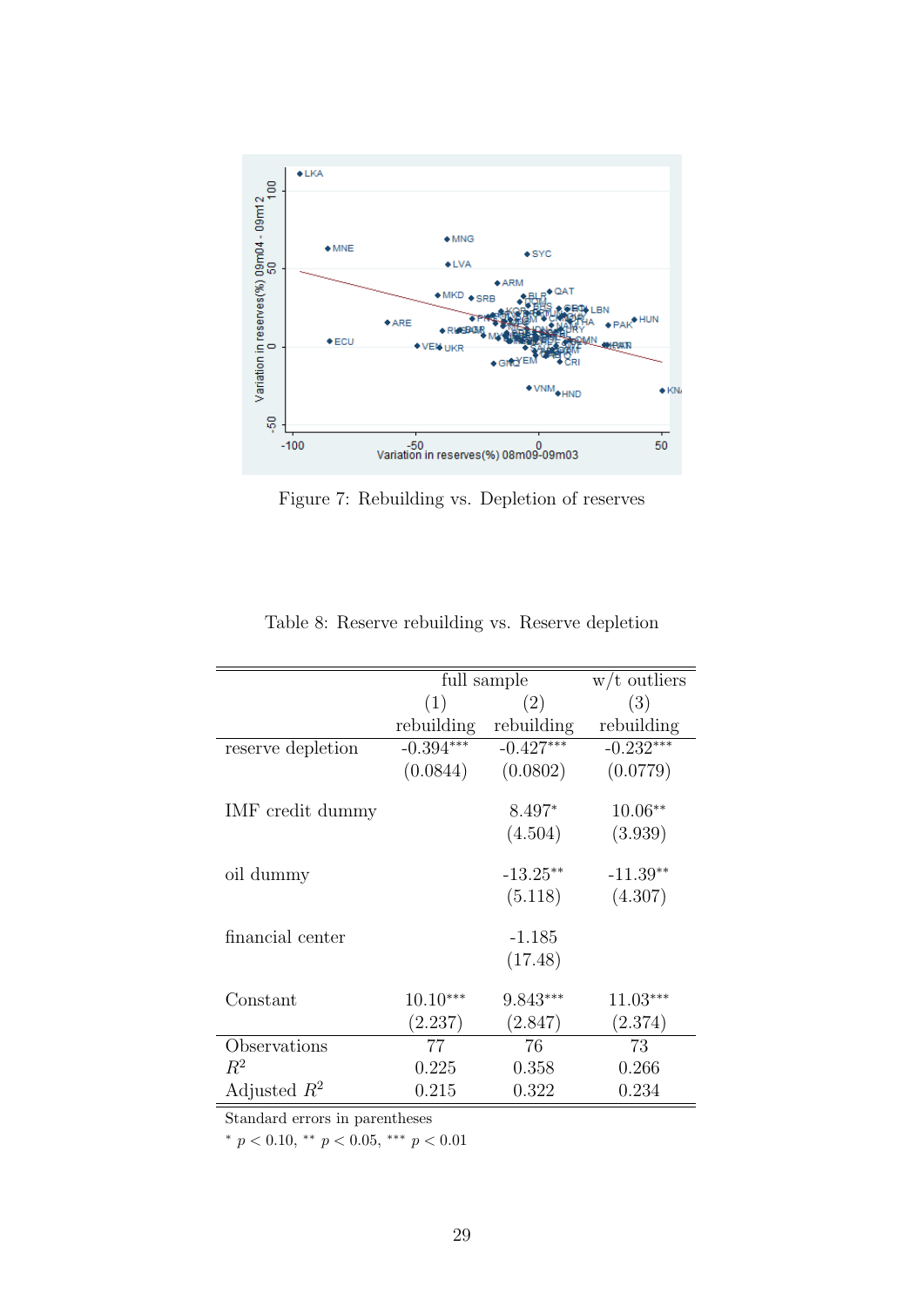### 4.2 Foreign reserve accumulation: a recent deceleration

<span id="page-29-0"></span>Thanks to ampler data, we now analyze the more recent behavior in reserve accumulation. We observe a noticeable slow-down in the pace of foreign reserve accumulation in several emerging market economies, like India, Russia, and some Eastern European countries (e.g. Bulgaria, Croatia and Romania). One important exception is China.



Figure 8: Recent foreign reserve accumulation in BRIC, Hong Kong and Taiwan

From figure [8,](#page-29-0) apart from China where foreign reserve accumulation has a clearly different pattern, there is a general tendency of a deceleration in the pace of foreign reserve purchasing from the end of 2009. This tendency is especially observable in India, Russia and Hong Kong; foreign reserves in Taiwan also tail off, though with a delay, from mid-2010<sup>29</sup>.

A 'flattening-out' of foreign reserve accumulation is also noticeable in other countries when a more recent period is considered. This is the case for Indonesia, Malaysia and Thailand (figure [9\)](#page-30-0) and many East European countries (figure [10\)](#page-30-1) from the end of 2010.

What drives this 'flattening' in foreign reserve accumulation? We come up with several possible explanations. First, it is possible that, once a country reached its pre-crisis level of reserves, it slows down the accumulation as foreign reserves are no free lunch and the opportunity cost and risks associated with valuation effects may be high. Second, the deceleration of foreign reserve accumulation may reflect a change of policy priority with regard to monetary autonomy, exchange rate stability and financial openness in the wake of the 2008-2009 financial crisis, as [Aizenman et al.](#page-34-10) [\(2010\)](#page-34-10) put forward. After all, reserve accumulation may be motivated by the need to reconcile the 'Impossible Trinity' (this is however an aspect of reserve accumulation that we do not consider in this paper). Last but not least, if foreign reserve accumulation tails off, it might be because of the

 $29$ The GFC period corresponds to the finding of [Dominguez et al.](#page-35-8) [\(2012\)](#page-35-8) as noted before.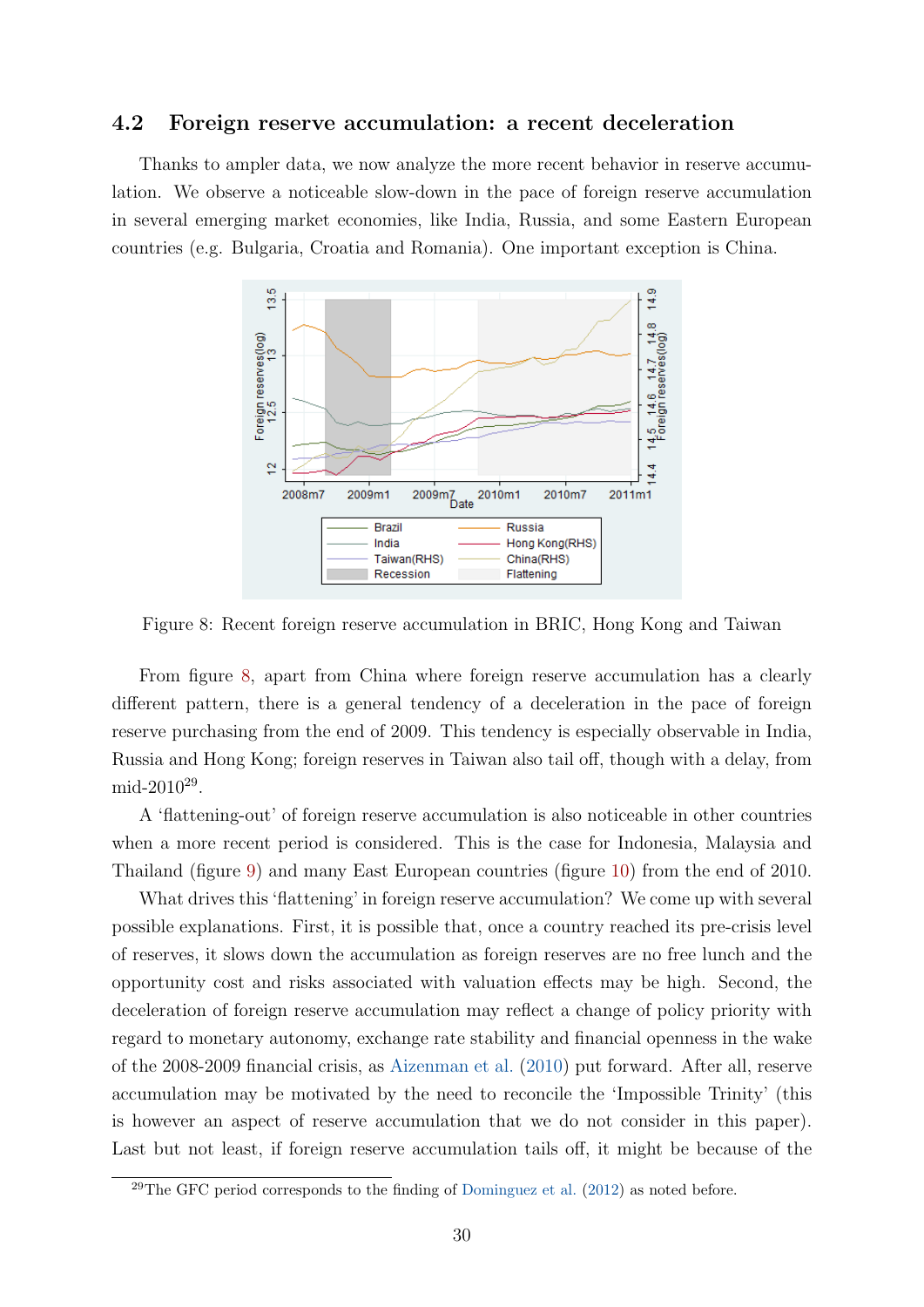<span id="page-30-0"></span>

Figure 9: Selected Asian countries

<span id="page-30-1"></span>

Figure 10: Selected East European countries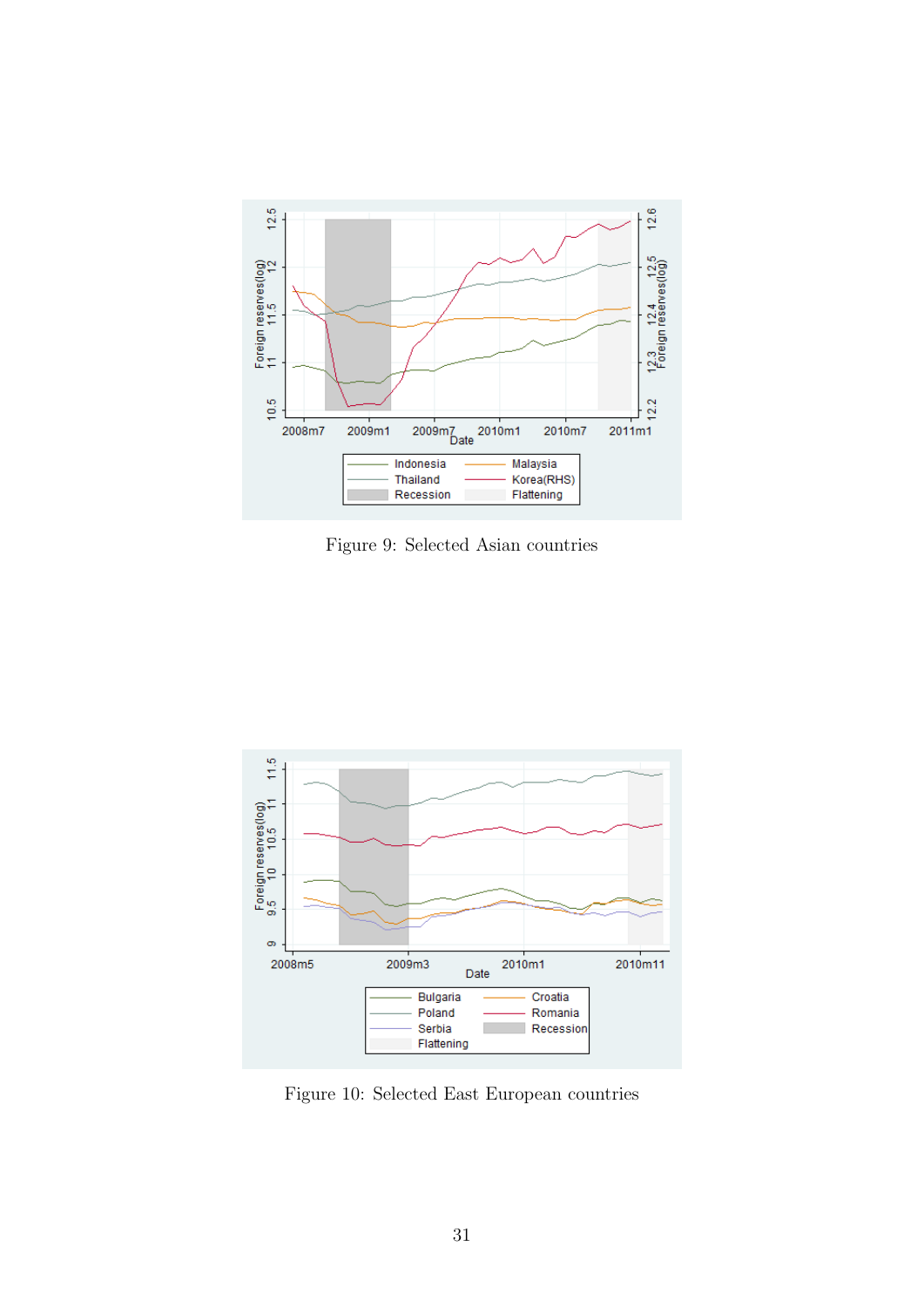stabilization of the underlying macroeconomic variable that foreign reserves are used to cover. In our paper, we argue that this macroeconomic variable is short-term debt. With the 'flattening-out' of short-term debt after the financial crisis (the reasons why shortterm debt diminishes after the GFC are multiple, e.g. Great Retrenchment), the demand for foreign reserves must fall.

We can test the relationship between short-term debt and foreign reserves based on a Vector Error Correction Model (VECM), which can identify the long-run co-integration relation as well as short-term dynamics between these two variables. Due to the availability of data and the minimum data points needed, we use quarterly data of reserves and short-term debt, as well as other control variables for this exercise. We consider the period running from 2002Q1 to 2012Q1.

The VECM specification can be written as:

<span id="page-31-0"></span>
$$
\Delta log(rsv_{i,t}) = \phi_i \Big(log(rsv_{i,t-1}) - \theta_0 - \theta_1 log(std_{i,t-1})\Big) + \delta_{1,i} \Delta log(std_{i,t}) + \delta'_i \Delta x_{i,t} + \epsilon_{i,t} (5)
$$

 $\phi_i$  is the error correcting term, namely the speed of adjustment. If it is significantly negative, one can conclude that there is convergence to the long run relationship which is described as follows:

$$
log(rsv_{i,t-1}) = \theta_0 + \theta_1 log(std_{i,t-1})
$$

The short run dynamics are captured by the short run coefficients  $\delta_{1,i}$  and  $\delta'_i$  $\frac{i}{\cdot}$ 

To estimate equation [\(5\)](#page-31-0), several methods can be used. Below we present the estimation results using pooled mean group estimates, which assume a common long-run coefficient across countries but heterogeneous short-term adjustment.

From table [9,](#page-32-0) we observe that there is a clear positive long-run relationship between foreign reserves and short-term debt both expressed in logarithm. In the baseline case (column (1)),  $log(rsv_{i,t}) = 0.436 log(std_{i,t})$ . In the short-term, the error correction coefficient (-0.0743) is significant and negative, meaning that if foreign reserves exceed the long-run equilibrium level a country reduces its foreign reserve accumulation with an adjustment rate of 7% in the baseline case.

As a robustness check, we also tried different estimation methods and used additional control variables. The main coefficients presented in table [9](#page-32-0) do not change in signs nor in magnitude.

The VECM confirms our initial guess on why foreign reserve accumulation tails off in recent years. It is likely that the underlying target variable for foreign reserves, namely short-term debt, stabilizes after the financial crisis; this, in turn, may be associated with the global liquidity crunch and Great Retrenchment [\(Milesi-Ferretti and Tille](#page-36-12) [\(2011\)](#page-36-12)) in international capital flows that took place in the wake of the GFC.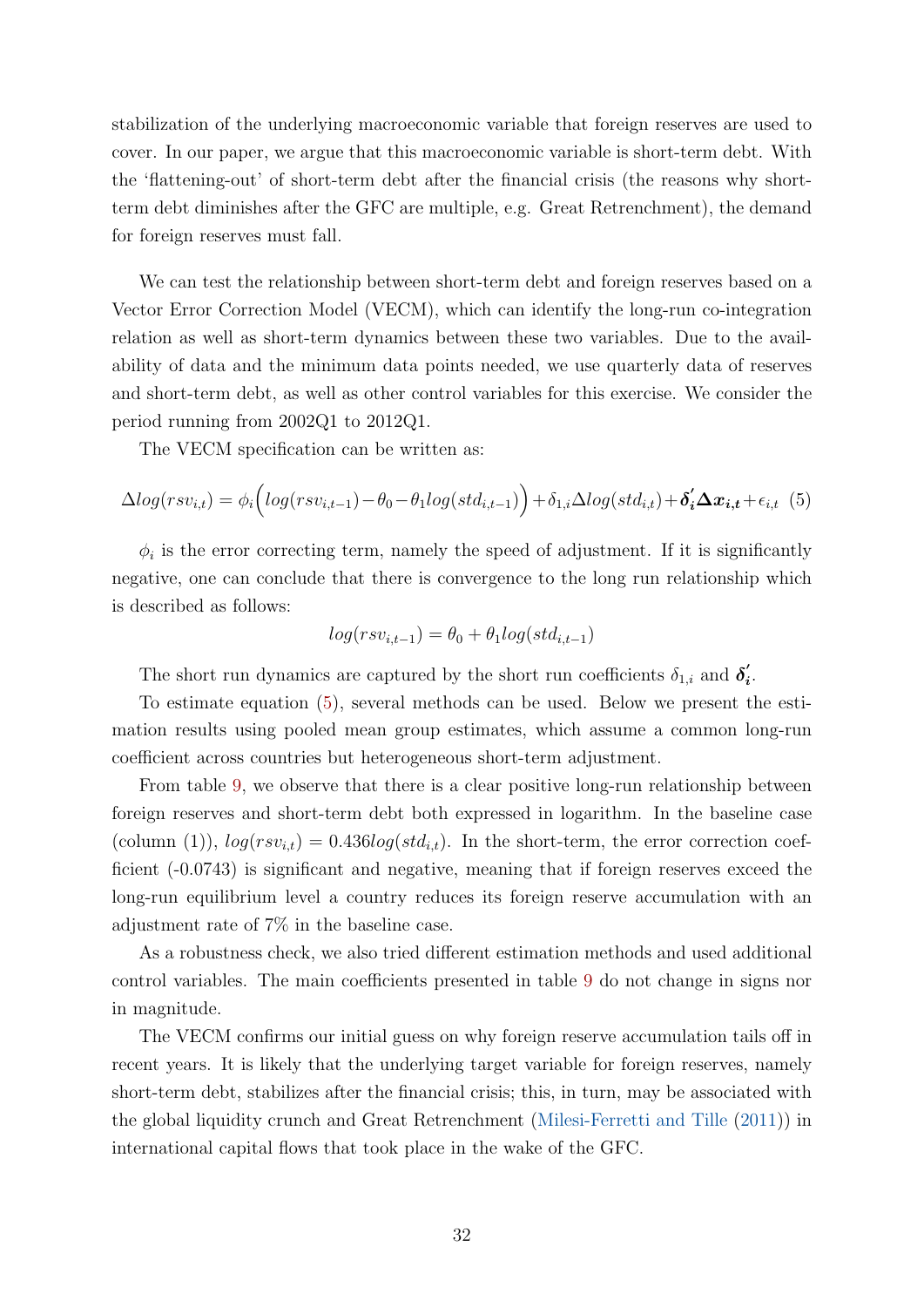<span id="page-32-0"></span>

|                            | (1)                    | $\left( 2\right)$      | (3)                    |
|----------------------------|------------------------|------------------------|------------------------|
|                            | $\Delta$ log(reserves) | $\Delta$ log(reserves) | $\Delta$ log(reserves) |
| Long-run                   |                        |                        |                        |
| $L.\text{std_log}$         | $0.436***$             | $0.445***$             | $0.448***$             |
|                            | (0.0249)               | (0.0243)               | (0.0270)               |
| Short-run                  |                        |                        |                        |
| error correction           | $-0.0743***$           | $-0.0815***$           | $-0.186***$            |
|                            | (0.0107)               | (0.0130)               | (0.0514)               |
| D.std_log                  | $0.138***$             | $0.128***$             | $0.148***$             |
|                            | (0.0188)               | (0.0173)               | (0.0277)               |
| LD.reserves_log            |                        | $0.113***$             | 0.0338                 |
|                            |                        | (0.0296)               | (0.0399)               |
| $L2D$ . reserves $log$     |                        | $-0.0357*$             | $-0.131***$            |
|                            |                        | (0.0213)               | (0.0436)               |
| $\Delta$ log(RGDP)         |                        |                        | 0.282                  |
|                            |                        |                        | (0.485)                |
| $\Delta \log(M2)$          |                        |                        | 0.225                  |
|                            |                        |                        | (0.199)                |
| $\Delta \log(\text{REER})$ |                        |                        | 0.0474                 |
|                            |                        |                        | (0.0920)               |
|                            |                        |                        |                        |
| Constant                   | $0.438***$             | $0.468***$             | $0.950***$             |
|                            | (0.0584)               | (0.0697)               | (0.230)                |
| Observations               | 2752                   | 2750                   | 1093                   |

Table 9: Vector Error Correction Model (2002Q1 - 2012Q1)

 $*$   $p$   $<$   $0.10,$   $^{**}$   $p$   $<$   $0.05,$   $^{***}$   $p$   $<$   $0.01$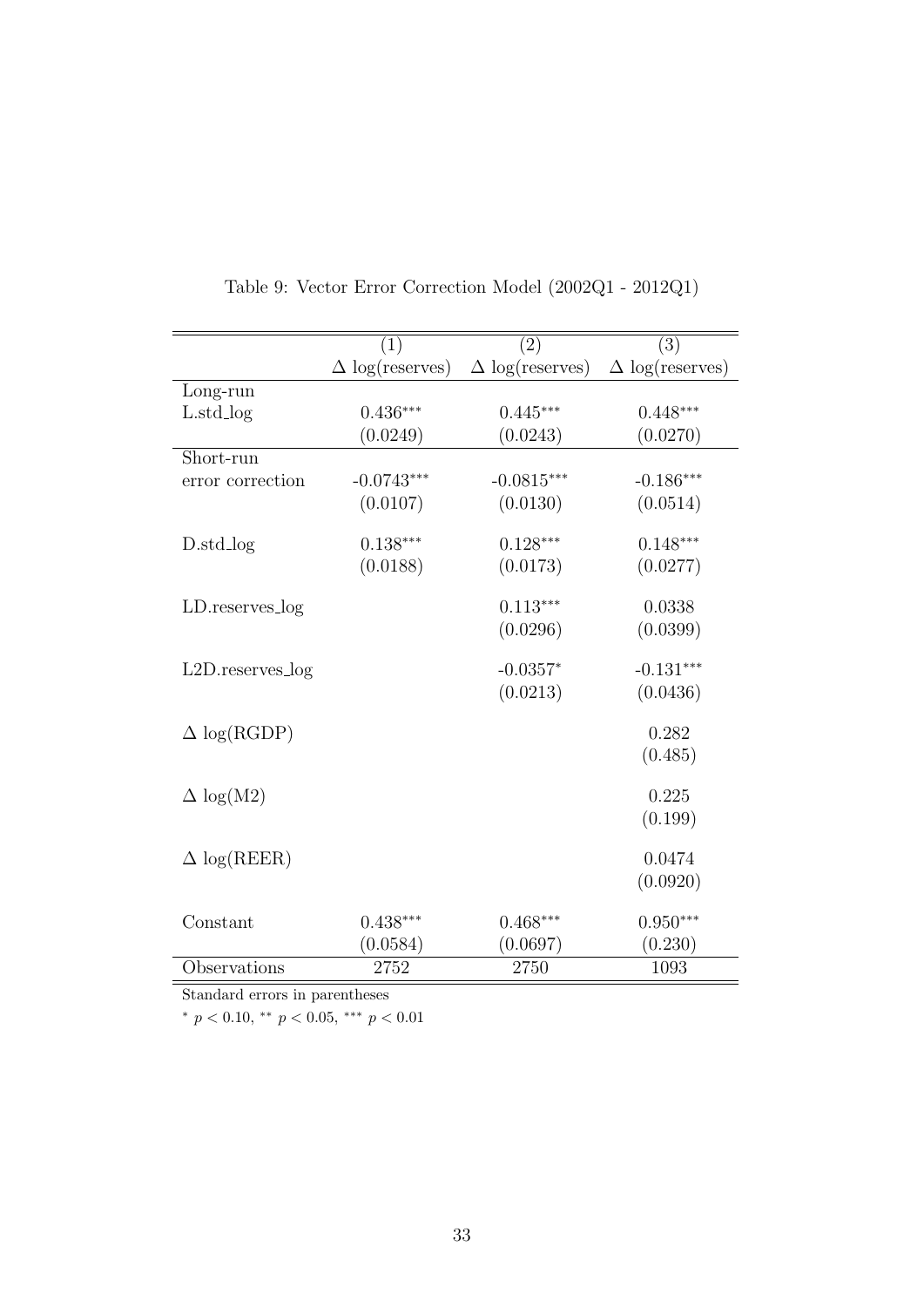## <span id="page-33-0"></span>5 Conclusion

In the late 1990s and early 2000s, a consensus developed that reserves were useful in averting, or at least mitigating, the occurrence of crises in emerging market and developing countries. Policy makers from these countries have apparently absorbed the lessons from this literature, as the level of international reserves dramatically increased in the 2000s (even accepting that other motives have played a role). The results presented in this paper suggest that the Great Financial Crisis has further demonstrated the usefulness of reserves: empirically, the countries that held more reserves as a percentage of short-term debt have been less negatively impacted than others, ceteris paribus. The results also suggest that this effect is especially strong when the capital account is less open.

Given that reserves seem to have played a role in offsetting the effect of the crisis, it is not surprising that the countries that depleted reserves to a greater extent are also the ones that rebuilt them more quickly in the direct aftermath of the crisis, as shown in the paper. One possible factor is that policy makers in emerging market and developing countries have concluded from the experience of the GFC that reserves are indeed very useful in protecting countries against crises. Nonetheless, we also find that in the most recent period, the pace of reserve accumulation has slowed down, in line with the deceleration in the pace of short-term debt. This outcome suggests that countries target the level of short-term debt: if, for whatever reason, short-term debt accumulation decelerates, then reserves are likely to follow the same course.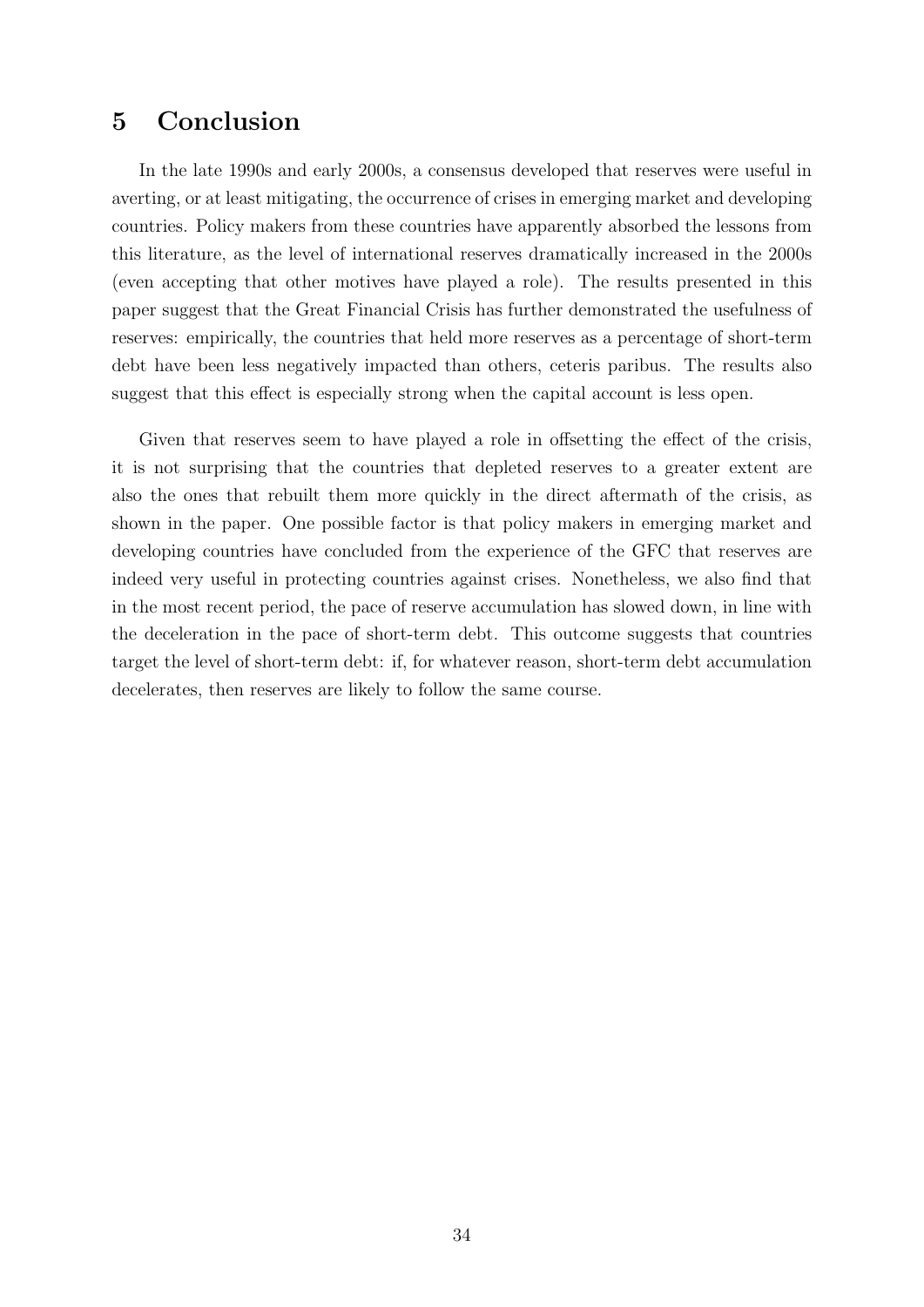## References

- <span id="page-34-5"></span>Aizenman, Joshua, and Michael M. Hutchison (2010) 'Exchange market pressure and absorption by international reserves: Emerging markets and fear of reserve loss during the 2008-09 crisis.' NBER Working Papers 16260, National Bureau of Economic Research, Inc, September
- <span id="page-34-4"></span>Aizenman, Joshua, and Yi Sun (2009) 'The financial crisis and sizable international reserves depletion: From 'fear of floating' to the 'fear of losing international reserves'?' NBER Working Papers 15308, National Bureau of Economic Research, Inc, October
- <span id="page-34-10"></span>Aizenman, Joshua, Menzie D. Chinn, and Hiro Ito (2010) 'The emerging global financial architecture: Tracing and evaluating new patterns of the trilemma configuration.' Journal of International Money and Finance 29(4), 615–641
- <span id="page-34-6"></span>Aizenman, Joshua, Yothin Jinjarak, and Donghyun Park (2011) 'International reserves and swap lines: Substitutes or complements?' International Review of Economics  $\mathcal{B}$ Finance 20(1), 5–18
- <span id="page-34-8"></span>Bacchetta, Philippe, Kenza Benhima, and Yannick Kalantzis (2013) 'Capital controls with international reserve accumulation: Can this be optimal?' American Economic Journal: Macroeconomics 5(3), 229–62
- <span id="page-34-3"></span>Bahmani-Oskooee, M., and F. Brown (2002) 'Demand for international reserves: a review article.' Applied Economics 34(10), 1209–1226
- <span id="page-34-9"></span>Bastourre, Diego, Jorge Carrera, and Javier Ibarlucia (2009) 'What is driving reserve accumulation? A dynamic panel data approach.' Review of International Economics 17(4), 861–877
- <span id="page-34-1"></span>Benigno, Gianluca, and Luca Fornaro (2012) 'Reserve accumulation, growth and financial crises.' CEP Discussion Papers dp1161, Centre for Economic Performance, LSE, August
- <span id="page-34-0"></span>Berg, Andrew, and Catherine Pattillo (1999) 'Are currency crises predictable? A test.' IMF Staff Papers 46(2), 1
- <span id="page-34-7"></span>Berkmen, S. Pelin, Gaston Gelos, Robert Rennhack, and James P. Walsh (2012) 'The global financial crisis: Explaining cross-country differences in the output impact.' Journal of International Money and Finance 31(1), 42–59
- <span id="page-34-2"></span>Bianchi, Javier, Juan Carlos Hatchondo, and Leonardo Martinez (2012) 'International reserves and rollover risk.' NBER Working Papers 18628, National Bureau of Economic Research, Inc, December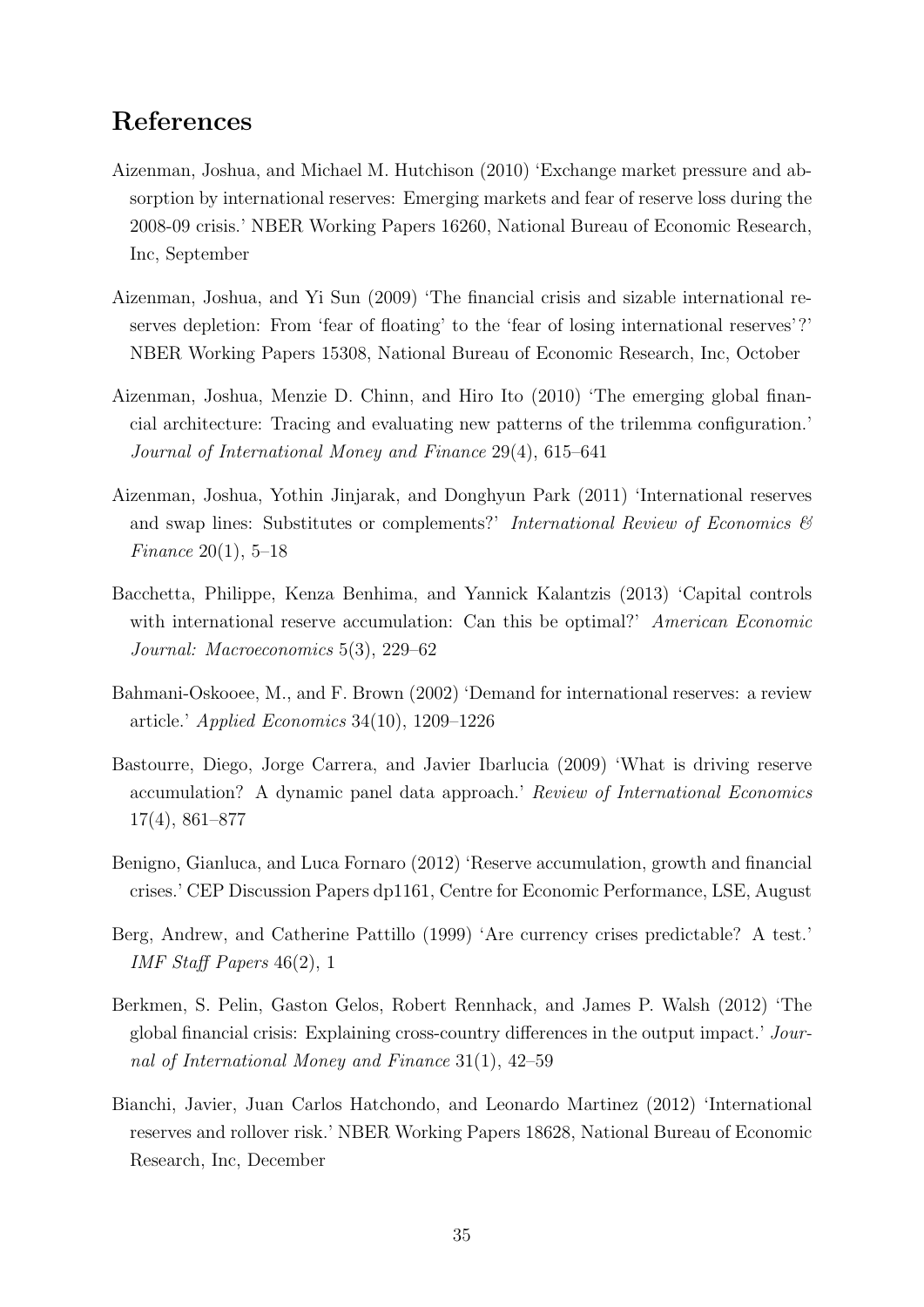- <span id="page-35-5"></span>Blanchard, Olivier J., Mitali Das, and Hamid Faruqee (2010) 'The initial impact of the crisis on emerging market countries.' Brookings Papers on Economic Activity 41(1 (Spring), 263–323
- <span id="page-35-1"></span>Bussière, Matthieu, and Christian B. Mulder (1999) 'External vulnerability in emerging market economies - how high liquidity can offset weak fundamentals and the effects of contagion.' IMF Working Papers 99/88, International Monetary Fund, July
- <span id="page-35-3"></span>Catao, Luis, and Gian-Maria Milesi-Ferretti (2013) 'External liabilities and crises.' IMF Working Papers 13/113, International Monetary Fund, May
- <span id="page-35-10"></span>Cheng, G. (2013) 'A growth perspective on foreign reserve accumulation.' Working papers 443, Banque de France
- <span id="page-35-11"></span>Cheung, Yin-Wong, and Rajeswari Sengupta (2011) 'Accumulation of reserves and keeping up with the joneses: The case of LATAM economies.' International Review of Economics & Finance 20(1), 19-31
- <span id="page-35-9"></span>Chinn, Menzie, and Hiro Ito (2006) 'What matters for financial development? Capital controls, institutions, and interactions.' Journal of Development Economics 81(1), 163– 192
- <span id="page-35-7"></span>Dominguez, Kathryn M.E. (2012) 'Foreign reserve management during the global financial crisis.' Journal of International Money and Finance 31(8), 2017–2037
- <span id="page-35-8"></span>Dominguez, Kathryn M.E., Yuko Hashimoto, and Takatoshi Ito (2012) 'International reserves and the global financial crisis.' Journal of International Economics 88(2), 388 – 406
- <span id="page-35-0"></span>Flood, Robert, and Nancy Marion (1999) 'Perspectives on the recent currency crisis literature.' International Journal of Finance  $\mathcal C$  Economics 4(1), 1–26
- <span id="page-35-6"></span>Frankel, Jeffrey, and George Saravelos (2012) 'Can leading indicators assess country vulnerability? Evidence from the 2008-09 global financial crisis.' Journal of International Economics 87(2), 216–231
- <span id="page-35-2"></span>Gourinchas, Pierre-Olivier, and Maurice Obstfeld (2012) 'Stories of the twentieth century for the twenty-first.' American Economic Journal: Macroeconomics 4(1), 226–65
- <span id="page-35-12"></span>IEO (2012) 'International reserves: IMF concerns and country perspectives.' In 'IEO report' (International Monetary Fund)
- <span id="page-35-4"></span>Jeanne, Olivier, and Romain Rancière (2011) 'The optimal level of international reserves for emerging market countries: A new formula and some applications.' Economic Journal 121(555), 905–930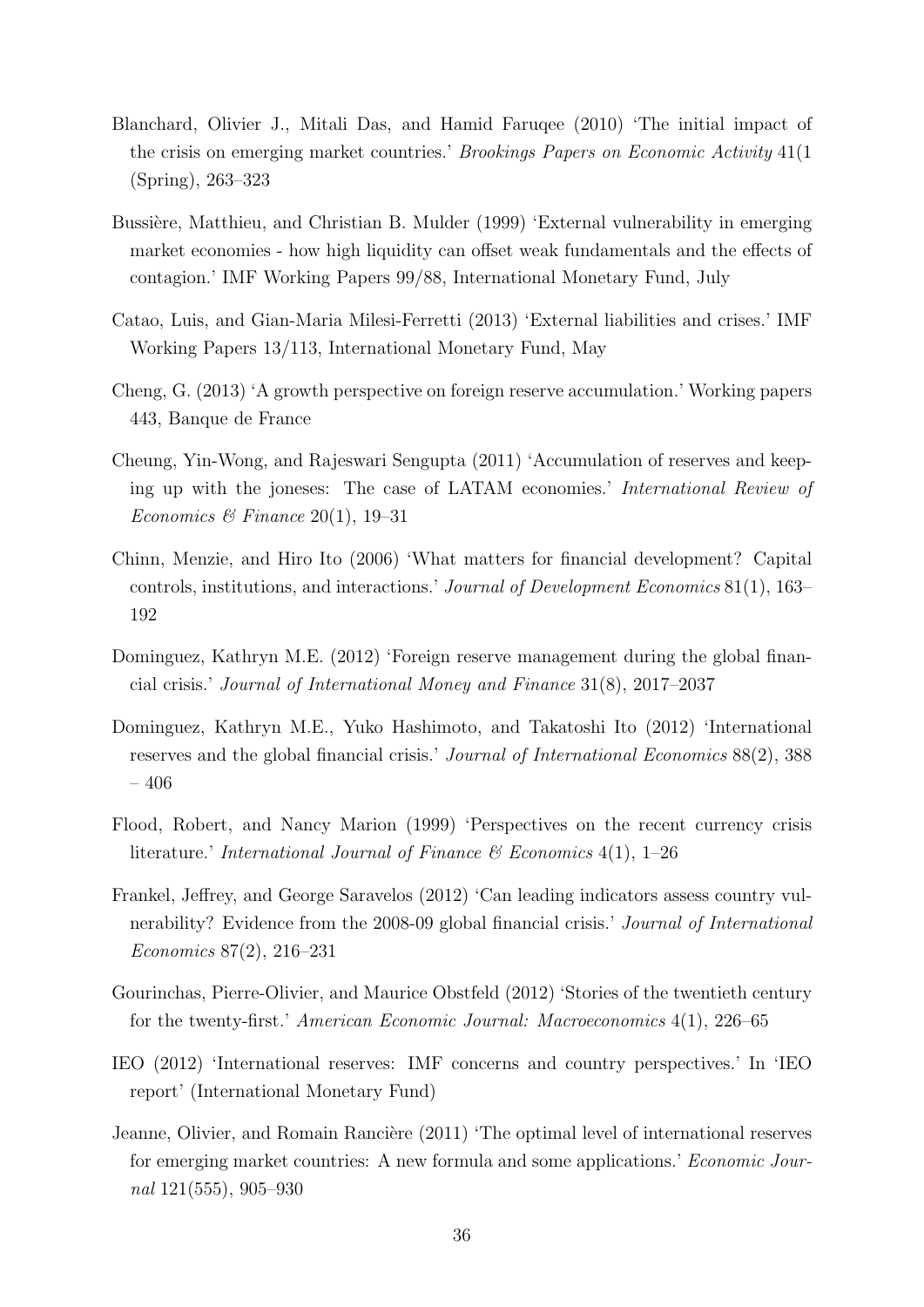- <span id="page-36-8"></span>Kose, M Ayhan, Eswar Prasad, Kenneth Rogoff, and Shang-Jin Wei (2009) 'Financial globalization: A reappraisal.' IMF Staff Papers  $56(1)$ ,  $8-62$
- <span id="page-36-9"></span>Lane, Philip R., and Gian Maria Milesi-Ferretti (2007) 'The external wealth of nations mark II: Revised and extended estimates of foreign assets and liabilities, 1970-2004.' Journal of International Economics 73(2), 223–250
- <span id="page-36-4"></span>Llaudes, Ricardo, Ferhan Salman, and Mali Chivakul (2010) 'The impact of the great recession on emerging markets.' IMF Working Papers 10/237, International Monetary Fund, October
- <span id="page-36-11"></span>Mayer, Thierry, and Soledad Zignago (2011) 'Notes on CEPII's distances measures: The geodist database.' Working Papers 2011-25, CEPII research center, December
- <span id="page-36-12"></span>Milesi-Ferretti, Gian-Maria, and Cédric Tille (2011) 'The great retrenchment: International capital flows during the global financial crisis.' *Economic Policy* 26(66), 285–342
- <span id="page-36-5"></span>Obstfeld, Maurice (1986) 'Rational and self-fulfilling balance-of-payments crises.' American Economic Review 76(1), 72–81
- <span id="page-36-1"></span>Obstfeld, Maurice (2013) 'Never say never: commentary on a policymaker's reflections.' Manuscript, UC Berkeley, November
- <span id="page-36-6"></span>Obstfeld, Maurice, Jay C. Shambaugh, and Alan M. Taylor (2009) 'Financial instability, reserves, and central bank swap lines in the panic of 2008.' American Economic Review 99(2), 480–86
- <span id="page-36-7"></span>Obstfeld, Maurice, Jay C. Shambaugh, and Alan M. Taylor (2010) 'Financial stability, the trilemma, and international reserves.' American Economic Journal: Macroeconomics 2(2), 57–94
- <span id="page-36-0"></span>Reinhart, Carmen M., and Graciela L. Kaminsky (1999) 'The twin crises: The causes of banking and balance-of-payments problems.' American Economic Review 89(3), 473– 500
- <span id="page-36-10"></span>Reinhart, Carmen M., and Kenneth S. Rogoff (2004) 'The modern history of exchange rate arrangements: A reinterpretation.' The Quarterly Journal of Economics 119(1), 1– 48
- <span id="page-36-2"></span>Rose, Andrew K., and Mark M. Spiegel (2009) 'Cross-country causes and consequences of the 2008 crisis: Early warning.' CEPR Discussion Papers 7354, C.E.P.R. Discussion Papers, July
- <span id="page-36-3"></span> $(2010)$  'Cross-country causes and consequences of the 2008 crisis: International linkages and American exposure.' Pacific Economic Review 15(3), 340–363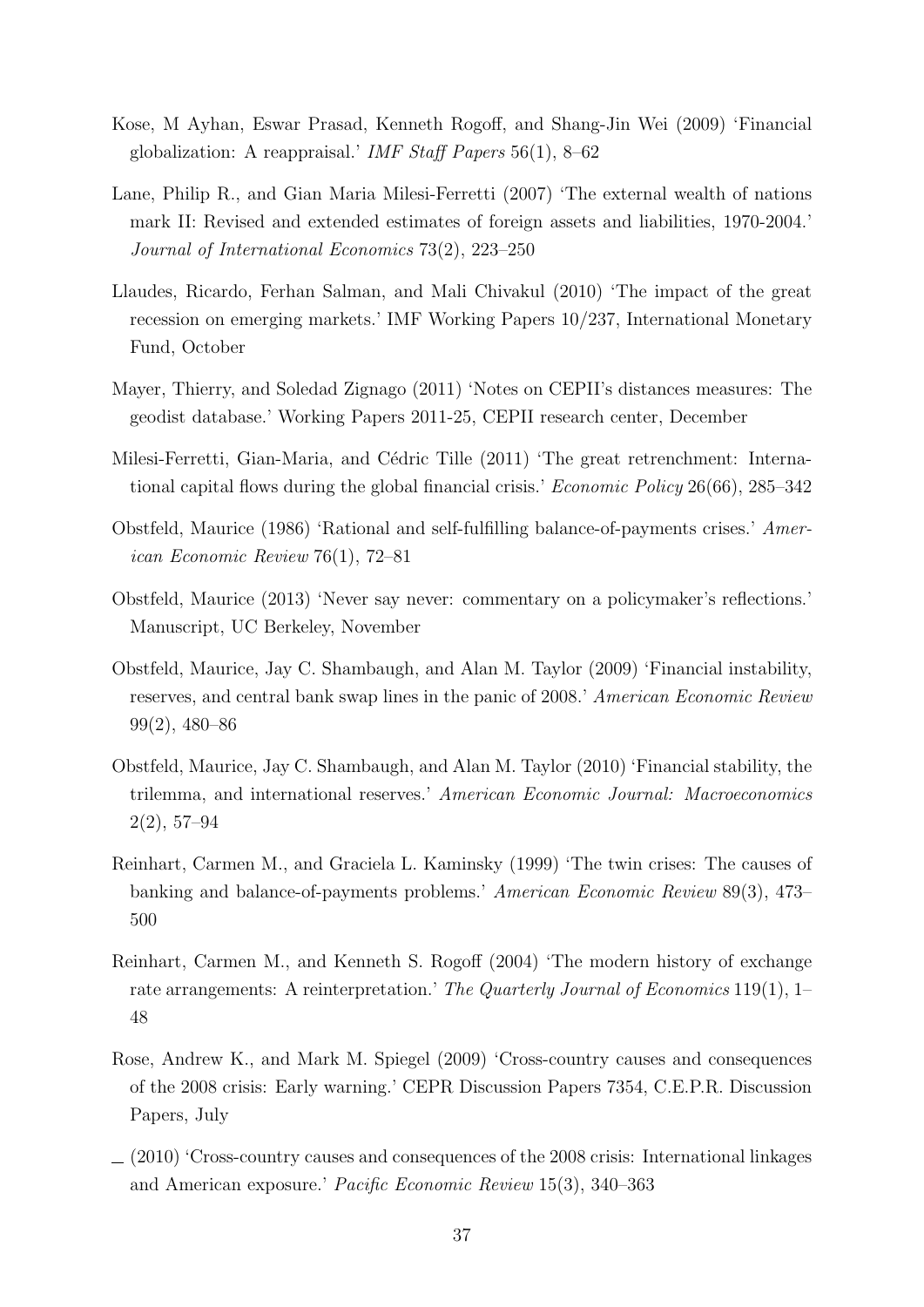## <span id="page-37-0"></span>A Country sample

 $\overline{\phantom{a}}$ 

For Eastern European countries, we decided to classify countries at the periphery of Europe and not in the Eurozone as emerging market economies, whereas countries that belong to the Eurozone are considered as advanced economies and not included in our sample.

| country                  | cncode            | region                                                  | regioncode                       | country group       |
|--------------------------|-------------------|---------------------------------------------------------|----------------------------------|---------------------|
| Afghanistan              | AFG               | South Asia                                              | $\mathbf{1}$                     | $_{\rm LDC}$        |
| Albania                  | ALB               | Europe & Central Asia                                   | 8                                | $_{\text{LDC}}$     |
| Algeria                  | DZA               | Middle East & North Africa                              | $\overline{4}$                   | LDC                 |
| Angola                   | AGO               | Sub-Saharan Africa                                      | $\overline{7}$                   | LDC                 |
| Antigua and Barbuda      | ATG               | Latin America & Caribbean                               | 3                                | $_{\rm LDC}$        |
| Argentina                | $_{\rm ARG}$      | Latin America & Caribbean                               | 3                                | EME                 |
| Armenia                  | ARM               | Europe & Central Asia                                   | 8                                | LDC                 |
| Aruba                    | ABW               | Latin America & Caribbean                               | 3                                | LDC                 |
| Azerbaijan               | AZE               | Europe & Central Asia                                   | 8                                | $_{\rm LDC}$        |
| Bahamas<br>Bahrain       | BHS<br><b>BHR</b> | Latin America & Caribbean<br>Middle East & North Africa | 3                                | $_{\rm LDC}$        |
| Bangladesh               | BGD               | South Asia                                              | 4<br>$\mathbf{1}$                | LDC<br>LDC          |
| Barbados                 | BRB               | Latin America & Caribbean                               | 3                                | $_{\rm LDC}$        |
| Belarus                  | <b>BLR</b>        | Europe & Central Asia                                   | 8                                | $_{\rm LDC}$        |
| Belize                   | BLZ               | Latin America & Caribbean                               | 3                                | $_{\rm LDC}$        |
| Benin                    | BEN               | Sub-Saharan Africa                                      | $\overline{7}$                   | LDC                 |
| Bhutan                   | BTN               | South Asia                                              | $\mathbf{1}$                     | $_{\rm LDC}$        |
| Bolivia                  | <b>BOL</b>        | Latin America & Caribbean                               | 3                                | $_{\rm LDC}$        |
| Bosnia and Herzegovina   | BІH               | Europe & Central Asia                                   | 8                                | $_{\rm LDC}$        |
| Botswana                 | <b>BWA</b>        | Sub-Saharan Africa                                      | $\overline{7}$                   | LDC                 |
| Brazil                   | BRA               | Latin America & Caribbean                               | 3                                | EME                 |
| Brunei Darussalam        | $_{\rm BRN}$      | East Asia & Pacific                                     | 6                                | $_{\rm LDC}$        |
| Bulgaria                 | $_{\rm BGR}$      | Europe & Central Asia                                   | 8                                | EME                 |
| Burkina Faso             | BFA               | Sub-Saharan Africa                                      | $\overline{7}$                   | LDC                 |
| Burundi                  | BDI               | Sub-Saharan Africa                                      | $\overline{7}$                   | LDC                 |
| Cambodia                 | KHM               | East Asia & Pacific                                     | 6                                | $_{\rm LDC}$        |
| Cameroon                 | CMR               | Sub-Saharan Africa                                      | $\scriptstyle{7}$                | $_{\rm LDC}$        |
| Cape Verde               | <b>CPV</b>        | Sub-Saharan Africa                                      | $\overline{7}$                   | $_{\rm LDC}$        |
| Central African Republic | CAF               | Sub-Saharan Africa                                      | $\overline{7}$<br>$\overline{7}$ | LDC                 |
| Chad<br>Chile            | TCD<br>CHL        | Sub-Saharan Africa<br>Latin America & Caribbean         | 3                                | $_{\rm LDC}$<br>EME |
| China                    | <b>CHN</b>        | East Asia & Pacific                                     | 6                                | EME                 |
| Colombia                 | $_{\rm COL}$      | Latin America & Caribbean                               | 3                                | EME                 |
| Comoros                  | COM               | Sub-Saharan Africa                                      | $\overline{7}$                   | $_{\rm LDC}$        |
| Congo                    | COG               | Sub-Saharan Africa                                      | $\scriptstyle{7}$                | $_{\rm LDC}$        |
| Congo (Dem)              | ZAR               | Sub-Saharan Africa                                      | $\overline{7}$                   | $_{\rm LDC}$        |
| Costa Rica               | $_{\rm CRI}$      | Latin America & Caribbean                               | 3                                | $_{\rm LDC}$        |
| Cote d'Ivoire            | <b>CIV</b>        | Sub-Saharan Africa                                      | $\overline{7}$                   | LDC                 |
| Croatia                  | HRV               | Europe & Central Asia                                   | 8                                | LDC                 |
| Czech Republic           | CZE               | Europe & Central Asia                                   | 8                                | EME                 |
| Djibouti                 | DJI               | Middle East & North Africa                              | $\overline{4}$                   | $_{\rm LDC}$        |
| Dominica                 | DMA               | Latin America & Caribbean                               | 3                                | LDC                 |
| Dominican Republic       | <b>DOM</b>        | Latin America & Caribbean                               | 3                                | $_{\text{LDC}}$     |
| Ecuador                  | ECU               | Latin America & Caribbean                               | 3                                | $_{\rm LDC}$        |
| Egypt                    | EGY               | Middle East & North Africa                              | $\overline{4}$                   | EME                 |
| El Salvador              | SLV               | Latin America & Caribbean<br>Middle East & North Africa | 3<br>$\overline{4}$              | LDC                 |
| Equatorial Guinea        | GNQ               | Sub-Saharan Africa                                      | $\overline{7}$                   | LDC<br>LDC          |
| Eritrea<br>Ethiopia      | ERI<br>ETH        | Sub-Saharan Africa                                      | $\overline{7}$                   | $_{\rm LDC}$        |
| Fiji                     | FJI               | East Asia & Pacific                                     | 6                                | $_{\rm LDC}$        |
| Gabon                    | GAB               | Sub-Saharan Africa                                      | 7                                | LDC                 |
| Gambia                   | GMB               | Sub-Saharan Africa                                      | 7                                | LDC                 |
| Georgia                  | GEO               | Europe & Central Asia                                   | 8                                | LDC                 |
| Ghana                    | GHA               | Sub-Saharan Africa                                      | $\scriptstyle{7}$                | LDC                 |
| Grenada                  | GRD               | Latin America & Caribbean                               | 3                                | LDC                 |
| Guatemala                | <b>GTM</b>        | Latin America & Caribbean                               | 3                                | LDC                 |
| Guinea                   | GIN               | Sub-Saharan Africa                                      | $\scriptstyle{7}$                | $_{\rm LDC}$        |
| Guinea-Bissau            | GNB               | Sub-Saharan Africa                                      | $\scriptstyle{7}$                | LDC                 |
| Guyana                   | GUY               | Latin America & Caribbean                               | 3                                | LDC                 |
| Haiti                    | HTI               | Latin America & Caribbean                               | 3                                | LDC                 |
| Honduras                 | HND               | Latin America & Caribbean                               | 3                                | LDC                 |
| Hong Kong                | HKG               | East Asia & Pacific                                     | 6                                | EME                 |
| Hungary                  | HUN               | Europe & Central Asia                                   | 8                                | EME                 |
| India                    | IND               | South Asia                                              | $\mathbf 1$                      | EME                 |
| Indonesia<br>Iran        | IDN<br>IRN        | East Asia & Pacific<br>Middle East & North Africa       | 6<br>$\,4$                       | EME<br>$_{\rm LDC}$ |
|                          |                   |                                                         |                                  |                     |

Table 10: Country list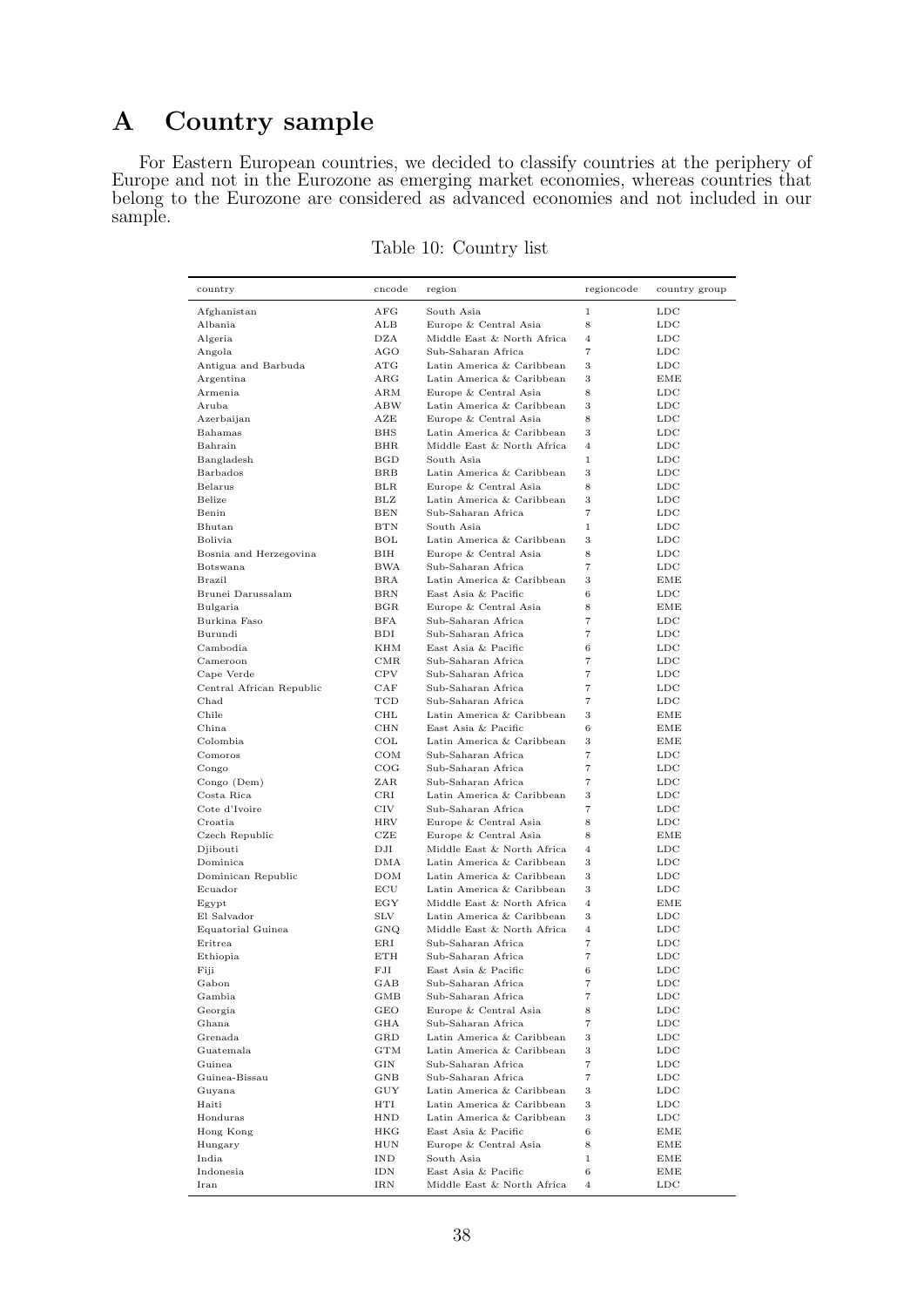| Latin America & Caribbean<br>3<br>$_{\rm LDC}$<br>Jamaica<br>JAM<br>Middle East & North Africa<br>Jordan<br>JOR<br>$\overline{4}$<br>LDC<br>Europe & Central Asia<br>8<br>Kazakhstan<br>KAZ<br><b>LDC</b><br>Sub-Saharan Africa<br>$\overline{7}$<br>Kenya<br>KEN<br>LDC<br>East Asia & Pacific<br>6<br>Kiribati<br>KIR<br><b>LDC</b><br>East Asia & Pacific<br>6<br>Korea<br>KOR<br>EME<br>Europe & Central Asia<br>8<br>Kosovo<br><b>KSV</b><br>LDC<br>Middle East & North Africa<br>$\overline{4}$<br>Kuwait<br><b>KWT</b><br><b>LDC</b><br>KGZ<br>Europe & Central Asia<br>8<br><b>LDC</b><br>Kyrgyz Republic<br>East Asia & Pacific<br>6<br>$_{\rm LDC}$<br>Lao<br>LAO<br>8<br>Latvia<br>LVA<br>Europe & Central Asia<br>EME<br>Middle East & North Africa<br>$\overline{4}$<br>Lebanon<br>LBN<br><b>LDC</b><br><b>LSO</b><br>Sub-Saharan Africa<br>$\overline{7}$<br>Lesotho<br><b>LDC</b><br>Liberia<br>Sub-Saharan Africa<br>$\overline{7}$<br>LBR<br><b>LDC</b><br>Middle East & North Africa<br>Libya<br>LBY<br>$\overline{4}$<br>$_{\text{LDC}}$<br>Europe & Central Asia<br>8<br>Lithuania<br><b>LTU</b><br>EME<br>East Asia & Pacific<br>6<br>Macao<br>MAC<br><b>LDC</b><br>MKD<br>Europe & Central Asia<br>8<br><b>LDC</b><br>Macedonia<br>Sub-Saharan Africa<br>$\overline{7}$<br>$_{\rm LDC}$<br>Madagascar<br>MDG<br>$\overline{7}$<br>Sub-Saharan Africa<br>Malawi<br>MWI<br>LDC<br>East Asia & Pacific<br>6<br>Malaysia<br>ΜYS<br>EME<br>South Asia<br>$\mathbf{1}$<br>Maldives<br>MDV<br>$_{\rm LDC}$<br>Mali<br>Sub-Saharan Africa<br>$\overline{7}$<br>MЫ<br><b>LDC</b><br>East Asia & Pacific<br>6<br>Marshall Islands<br>MHL<br>LDC<br>Sub-Saharan Africa<br>$\overline{7}$<br>Mauritania<br>MRT<br><b>LDC</b><br>$_{\rm MUS}$<br>Sub-Saharan Africa<br>$\overline{7}$<br>Mauritius<br>EME<br>Mexico<br>MEX<br>Latin America & Caribbean<br>3<br>$_{\rm LDC}$<br>Micronesia<br><b>FSM</b><br>East Asia & Pacific<br>6<br>$_{\rm LDC}$<br>Europe & Central Asia<br>8<br>Moldova<br>MDA<br>LDC<br>East Asia & Pacific<br>6<br>Mongolia<br>MNG<br><b>LDC</b><br>Europe & Central Asia<br>8<br>Montenegro<br>MNE<br><b>LDC</b><br>Latin America & Caribbean<br>3<br>Montserrat<br>MSR<br><b>LDC</b><br>Middle East & North Africa<br>$\overline{4}$<br>Morocco<br>MAR<br>EME<br>Sub-Saharan Africa<br>$\overline{7}$<br>Mozambique<br>MOZ<br><b>LDC</b><br>East Asia & Pacific<br>6<br><b>LDC</b><br>Myanmar<br>MMR<br>NAM<br>Sub-Saharan Africa<br>$\overline{7}$<br>$_{\rm LDC}$<br>Namibia<br>South Asia<br>$\mathbf{1}$<br>Nepal<br>NPL<br>LDC<br>Latin America & Caribbean<br>3<br>Nicaragua<br>NIC<br>LDC<br>$\scriptstyle{7}$<br>Sub-Saharan Africa<br>Niger<br>NER<br><b>LDC</b><br>$_{\rm NGA}$<br>Sub-Saharan Africa<br>$\overline{7}$<br>Nigeria<br><b>LDC</b><br>Oman<br>Middle East & North Africa<br>$\overline{4}$<br>OMN<br><b>LDC</b><br>South Asia<br>Pakistan<br>PAK<br>1<br>EME<br>Latin America & Caribbean<br>Panama<br>PAN<br>3<br><b>LDC</b><br>Papua New Guinea<br><b>PNG</b><br>East Asia & Pacific<br>6<br><b>LDC</b><br>Latin America & Caribbean<br>3<br>$_{\rm LDC}$<br>Paraguay<br>PRY<br>Latin America & Caribbean<br>3<br>Peru<br>PER<br>EME<br>$\,$ 6 $\,$<br>East Asia & Pacific<br>Philippines<br>PHL<br>EME<br>Europe & Central Asia<br>8<br>Poland<br>POL<br>EME<br>Middle East & North Africa<br>QAT<br>$\overline{4}$<br>LDC<br>Qatar<br>Europe & Central Asia<br>8<br>Romania<br>ROM<br>EME<br>8<br>Russia<br>RUS<br>Europe & Central Asia<br>EME<br>$\scriptstyle{7}$<br>RWA<br>Sub-Saharan Africa<br><b>LDC</b><br>Rwanda<br>Samoa<br>WSM<br>East Asia & Pacific<br>6<br>$_{\rm LDC}$<br>Sao Tome and Principe<br>Sub-Saharan Africa<br>$\scriptstyle{7}$<br>$_{\rm LDC}$<br>$_{\mathrm{STP}}$<br>Middle East & North Africa<br>Saudi Arabia<br>SAU<br>$\overline{4}$<br>EME<br>$\scriptstyle{7}$<br>Senegal<br>SEN<br>Sub-Saharan Africa<br>LDC<br>Europe & Central Asia<br>8<br>Serbia<br>SRB<br>LDC<br>Sub-Saharan Africa<br>$\overline{7}$<br>Seychelles<br>$_{\mathrm{SYC}}$<br>LDC<br>$\overline{7}$<br>Sierra Leone<br>SLE<br>Sub-Saharan Africa<br>LDC<br>Singapore<br>SGP<br>East Asia & Pacific<br>6<br>EME<br>East Asia & Pacific<br>Solomon Islands<br>SLB<br>6<br>LDC<br>Sub-Saharan Africa<br>$\scriptstyle{7}$<br>$_{\rm LDC}$<br>Somalia<br>SOM<br>Sub-Saharan Africa<br>South Africa<br>ZAF<br>7<br>EME<br>South Asia<br>Sri Lanka<br>LKA<br>1<br>LDC<br>St. Kitts and Nevis<br>KNA<br>Latin America & Caribbean<br>3<br><b>LDC</b><br>Latin America & Caribbean<br>3<br>St. Lucia<br>LCA<br>LDC<br>Latin America & Caribbean<br>3<br>St. Vincent and the Grenadines<br>VCT<br><b>LDC</b><br>$\overline{7}$<br>Sudan<br>SDN<br>Sub-Saharan Africa<br>LDC<br>Latin America & Caribbean<br>Suriname<br>SUR<br>3<br>LDC<br>Sub-Saharan Africa<br>$\scriptstyle{7}$<br>Swaziland<br>SWZ<br>LDC<br>Middle East & North Africa<br>Syrian Arab Republic<br>$_{\rm SYR}$<br>$\overline{4}$<br>LDC<br>East Asia & Pacific<br>Taiwan<br>TWN<br>6<br>EME<br>Europe & Central Asia<br>Tajikistan<br>TJK<br>8<br>LDC<br>Sub-Saharan Africa<br>$\overline{7}$<br>Tanzania<br>TZA<br><b>LDC</b><br>East Asia & Pacific<br>$\,6$<br>Thailand<br>THA<br>EME<br>East Asia & Pacific<br>Timor-Leste<br>TMP<br>6<br><b>LDC</b><br>TGO<br>Sub-Saharan Africa<br>7<br>LDC<br>Togo | Iraq | IRQ | Middle East & North Africa | $\overline{4}$ | LDC |
|---------------------------------------------------------------------------------------------------------------------------------------------------------------------------------------------------------------------------------------------------------------------------------------------------------------------------------------------------------------------------------------------------------------------------------------------------------------------------------------------------------------------------------------------------------------------------------------------------------------------------------------------------------------------------------------------------------------------------------------------------------------------------------------------------------------------------------------------------------------------------------------------------------------------------------------------------------------------------------------------------------------------------------------------------------------------------------------------------------------------------------------------------------------------------------------------------------------------------------------------------------------------------------------------------------------------------------------------------------------------------------------------------------------------------------------------------------------------------------------------------------------------------------------------------------------------------------------------------------------------------------------------------------------------------------------------------------------------------------------------------------------------------------------------------------------------------------------------------------------------------------------------------------------------------------------------------------------------------------------------------------------------------------------------------------------------------------------------------------------------------------------------------------------------------------------------------------------------------------------------------------------------------------------------------------------------------------------------------------------------------------------------------------------------------------------------------------------------------------------------------------------------------------------------------------------------------------------------------------------------------------------------------------------------------------------------------------------------------------------------------------------------------------------------------------------------------------------------------------------------------------------------------------------------------------------------------------------------------------------------------------------------------------------------------------------------------------------------------------------------------------------------------------------------------------------------------------------------------------------------------------------------------------------------------------------------------------------------------------------------------------------------------------------------------------------------------------------------------------------------------------------------------------------------------------------------------------------------------------------------------------------------------------------------------------------------------------------------------------------------------------------------------------------------------------------------------------------------------------------------------------------------------------------------------------------------------------------------------------------------------------------------------------------------------------------------------------------------------------------------------------------------------------------------------------------------------------------------------------------------------------------------------------------------------------------------------------------------------------------------------------------------------------------------------------------------------------------------------------------------------------------------------------------------------------------------------------------------------------------------------------------------------------------------------------------------------------------------------------------------------------------------------------------------------------------------------------------------------------------------------------------------------------------------------------------------------------------------------------------------------------------------------------------------------------------------------------------------------------------------------------------------------------------------------------------------------------------------------------------------------------------------------------------------------------------------------------------------|------|-----|----------------------------|----------------|-----|
|                                                                                                                                                                                                                                                                                                                                                                                                                                                                                                                                                                                                                                                                                                                                                                                                                                                                                                                                                                                                                                                                                                                                                                                                                                                                                                                                                                                                                                                                                                                                                                                                                                                                                                                                                                                                                                                                                                                                                                                                                                                                                                                                                                                                                                                                                                                                                                                                                                                                                                                                                                                                                                                                                                                                                                                                                                                                                                                                                                                                                                                                                                                                                                                                                                                                                                                                                                                                                                                                                                                                                                                                                                                                                                                                                                                                                                                                                                                                                                                                                                                                                                                                                                                                                                                                                                                                                                                                                                                                                                                                                                                                                                                                                                                                                                                                                                                                                                                                                                                                                                                                                                                                                                                                                                                                                                                                             |      |     |                            |                |     |
|                                                                                                                                                                                                                                                                                                                                                                                                                                                                                                                                                                                                                                                                                                                                                                                                                                                                                                                                                                                                                                                                                                                                                                                                                                                                                                                                                                                                                                                                                                                                                                                                                                                                                                                                                                                                                                                                                                                                                                                                                                                                                                                                                                                                                                                                                                                                                                                                                                                                                                                                                                                                                                                                                                                                                                                                                                                                                                                                                                                                                                                                                                                                                                                                                                                                                                                                                                                                                                                                                                                                                                                                                                                                                                                                                                                                                                                                                                                                                                                                                                                                                                                                                                                                                                                                                                                                                                                                                                                                                                                                                                                                                                                                                                                                                                                                                                                                                                                                                                                                                                                                                                                                                                                                                                                                                                                                             |      |     |                            |                |     |
|                                                                                                                                                                                                                                                                                                                                                                                                                                                                                                                                                                                                                                                                                                                                                                                                                                                                                                                                                                                                                                                                                                                                                                                                                                                                                                                                                                                                                                                                                                                                                                                                                                                                                                                                                                                                                                                                                                                                                                                                                                                                                                                                                                                                                                                                                                                                                                                                                                                                                                                                                                                                                                                                                                                                                                                                                                                                                                                                                                                                                                                                                                                                                                                                                                                                                                                                                                                                                                                                                                                                                                                                                                                                                                                                                                                                                                                                                                                                                                                                                                                                                                                                                                                                                                                                                                                                                                                                                                                                                                                                                                                                                                                                                                                                                                                                                                                                                                                                                                                                                                                                                                                                                                                                                                                                                                                                             |      |     |                            |                |     |
|                                                                                                                                                                                                                                                                                                                                                                                                                                                                                                                                                                                                                                                                                                                                                                                                                                                                                                                                                                                                                                                                                                                                                                                                                                                                                                                                                                                                                                                                                                                                                                                                                                                                                                                                                                                                                                                                                                                                                                                                                                                                                                                                                                                                                                                                                                                                                                                                                                                                                                                                                                                                                                                                                                                                                                                                                                                                                                                                                                                                                                                                                                                                                                                                                                                                                                                                                                                                                                                                                                                                                                                                                                                                                                                                                                                                                                                                                                                                                                                                                                                                                                                                                                                                                                                                                                                                                                                                                                                                                                                                                                                                                                                                                                                                                                                                                                                                                                                                                                                                                                                                                                                                                                                                                                                                                                                                             |      |     |                            |                |     |
|                                                                                                                                                                                                                                                                                                                                                                                                                                                                                                                                                                                                                                                                                                                                                                                                                                                                                                                                                                                                                                                                                                                                                                                                                                                                                                                                                                                                                                                                                                                                                                                                                                                                                                                                                                                                                                                                                                                                                                                                                                                                                                                                                                                                                                                                                                                                                                                                                                                                                                                                                                                                                                                                                                                                                                                                                                                                                                                                                                                                                                                                                                                                                                                                                                                                                                                                                                                                                                                                                                                                                                                                                                                                                                                                                                                                                                                                                                                                                                                                                                                                                                                                                                                                                                                                                                                                                                                                                                                                                                                                                                                                                                                                                                                                                                                                                                                                                                                                                                                                                                                                                                                                                                                                                                                                                                                                             |      |     |                            |                |     |
|                                                                                                                                                                                                                                                                                                                                                                                                                                                                                                                                                                                                                                                                                                                                                                                                                                                                                                                                                                                                                                                                                                                                                                                                                                                                                                                                                                                                                                                                                                                                                                                                                                                                                                                                                                                                                                                                                                                                                                                                                                                                                                                                                                                                                                                                                                                                                                                                                                                                                                                                                                                                                                                                                                                                                                                                                                                                                                                                                                                                                                                                                                                                                                                                                                                                                                                                                                                                                                                                                                                                                                                                                                                                                                                                                                                                                                                                                                                                                                                                                                                                                                                                                                                                                                                                                                                                                                                                                                                                                                                                                                                                                                                                                                                                                                                                                                                                                                                                                                                                                                                                                                                                                                                                                                                                                                                                             |      |     |                            |                |     |
|                                                                                                                                                                                                                                                                                                                                                                                                                                                                                                                                                                                                                                                                                                                                                                                                                                                                                                                                                                                                                                                                                                                                                                                                                                                                                                                                                                                                                                                                                                                                                                                                                                                                                                                                                                                                                                                                                                                                                                                                                                                                                                                                                                                                                                                                                                                                                                                                                                                                                                                                                                                                                                                                                                                                                                                                                                                                                                                                                                                                                                                                                                                                                                                                                                                                                                                                                                                                                                                                                                                                                                                                                                                                                                                                                                                                                                                                                                                                                                                                                                                                                                                                                                                                                                                                                                                                                                                                                                                                                                                                                                                                                                                                                                                                                                                                                                                                                                                                                                                                                                                                                                                                                                                                                                                                                                                                             |      |     |                            |                |     |
|                                                                                                                                                                                                                                                                                                                                                                                                                                                                                                                                                                                                                                                                                                                                                                                                                                                                                                                                                                                                                                                                                                                                                                                                                                                                                                                                                                                                                                                                                                                                                                                                                                                                                                                                                                                                                                                                                                                                                                                                                                                                                                                                                                                                                                                                                                                                                                                                                                                                                                                                                                                                                                                                                                                                                                                                                                                                                                                                                                                                                                                                                                                                                                                                                                                                                                                                                                                                                                                                                                                                                                                                                                                                                                                                                                                                                                                                                                                                                                                                                                                                                                                                                                                                                                                                                                                                                                                                                                                                                                                                                                                                                                                                                                                                                                                                                                                                                                                                                                                                                                                                                                                                                                                                                                                                                                                                             |      |     |                            |                |     |
|                                                                                                                                                                                                                                                                                                                                                                                                                                                                                                                                                                                                                                                                                                                                                                                                                                                                                                                                                                                                                                                                                                                                                                                                                                                                                                                                                                                                                                                                                                                                                                                                                                                                                                                                                                                                                                                                                                                                                                                                                                                                                                                                                                                                                                                                                                                                                                                                                                                                                                                                                                                                                                                                                                                                                                                                                                                                                                                                                                                                                                                                                                                                                                                                                                                                                                                                                                                                                                                                                                                                                                                                                                                                                                                                                                                                                                                                                                                                                                                                                                                                                                                                                                                                                                                                                                                                                                                                                                                                                                                                                                                                                                                                                                                                                                                                                                                                                                                                                                                                                                                                                                                                                                                                                                                                                                                                             |      |     |                            |                |     |
|                                                                                                                                                                                                                                                                                                                                                                                                                                                                                                                                                                                                                                                                                                                                                                                                                                                                                                                                                                                                                                                                                                                                                                                                                                                                                                                                                                                                                                                                                                                                                                                                                                                                                                                                                                                                                                                                                                                                                                                                                                                                                                                                                                                                                                                                                                                                                                                                                                                                                                                                                                                                                                                                                                                                                                                                                                                                                                                                                                                                                                                                                                                                                                                                                                                                                                                                                                                                                                                                                                                                                                                                                                                                                                                                                                                                                                                                                                                                                                                                                                                                                                                                                                                                                                                                                                                                                                                                                                                                                                                                                                                                                                                                                                                                                                                                                                                                                                                                                                                                                                                                                                                                                                                                                                                                                                                                             |      |     |                            |                |     |
|                                                                                                                                                                                                                                                                                                                                                                                                                                                                                                                                                                                                                                                                                                                                                                                                                                                                                                                                                                                                                                                                                                                                                                                                                                                                                                                                                                                                                                                                                                                                                                                                                                                                                                                                                                                                                                                                                                                                                                                                                                                                                                                                                                                                                                                                                                                                                                                                                                                                                                                                                                                                                                                                                                                                                                                                                                                                                                                                                                                                                                                                                                                                                                                                                                                                                                                                                                                                                                                                                                                                                                                                                                                                                                                                                                                                                                                                                                                                                                                                                                                                                                                                                                                                                                                                                                                                                                                                                                                                                                                                                                                                                                                                                                                                                                                                                                                                                                                                                                                                                                                                                                                                                                                                                                                                                                                                             |      |     |                            |                |     |
|                                                                                                                                                                                                                                                                                                                                                                                                                                                                                                                                                                                                                                                                                                                                                                                                                                                                                                                                                                                                                                                                                                                                                                                                                                                                                                                                                                                                                                                                                                                                                                                                                                                                                                                                                                                                                                                                                                                                                                                                                                                                                                                                                                                                                                                                                                                                                                                                                                                                                                                                                                                                                                                                                                                                                                                                                                                                                                                                                                                                                                                                                                                                                                                                                                                                                                                                                                                                                                                                                                                                                                                                                                                                                                                                                                                                                                                                                                                                                                                                                                                                                                                                                                                                                                                                                                                                                                                                                                                                                                                                                                                                                                                                                                                                                                                                                                                                                                                                                                                                                                                                                                                                                                                                                                                                                                                                             |      |     |                            |                |     |
|                                                                                                                                                                                                                                                                                                                                                                                                                                                                                                                                                                                                                                                                                                                                                                                                                                                                                                                                                                                                                                                                                                                                                                                                                                                                                                                                                                                                                                                                                                                                                                                                                                                                                                                                                                                                                                                                                                                                                                                                                                                                                                                                                                                                                                                                                                                                                                                                                                                                                                                                                                                                                                                                                                                                                                                                                                                                                                                                                                                                                                                                                                                                                                                                                                                                                                                                                                                                                                                                                                                                                                                                                                                                                                                                                                                                                                                                                                                                                                                                                                                                                                                                                                                                                                                                                                                                                                                                                                                                                                                                                                                                                                                                                                                                                                                                                                                                                                                                                                                                                                                                                                                                                                                                                                                                                                                                             |      |     |                            |                |     |
|                                                                                                                                                                                                                                                                                                                                                                                                                                                                                                                                                                                                                                                                                                                                                                                                                                                                                                                                                                                                                                                                                                                                                                                                                                                                                                                                                                                                                                                                                                                                                                                                                                                                                                                                                                                                                                                                                                                                                                                                                                                                                                                                                                                                                                                                                                                                                                                                                                                                                                                                                                                                                                                                                                                                                                                                                                                                                                                                                                                                                                                                                                                                                                                                                                                                                                                                                                                                                                                                                                                                                                                                                                                                                                                                                                                                                                                                                                                                                                                                                                                                                                                                                                                                                                                                                                                                                                                                                                                                                                                                                                                                                                                                                                                                                                                                                                                                                                                                                                                                                                                                                                                                                                                                                                                                                                                                             |      |     |                            |                |     |
|                                                                                                                                                                                                                                                                                                                                                                                                                                                                                                                                                                                                                                                                                                                                                                                                                                                                                                                                                                                                                                                                                                                                                                                                                                                                                                                                                                                                                                                                                                                                                                                                                                                                                                                                                                                                                                                                                                                                                                                                                                                                                                                                                                                                                                                                                                                                                                                                                                                                                                                                                                                                                                                                                                                                                                                                                                                                                                                                                                                                                                                                                                                                                                                                                                                                                                                                                                                                                                                                                                                                                                                                                                                                                                                                                                                                                                                                                                                                                                                                                                                                                                                                                                                                                                                                                                                                                                                                                                                                                                                                                                                                                                                                                                                                                                                                                                                                                                                                                                                                                                                                                                                                                                                                                                                                                                                                             |      |     |                            |                |     |
|                                                                                                                                                                                                                                                                                                                                                                                                                                                                                                                                                                                                                                                                                                                                                                                                                                                                                                                                                                                                                                                                                                                                                                                                                                                                                                                                                                                                                                                                                                                                                                                                                                                                                                                                                                                                                                                                                                                                                                                                                                                                                                                                                                                                                                                                                                                                                                                                                                                                                                                                                                                                                                                                                                                                                                                                                                                                                                                                                                                                                                                                                                                                                                                                                                                                                                                                                                                                                                                                                                                                                                                                                                                                                                                                                                                                                                                                                                                                                                                                                                                                                                                                                                                                                                                                                                                                                                                                                                                                                                                                                                                                                                                                                                                                                                                                                                                                                                                                                                                                                                                                                                                                                                                                                                                                                                                                             |      |     |                            |                |     |
|                                                                                                                                                                                                                                                                                                                                                                                                                                                                                                                                                                                                                                                                                                                                                                                                                                                                                                                                                                                                                                                                                                                                                                                                                                                                                                                                                                                                                                                                                                                                                                                                                                                                                                                                                                                                                                                                                                                                                                                                                                                                                                                                                                                                                                                                                                                                                                                                                                                                                                                                                                                                                                                                                                                                                                                                                                                                                                                                                                                                                                                                                                                                                                                                                                                                                                                                                                                                                                                                                                                                                                                                                                                                                                                                                                                                                                                                                                                                                                                                                                                                                                                                                                                                                                                                                                                                                                                                                                                                                                                                                                                                                                                                                                                                                                                                                                                                                                                                                                                                                                                                                                                                                                                                                                                                                                                                             |      |     |                            |                |     |
|                                                                                                                                                                                                                                                                                                                                                                                                                                                                                                                                                                                                                                                                                                                                                                                                                                                                                                                                                                                                                                                                                                                                                                                                                                                                                                                                                                                                                                                                                                                                                                                                                                                                                                                                                                                                                                                                                                                                                                                                                                                                                                                                                                                                                                                                                                                                                                                                                                                                                                                                                                                                                                                                                                                                                                                                                                                                                                                                                                                                                                                                                                                                                                                                                                                                                                                                                                                                                                                                                                                                                                                                                                                                                                                                                                                                                                                                                                                                                                                                                                                                                                                                                                                                                                                                                                                                                                                                                                                                                                                                                                                                                                                                                                                                                                                                                                                                                                                                                                                                                                                                                                                                                                                                                                                                                                                                             |      |     |                            |                |     |
|                                                                                                                                                                                                                                                                                                                                                                                                                                                                                                                                                                                                                                                                                                                                                                                                                                                                                                                                                                                                                                                                                                                                                                                                                                                                                                                                                                                                                                                                                                                                                                                                                                                                                                                                                                                                                                                                                                                                                                                                                                                                                                                                                                                                                                                                                                                                                                                                                                                                                                                                                                                                                                                                                                                                                                                                                                                                                                                                                                                                                                                                                                                                                                                                                                                                                                                                                                                                                                                                                                                                                                                                                                                                                                                                                                                                                                                                                                                                                                                                                                                                                                                                                                                                                                                                                                                                                                                                                                                                                                                                                                                                                                                                                                                                                                                                                                                                                                                                                                                                                                                                                                                                                                                                                                                                                                                                             |      |     |                            |                |     |
|                                                                                                                                                                                                                                                                                                                                                                                                                                                                                                                                                                                                                                                                                                                                                                                                                                                                                                                                                                                                                                                                                                                                                                                                                                                                                                                                                                                                                                                                                                                                                                                                                                                                                                                                                                                                                                                                                                                                                                                                                                                                                                                                                                                                                                                                                                                                                                                                                                                                                                                                                                                                                                                                                                                                                                                                                                                                                                                                                                                                                                                                                                                                                                                                                                                                                                                                                                                                                                                                                                                                                                                                                                                                                                                                                                                                                                                                                                                                                                                                                                                                                                                                                                                                                                                                                                                                                                                                                                                                                                                                                                                                                                                                                                                                                                                                                                                                                                                                                                                                                                                                                                                                                                                                                                                                                                                                             |      |     |                            |                |     |
|                                                                                                                                                                                                                                                                                                                                                                                                                                                                                                                                                                                                                                                                                                                                                                                                                                                                                                                                                                                                                                                                                                                                                                                                                                                                                                                                                                                                                                                                                                                                                                                                                                                                                                                                                                                                                                                                                                                                                                                                                                                                                                                                                                                                                                                                                                                                                                                                                                                                                                                                                                                                                                                                                                                                                                                                                                                                                                                                                                                                                                                                                                                                                                                                                                                                                                                                                                                                                                                                                                                                                                                                                                                                                                                                                                                                                                                                                                                                                                                                                                                                                                                                                                                                                                                                                                                                                                                                                                                                                                                                                                                                                                                                                                                                                                                                                                                                                                                                                                                                                                                                                                                                                                                                                                                                                                                                             |      |     |                            |                |     |
|                                                                                                                                                                                                                                                                                                                                                                                                                                                                                                                                                                                                                                                                                                                                                                                                                                                                                                                                                                                                                                                                                                                                                                                                                                                                                                                                                                                                                                                                                                                                                                                                                                                                                                                                                                                                                                                                                                                                                                                                                                                                                                                                                                                                                                                                                                                                                                                                                                                                                                                                                                                                                                                                                                                                                                                                                                                                                                                                                                                                                                                                                                                                                                                                                                                                                                                                                                                                                                                                                                                                                                                                                                                                                                                                                                                                                                                                                                                                                                                                                                                                                                                                                                                                                                                                                                                                                                                                                                                                                                                                                                                                                                                                                                                                                                                                                                                                                                                                                                                                                                                                                                                                                                                                                                                                                                                                             |      |     |                            |                |     |
|                                                                                                                                                                                                                                                                                                                                                                                                                                                                                                                                                                                                                                                                                                                                                                                                                                                                                                                                                                                                                                                                                                                                                                                                                                                                                                                                                                                                                                                                                                                                                                                                                                                                                                                                                                                                                                                                                                                                                                                                                                                                                                                                                                                                                                                                                                                                                                                                                                                                                                                                                                                                                                                                                                                                                                                                                                                                                                                                                                                                                                                                                                                                                                                                                                                                                                                                                                                                                                                                                                                                                                                                                                                                                                                                                                                                                                                                                                                                                                                                                                                                                                                                                                                                                                                                                                                                                                                                                                                                                                                                                                                                                                                                                                                                                                                                                                                                                                                                                                                                                                                                                                                                                                                                                                                                                                                                             |      |     |                            |                |     |
|                                                                                                                                                                                                                                                                                                                                                                                                                                                                                                                                                                                                                                                                                                                                                                                                                                                                                                                                                                                                                                                                                                                                                                                                                                                                                                                                                                                                                                                                                                                                                                                                                                                                                                                                                                                                                                                                                                                                                                                                                                                                                                                                                                                                                                                                                                                                                                                                                                                                                                                                                                                                                                                                                                                                                                                                                                                                                                                                                                                                                                                                                                                                                                                                                                                                                                                                                                                                                                                                                                                                                                                                                                                                                                                                                                                                                                                                                                                                                                                                                                                                                                                                                                                                                                                                                                                                                                                                                                                                                                                                                                                                                                                                                                                                                                                                                                                                                                                                                                                                                                                                                                                                                                                                                                                                                                                                             |      |     |                            |                |     |
|                                                                                                                                                                                                                                                                                                                                                                                                                                                                                                                                                                                                                                                                                                                                                                                                                                                                                                                                                                                                                                                                                                                                                                                                                                                                                                                                                                                                                                                                                                                                                                                                                                                                                                                                                                                                                                                                                                                                                                                                                                                                                                                                                                                                                                                                                                                                                                                                                                                                                                                                                                                                                                                                                                                                                                                                                                                                                                                                                                                                                                                                                                                                                                                                                                                                                                                                                                                                                                                                                                                                                                                                                                                                                                                                                                                                                                                                                                                                                                                                                                                                                                                                                                                                                                                                                                                                                                                                                                                                                                                                                                                                                                                                                                                                                                                                                                                                                                                                                                                                                                                                                                                                                                                                                                                                                                                                             |      |     |                            |                |     |
|                                                                                                                                                                                                                                                                                                                                                                                                                                                                                                                                                                                                                                                                                                                                                                                                                                                                                                                                                                                                                                                                                                                                                                                                                                                                                                                                                                                                                                                                                                                                                                                                                                                                                                                                                                                                                                                                                                                                                                                                                                                                                                                                                                                                                                                                                                                                                                                                                                                                                                                                                                                                                                                                                                                                                                                                                                                                                                                                                                                                                                                                                                                                                                                                                                                                                                                                                                                                                                                                                                                                                                                                                                                                                                                                                                                                                                                                                                                                                                                                                                                                                                                                                                                                                                                                                                                                                                                                                                                                                                                                                                                                                                                                                                                                                                                                                                                                                                                                                                                                                                                                                                                                                                                                                                                                                                                                             |      |     |                            |                |     |
|                                                                                                                                                                                                                                                                                                                                                                                                                                                                                                                                                                                                                                                                                                                                                                                                                                                                                                                                                                                                                                                                                                                                                                                                                                                                                                                                                                                                                                                                                                                                                                                                                                                                                                                                                                                                                                                                                                                                                                                                                                                                                                                                                                                                                                                                                                                                                                                                                                                                                                                                                                                                                                                                                                                                                                                                                                                                                                                                                                                                                                                                                                                                                                                                                                                                                                                                                                                                                                                                                                                                                                                                                                                                                                                                                                                                                                                                                                                                                                                                                                                                                                                                                                                                                                                                                                                                                                                                                                                                                                                                                                                                                                                                                                                                                                                                                                                                                                                                                                                                                                                                                                                                                                                                                                                                                                                                             |      |     |                            |                |     |
|                                                                                                                                                                                                                                                                                                                                                                                                                                                                                                                                                                                                                                                                                                                                                                                                                                                                                                                                                                                                                                                                                                                                                                                                                                                                                                                                                                                                                                                                                                                                                                                                                                                                                                                                                                                                                                                                                                                                                                                                                                                                                                                                                                                                                                                                                                                                                                                                                                                                                                                                                                                                                                                                                                                                                                                                                                                                                                                                                                                                                                                                                                                                                                                                                                                                                                                                                                                                                                                                                                                                                                                                                                                                                                                                                                                                                                                                                                                                                                                                                                                                                                                                                                                                                                                                                                                                                                                                                                                                                                                                                                                                                                                                                                                                                                                                                                                                                                                                                                                                                                                                                                                                                                                                                                                                                                                                             |      |     |                            |                |     |
|                                                                                                                                                                                                                                                                                                                                                                                                                                                                                                                                                                                                                                                                                                                                                                                                                                                                                                                                                                                                                                                                                                                                                                                                                                                                                                                                                                                                                                                                                                                                                                                                                                                                                                                                                                                                                                                                                                                                                                                                                                                                                                                                                                                                                                                                                                                                                                                                                                                                                                                                                                                                                                                                                                                                                                                                                                                                                                                                                                                                                                                                                                                                                                                                                                                                                                                                                                                                                                                                                                                                                                                                                                                                                                                                                                                                                                                                                                                                                                                                                                                                                                                                                                                                                                                                                                                                                                                                                                                                                                                                                                                                                                                                                                                                                                                                                                                                                                                                                                                                                                                                                                                                                                                                                                                                                                                                             |      |     |                            |                |     |
|                                                                                                                                                                                                                                                                                                                                                                                                                                                                                                                                                                                                                                                                                                                                                                                                                                                                                                                                                                                                                                                                                                                                                                                                                                                                                                                                                                                                                                                                                                                                                                                                                                                                                                                                                                                                                                                                                                                                                                                                                                                                                                                                                                                                                                                                                                                                                                                                                                                                                                                                                                                                                                                                                                                                                                                                                                                                                                                                                                                                                                                                                                                                                                                                                                                                                                                                                                                                                                                                                                                                                                                                                                                                                                                                                                                                                                                                                                                                                                                                                                                                                                                                                                                                                                                                                                                                                                                                                                                                                                                                                                                                                                                                                                                                                                                                                                                                                                                                                                                                                                                                                                                                                                                                                                                                                                                                             |      |     |                            |                |     |
|                                                                                                                                                                                                                                                                                                                                                                                                                                                                                                                                                                                                                                                                                                                                                                                                                                                                                                                                                                                                                                                                                                                                                                                                                                                                                                                                                                                                                                                                                                                                                                                                                                                                                                                                                                                                                                                                                                                                                                                                                                                                                                                                                                                                                                                                                                                                                                                                                                                                                                                                                                                                                                                                                                                                                                                                                                                                                                                                                                                                                                                                                                                                                                                                                                                                                                                                                                                                                                                                                                                                                                                                                                                                                                                                                                                                                                                                                                                                                                                                                                                                                                                                                                                                                                                                                                                                                                                                                                                                                                                                                                                                                                                                                                                                                                                                                                                                                                                                                                                                                                                                                                                                                                                                                                                                                                                                             |      |     |                            |                |     |
|                                                                                                                                                                                                                                                                                                                                                                                                                                                                                                                                                                                                                                                                                                                                                                                                                                                                                                                                                                                                                                                                                                                                                                                                                                                                                                                                                                                                                                                                                                                                                                                                                                                                                                                                                                                                                                                                                                                                                                                                                                                                                                                                                                                                                                                                                                                                                                                                                                                                                                                                                                                                                                                                                                                                                                                                                                                                                                                                                                                                                                                                                                                                                                                                                                                                                                                                                                                                                                                                                                                                                                                                                                                                                                                                                                                                                                                                                                                                                                                                                                                                                                                                                                                                                                                                                                                                                                                                                                                                                                                                                                                                                                                                                                                                                                                                                                                                                                                                                                                                                                                                                                                                                                                                                                                                                                                                             |      |     |                            |                |     |
|                                                                                                                                                                                                                                                                                                                                                                                                                                                                                                                                                                                                                                                                                                                                                                                                                                                                                                                                                                                                                                                                                                                                                                                                                                                                                                                                                                                                                                                                                                                                                                                                                                                                                                                                                                                                                                                                                                                                                                                                                                                                                                                                                                                                                                                                                                                                                                                                                                                                                                                                                                                                                                                                                                                                                                                                                                                                                                                                                                                                                                                                                                                                                                                                                                                                                                                                                                                                                                                                                                                                                                                                                                                                                                                                                                                                                                                                                                                                                                                                                                                                                                                                                                                                                                                                                                                                                                                                                                                                                                                                                                                                                                                                                                                                                                                                                                                                                                                                                                                                                                                                                                                                                                                                                                                                                                                                             |      |     |                            |                |     |
|                                                                                                                                                                                                                                                                                                                                                                                                                                                                                                                                                                                                                                                                                                                                                                                                                                                                                                                                                                                                                                                                                                                                                                                                                                                                                                                                                                                                                                                                                                                                                                                                                                                                                                                                                                                                                                                                                                                                                                                                                                                                                                                                                                                                                                                                                                                                                                                                                                                                                                                                                                                                                                                                                                                                                                                                                                                                                                                                                                                                                                                                                                                                                                                                                                                                                                                                                                                                                                                                                                                                                                                                                                                                                                                                                                                                                                                                                                                                                                                                                                                                                                                                                                                                                                                                                                                                                                                                                                                                                                                                                                                                                                                                                                                                                                                                                                                                                                                                                                                                                                                                                                                                                                                                                                                                                                                                             |      |     |                            |                |     |
|                                                                                                                                                                                                                                                                                                                                                                                                                                                                                                                                                                                                                                                                                                                                                                                                                                                                                                                                                                                                                                                                                                                                                                                                                                                                                                                                                                                                                                                                                                                                                                                                                                                                                                                                                                                                                                                                                                                                                                                                                                                                                                                                                                                                                                                                                                                                                                                                                                                                                                                                                                                                                                                                                                                                                                                                                                                                                                                                                                                                                                                                                                                                                                                                                                                                                                                                                                                                                                                                                                                                                                                                                                                                                                                                                                                                                                                                                                                                                                                                                                                                                                                                                                                                                                                                                                                                                                                                                                                                                                                                                                                                                                                                                                                                                                                                                                                                                                                                                                                                                                                                                                                                                                                                                                                                                                                                             |      |     |                            |                |     |
|                                                                                                                                                                                                                                                                                                                                                                                                                                                                                                                                                                                                                                                                                                                                                                                                                                                                                                                                                                                                                                                                                                                                                                                                                                                                                                                                                                                                                                                                                                                                                                                                                                                                                                                                                                                                                                                                                                                                                                                                                                                                                                                                                                                                                                                                                                                                                                                                                                                                                                                                                                                                                                                                                                                                                                                                                                                                                                                                                                                                                                                                                                                                                                                                                                                                                                                                                                                                                                                                                                                                                                                                                                                                                                                                                                                                                                                                                                                                                                                                                                                                                                                                                                                                                                                                                                                                                                                                                                                                                                                                                                                                                                                                                                                                                                                                                                                                                                                                                                                                                                                                                                                                                                                                                                                                                                                                             |      |     |                            |                |     |
|                                                                                                                                                                                                                                                                                                                                                                                                                                                                                                                                                                                                                                                                                                                                                                                                                                                                                                                                                                                                                                                                                                                                                                                                                                                                                                                                                                                                                                                                                                                                                                                                                                                                                                                                                                                                                                                                                                                                                                                                                                                                                                                                                                                                                                                                                                                                                                                                                                                                                                                                                                                                                                                                                                                                                                                                                                                                                                                                                                                                                                                                                                                                                                                                                                                                                                                                                                                                                                                                                                                                                                                                                                                                                                                                                                                                                                                                                                                                                                                                                                                                                                                                                                                                                                                                                                                                                                                                                                                                                                                                                                                                                                                                                                                                                                                                                                                                                                                                                                                                                                                                                                                                                                                                                                                                                                                                             |      |     |                            |                |     |
|                                                                                                                                                                                                                                                                                                                                                                                                                                                                                                                                                                                                                                                                                                                                                                                                                                                                                                                                                                                                                                                                                                                                                                                                                                                                                                                                                                                                                                                                                                                                                                                                                                                                                                                                                                                                                                                                                                                                                                                                                                                                                                                                                                                                                                                                                                                                                                                                                                                                                                                                                                                                                                                                                                                                                                                                                                                                                                                                                                                                                                                                                                                                                                                                                                                                                                                                                                                                                                                                                                                                                                                                                                                                                                                                                                                                                                                                                                                                                                                                                                                                                                                                                                                                                                                                                                                                                                                                                                                                                                                                                                                                                                                                                                                                                                                                                                                                                                                                                                                                                                                                                                                                                                                                                                                                                                                                             |      |     |                            |                |     |
|                                                                                                                                                                                                                                                                                                                                                                                                                                                                                                                                                                                                                                                                                                                                                                                                                                                                                                                                                                                                                                                                                                                                                                                                                                                                                                                                                                                                                                                                                                                                                                                                                                                                                                                                                                                                                                                                                                                                                                                                                                                                                                                                                                                                                                                                                                                                                                                                                                                                                                                                                                                                                                                                                                                                                                                                                                                                                                                                                                                                                                                                                                                                                                                                                                                                                                                                                                                                                                                                                                                                                                                                                                                                                                                                                                                                                                                                                                                                                                                                                                                                                                                                                                                                                                                                                                                                                                                                                                                                                                                                                                                                                                                                                                                                                                                                                                                                                                                                                                                                                                                                                                                                                                                                                                                                                                                                             |      |     |                            |                |     |
|                                                                                                                                                                                                                                                                                                                                                                                                                                                                                                                                                                                                                                                                                                                                                                                                                                                                                                                                                                                                                                                                                                                                                                                                                                                                                                                                                                                                                                                                                                                                                                                                                                                                                                                                                                                                                                                                                                                                                                                                                                                                                                                                                                                                                                                                                                                                                                                                                                                                                                                                                                                                                                                                                                                                                                                                                                                                                                                                                                                                                                                                                                                                                                                                                                                                                                                                                                                                                                                                                                                                                                                                                                                                                                                                                                                                                                                                                                                                                                                                                                                                                                                                                                                                                                                                                                                                                                                                                                                                                                                                                                                                                                                                                                                                                                                                                                                                                                                                                                                                                                                                                                                                                                                                                                                                                                                                             |      |     |                            |                |     |
|                                                                                                                                                                                                                                                                                                                                                                                                                                                                                                                                                                                                                                                                                                                                                                                                                                                                                                                                                                                                                                                                                                                                                                                                                                                                                                                                                                                                                                                                                                                                                                                                                                                                                                                                                                                                                                                                                                                                                                                                                                                                                                                                                                                                                                                                                                                                                                                                                                                                                                                                                                                                                                                                                                                                                                                                                                                                                                                                                                                                                                                                                                                                                                                                                                                                                                                                                                                                                                                                                                                                                                                                                                                                                                                                                                                                                                                                                                                                                                                                                                                                                                                                                                                                                                                                                                                                                                                                                                                                                                                                                                                                                                                                                                                                                                                                                                                                                                                                                                                                                                                                                                                                                                                                                                                                                                                                             |      |     |                            |                |     |
|                                                                                                                                                                                                                                                                                                                                                                                                                                                                                                                                                                                                                                                                                                                                                                                                                                                                                                                                                                                                                                                                                                                                                                                                                                                                                                                                                                                                                                                                                                                                                                                                                                                                                                                                                                                                                                                                                                                                                                                                                                                                                                                                                                                                                                                                                                                                                                                                                                                                                                                                                                                                                                                                                                                                                                                                                                                                                                                                                                                                                                                                                                                                                                                                                                                                                                                                                                                                                                                                                                                                                                                                                                                                                                                                                                                                                                                                                                                                                                                                                                                                                                                                                                                                                                                                                                                                                                                                                                                                                                                                                                                                                                                                                                                                                                                                                                                                                                                                                                                                                                                                                                                                                                                                                                                                                                                                             |      |     |                            |                |     |
|                                                                                                                                                                                                                                                                                                                                                                                                                                                                                                                                                                                                                                                                                                                                                                                                                                                                                                                                                                                                                                                                                                                                                                                                                                                                                                                                                                                                                                                                                                                                                                                                                                                                                                                                                                                                                                                                                                                                                                                                                                                                                                                                                                                                                                                                                                                                                                                                                                                                                                                                                                                                                                                                                                                                                                                                                                                                                                                                                                                                                                                                                                                                                                                                                                                                                                                                                                                                                                                                                                                                                                                                                                                                                                                                                                                                                                                                                                                                                                                                                                                                                                                                                                                                                                                                                                                                                                                                                                                                                                                                                                                                                                                                                                                                                                                                                                                                                                                                                                                                                                                                                                                                                                                                                                                                                                                                             |      |     |                            |                |     |
|                                                                                                                                                                                                                                                                                                                                                                                                                                                                                                                                                                                                                                                                                                                                                                                                                                                                                                                                                                                                                                                                                                                                                                                                                                                                                                                                                                                                                                                                                                                                                                                                                                                                                                                                                                                                                                                                                                                                                                                                                                                                                                                                                                                                                                                                                                                                                                                                                                                                                                                                                                                                                                                                                                                                                                                                                                                                                                                                                                                                                                                                                                                                                                                                                                                                                                                                                                                                                                                                                                                                                                                                                                                                                                                                                                                                                                                                                                                                                                                                                                                                                                                                                                                                                                                                                                                                                                                                                                                                                                                                                                                                                                                                                                                                                                                                                                                                                                                                                                                                                                                                                                                                                                                                                                                                                                                                             |      |     |                            |                |     |
|                                                                                                                                                                                                                                                                                                                                                                                                                                                                                                                                                                                                                                                                                                                                                                                                                                                                                                                                                                                                                                                                                                                                                                                                                                                                                                                                                                                                                                                                                                                                                                                                                                                                                                                                                                                                                                                                                                                                                                                                                                                                                                                                                                                                                                                                                                                                                                                                                                                                                                                                                                                                                                                                                                                                                                                                                                                                                                                                                                                                                                                                                                                                                                                                                                                                                                                                                                                                                                                                                                                                                                                                                                                                                                                                                                                                                                                                                                                                                                                                                                                                                                                                                                                                                                                                                                                                                                                                                                                                                                                                                                                                                                                                                                                                                                                                                                                                                                                                                                                                                                                                                                                                                                                                                                                                                                                                             |      |     |                            |                |     |
|                                                                                                                                                                                                                                                                                                                                                                                                                                                                                                                                                                                                                                                                                                                                                                                                                                                                                                                                                                                                                                                                                                                                                                                                                                                                                                                                                                                                                                                                                                                                                                                                                                                                                                                                                                                                                                                                                                                                                                                                                                                                                                                                                                                                                                                                                                                                                                                                                                                                                                                                                                                                                                                                                                                                                                                                                                                                                                                                                                                                                                                                                                                                                                                                                                                                                                                                                                                                                                                                                                                                                                                                                                                                                                                                                                                                                                                                                                                                                                                                                                                                                                                                                                                                                                                                                                                                                                                                                                                                                                                                                                                                                                                                                                                                                                                                                                                                                                                                                                                                                                                                                                                                                                                                                                                                                                                                             |      |     |                            |                |     |
|                                                                                                                                                                                                                                                                                                                                                                                                                                                                                                                                                                                                                                                                                                                                                                                                                                                                                                                                                                                                                                                                                                                                                                                                                                                                                                                                                                                                                                                                                                                                                                                                                                                                                                                                                                                                                                                                                                                                                                                                                                                                                                                                                                                                                                                                                                                                                                                                                                                                                                                                                                                                                                                                                                                                                                                                                                                                                                                                                                                                                                                                                                                                                                                                                                                                                                                                                                                                                                                                                                                                                                                                                                                                                                                                                                                                                                                                                                                                                                                                                                                                                                                                                                                                                                                                                                                                                                                                                                                                                                                                                                                                                                                                                                                                                                                                                                                                                                                                                                                                                                                                                                                                                                                                                                                                                                                                             |      |     |                            |                |     |
|                                                                                                                                                                                                                                                                                                                                                                                                                                                                                                                                                                                                                                                                                                                                                                                                                                                                                                                                                                                                                                                                                                                                                                                                                                                                                                                                                                                                                                                                                                                                                                                                                                                                                                                                                                                                                                                                                                                                                                                                                                                                                                                                                                                                                                                                                                                                                                                                                                                                                                                                                                                                                                                                                                                                                                                                                                                                                                                                                                                                                                                                                                                                                                                                                                                                                                                                                                                                                                                                                                                                                                                                                                                                                                                                                                                                                                                                                                                                                                                                                                                                                                                                                                                                                                                                                                                                                                                                                                                                                                                                                                                                                                                                                                                                                                                                                                                                                                                                                                                                                                                                                                                                                                                                                                                                                                                                             |      |     |                            |                |     |
|                                                                                                                                                                                                                                                                                                                                                                                                                                                                                                                                                                                                                                                                                                                                                                                                                                                                                                                                                                                                                                                                                                                                                                                                                                                                                                                                                                                                                                                                                                                                                                                                                                                                                                                                                                                                                                                                                                                                                                                                                                                                                                                                                                                                                                                                                                                                                                                                                                                                                                                                                                                                                                                                                                                                                                                                                                                                                                                                                                                                                                                                                                                                                                                                                                                                                                                                                                                                                                                                                                                                                                                                                                                                                                                                                                                                                                                                                                                                                                                                                                                                                                                                                                                                                                                                                                                                                                                                                                                                                                                                                                                                                                                                                                                                                                                                                                                                                                                                                                                                                                                                                                                                                                                                                                                                                                                                             |      |     |                            |                |     |
|                                                                                                                                                                                                                                                                                                                                                                                                                                                                                                                                                                                                                                                                                                                                                                                                                                                                                                                                                                                                                                                                                                                                                                                                                                                                                                                                                                                                                                                                                                                                                                                                                                                                                                                                                                                                                                                                                                                                                                                                                                                                                                                                                                                                                                                                                                                                                                                                                                                                                                                                                                                                                                                                                                                                                                                                                                                                                                                                                                                                                                                                                                                                                                                                                                                                                                                                                                                                                                                                                                                                                                                                                                                                                                                                                                                                                                                                                                                                                                                                                                                                                                                                                                                                                                                                                                                                                                                                                                                                                                                                                                                                                                                                                                                                                                                                                                                                                                                                                                                                                                                                                                                                                                                                                                                                                                                                             |      |     |                            |                |     |
|                                                                                                                                                                                                                                                                                                                                                                                                                                                                                                                                                                                                                                                                                                                                                                                                                                                                                                                                                                                                                                                                                                                                                                                                                                                                                                                                                                                                                                                                                                                                                                                                                                                                                                                                                                                                                                                                                                                                                                                                                                                                                                                                                                                                                                                                                                                                                                                                                                                                                                                                                                                                                                                                                                                                                                                                                                                                                                                                                                                                                                                                                                                                                                                                                                                                                                                                                                                                                                                                                                                                                                                                                                                                                                                                                                                                                                                                                                                                                                                                                                                                                                                                                                                                                                                                                                                                                                                                                                                                                                                                                                                                                                                                                                                                                                                                                                                                                                                                                                                                                                                                                                                                                                                                                                                                                                                                             |      |     |                            |                |     |
|                                                                                                                                                                                                                                                                                                                                                                                                                                                                                                                                                                                                                                                                                                                                                                                                                                                                                                                                                                                                                                                                                                                                                                                                                                                                                                                                                                                                                                                                                                                                                                                                                                                                                                                                                                                                                                                                                                                                                                                                                                                                                                                                                                                                                                                                                                                                                                                                                                                                                                                                                                                                                                                                                                                                                                                                                                                                                                                                                                                                                                                                                                                                                                                                                                                                                                                                                                                                                                                                                                                                                                                                                                                                                                                                                                                                                                                                                                                                                                                                                                                                                                                                                                                                                                                                                                                                                                                                                                                                                                                                                                                                                                                                                                                                                                                                                                                                                                                                                                                                                                                                                                                                                                                                                                                                                                                                             |      |     |                            |                |     |
|                                                                                                                                                                                                                                                                                                                                                                                                                                                                                                                                                                                                                                                                                                                                                                                                                                                                                                                                                                                                                                                                                                                                                                                                                                                                                                                                                                                                                                                                                                                                                                                                                                                                                                                                                                                                                                                                                                                                                                                                                                                                                                                                                                                                                                                                                                                                                                                                                                                                                                                                                                                                                                                                                                                                                                                                                                                                                                                                                                                                                                                                                                                                                                                                                                                                                                                                                                                                                                                                                                                                                                                                                                                                                                                                                                                                                                                                                                                                                                                                                                                                                                                                                                                                                                                                                                                                                                                                                                                                                                                                                                                                                                                                                                                                                                                                                                                                                                                                                                                                                                                                                                                                                                                                                                                                                                                                             |      |     |                            |                |     |
|                                                                                                                                                                                                                                                                                                                                                                                                                                                                                                                                                                                                                                                                                                                                                                                                                                                                                                                                                                                                                                                                                                                                                                                                                                                                                                                                                                                                                                                                                                                                                                                                                                                                                                                                                                                                                                                                                                                                                                                                                                                                                                                                                                                                                                                                                                                                                                                                                                                                                                                                                                                                                                                                                                                                                                                                                                                                                                                                                                                                                                                                                                                                                                                                                                                                                                                                                                                                                                                                                                                                                                                                                                                                                                                                                                                                                                                                                                                                                                                                                                                                                                                                                                                                                                                                                                                                                                                                                                                                                                                                                                                                                                                                                                                                                                                                                                                                                                                                                                                                                                                                                                                                                                                                                                                                                                                                             |      |     |                            |                |     |
|                                                                                                                                                                                                                                                                                                                                                                                                                                                                                                                                                                                                                                                                                                                                                                                                                                                                                                                                                                                                                                                                                                                                                                                                                                                                                                                                                                                                                                                                                                                                                                                                                                                                                                                                                                                                                                                                                                                                                                                                                                                                                                                                                                                                                                                                                                                                                                                                                                                                                                                                                                                                                                                                                                                                                                                                                                                                                                                                                                                                                                                                                                                                                                                                                                                                                                                                                                                                                                                                                                                                                                                                                                                                                                                                                                                                                                                                                                                                                                                                                                                                                                                                                                                                                                                                                                                                                                                                                                                                                                                                                                                                                                                                                                                                                                                                                                                                                                                                                                                                                                                                                                                                                                                                                                                                                                                                             |      |     |                            |                |     |
|                                                                                                                                                                                                                                                                                                                                                                                                                                                                                                                                                                                                                                                                                                                                                                                                                                                                                                                                                                                                                                                                                                                                                                                                                                                                                                                                                                                                                                                                                                                                                                                                                                                                                                                                                                                                                                                                                                                                                                                                                                                                                                                                                                                                                                                                                                                                                                                                                                                                                                                                                                                                                                                                                                                                                                                                                                                                                                                                                                                                                                                                                                                                                                                                                                                                                                                                                                                                                                                                                                                                                                                                                                                                                                                                                                                                                                                                                                                                                                                                                                                                                                                                                                                                                                                                                                                                                                                                                                                                                                                                                                                                                                                                                                                                                                                                                                                                                                                                                                                                                                                                                                                                                                                                                                                                                                                                             |      |     |                            |                |     |
|                                                                                                                                                                                                                                                                                                                                                                                                                                                                                                                                                                                                                                                                                                                                                                                                                                                                                                                                                                                                                                                                                                                                                                                                                                                                                                                                                                                                                                                                                                                                                                                                                                                                                                                                                                                                                                                                                                                                                                                                                                                                                                                                                                                                                                                                                                                                                                                                                                                                                                                                                                                                                                                                                                                                                                                                                                                                                                                                                                                                                                                                                                                                                                                                                                                                                                                                                                                                                                                                                                                                                                                                                                                                                                                                                                                                                                                                                                                                                                                                                                                                                                                                                                                                                                                                                                                                                                                                                                                                                                                                                                                                                                                                                                                                                                                                                                                                                                                                                                                                                                                                                                                                                                                                                                                                                                                                             |      |     |                            |                |     |
|                                                                                                                                                                                                                                                                                                                                                                                                                                                                                                                                                                                                                                                                                                                                                                                                                                                                                                                                                                                                                                                                                                                                                                                                                                                                                                                                                                                                                                                                                                                                                                                                                                                                                                                                                                                                                                                                                                                                                                                                                                                                                                                                                                                                                                                                                                                                                                                                                                                                                                                                                                                                                                                                                                                                                                                                                                                                                                                                                                                                                                                                                                                                                                                                                                                                                                                                                                                                                                                                                                                                                                                                                                                                                                                                                                                                                                                                                                                                                                                                                                                                                                                                                                                                                                                                                                                                                                                                                                                                                                                                                                                                                                                                                                                                                                                                                                                                                                                                                                                                                                                                                                                                                                                                                                                                                                                                             |      |     |                            |                |     |
|                                                                                                                                                                                                                                                                                                                                                                                                                                                                                                                                                                                                                                                                                                                                                                                                                                                                                                                                                                                                                                                                                                                                                                                                                                                                                                                                                                                                                                                                                                                                                                                                                                                                                                                                                                                                                                                                                                                                                                                                                                                                                                                                                                                                                                                                                                                                                                                                                                                                                                                                                                                                                                                                                                                                                                                                                                                                                                                                                                                                                                                                                                                                                                                                                                                                                                                                                                                                                                                                                                                                                                                                                                                                                                                                                                                                                                                                                                                                                                                                                                                                                                                                                                                                                                                                                                                                                                                                                                                                                                                                                                                                                                                                                                                                                                                                                                                                                                                                                                                                                                                                                                                                                                                                                                                                                                                                             |      |     |                            |                |     |
|                                                                                                                                                                                                                                                                                                                                                                                                                                                                                                                                                                                                                                                                                                                                                                                                                                                                                                                                                                                                                                                                                                                                                                                                                                                                                                                                                                                                                                                                                                                                                                                                                                                                                                                                                                                                                                                                                                                                                                                                                                                                                                                                                                                                                                                                                                                                                                                                                                                                                                                                                                                                                                                                                                                                                                                                                                                                                                                                                                                                                                                                                                                                                                                                                                                                                                                                                                                                                                                                                                                                                                                                                                                                                                                                                                                                                                                                                                                                                                                                                                                                                                                                                                                                                                                                                                                                                                                                                                                                                                                                                                                                                                                                                                                                                                                                                                                                                                                                                                                                                                                                                                                                                                                                                                                                                                                                             |      |     |                            |                |     |
|                                                                                                                                                                                                                                                                                                                                                                                                                                                                                                                                                                                                                                                                                                                                                                                                                                                                                                                                                                                                                                                                                                                                                                                                                                                                                                                                                                                                                                                                                                                                                                                                                                                                                                                                                                                                                                                                                                                                                                                                                                                                                                                                                                                                                                                                                                                                                                                                                                                                                                                                                                                                                                                                                                                                                                                                                                                                                                                                                                                                                                                                                                                                                                                                                                                                                                                                                                                                                                                                                                                                                                                                                                                                                                                                                                                                                                                                                                                                                                                                                                                                                                                                                                                                                                                                                                                                                                                                                                                                                                                                                                                                                                                                                                                                                                                                                                                                                                                                                                                                                                                                                                                                                                                                                                                                                                                                             |      |     |                            |                |     |
|                                                                                                                                                                                                                                                                                                                                                                                                                                                                                                                                                                                                                                                                                                                                                                                                                                                                                                                                                                                                                                                                                                                                                                                                                                                                                                                                                                                                                                                                                                                                                                                                                                                                                                                                                                                                                                                                                                                                                                                                                                                                                                                                                                                                                                                                                                                                                                                                                                                                                                                                                                                                                                                                                                                                                                                                                                                                                                                                                                                                                                                                                                                                                                                                                                                                                                                                                                                                                                                                                                                                                                                                                                                                                                                                                                                                                                                                                                                                                                                                                                                                                                                                                                                                                                                                                                                                                                                                                                                                                                                                                                                                                                                                                                                                                                                                                                                                                                                                                                                                                                                                                                                                                                                                                                                                                                                                             |      |     |                            |                |     |
|                                                                                                                                                                                                                                                                                                                                                                                                                                                                                                                                                                                                                                                                                                                                                                                                                                                                                                                                                                                                                                                                                                                                                                                                                                                                                                                                                                                                                                                                                                                                                                                                                                                                                                                                                                                                                                                                                                                                                                                                                                                                                                                                                                                                                                                                                                                                                                                                                                                                                                                                                                                                                                                                                                                                                                                                                                                                                                                                                                                                                                                                                                                                                                                                                                                                                                                                                                                                                                                                                                                                                                                                                                                                                                                                                                                                                                                                                                                                                                                                                                                                                                                                                                                                                                                                                                                                                                                                                                                                                                                                                                                                                                                                                                                                                                                                                                                                                                                                                                                                                                                                                                                                                                                                                                                                                                                                             |      |     |                            |                |     |
|                                                                                                                                                                                                                                                                                                                                                                                                                                                                                                                                                                                                                                                                                                                                                                                                                                                                                                                                                                                                                                                                                                                                                                                                                                                                                                                                                                                                                                                                                                                                                                                                                                                                                                                                                                                                                                                                                                                                                                                                                                                                                                                                                                                                                                                                                                                                                                                                                                                                                                                                                                                                                                                                                                                                                                                                                                                                                                                                                                                                                                                                                                                                                                                                                                                                                                                                                                                                                                                                                                                                                                                                                                                                                                                                                                                                                                                                                                                                                                                                                                                                                                                                                                                                                                                                                                                                                                                                                                                                                                                                                                                                                                                                                                                                                                                                                                                                                                                                                                                                                                                                                                                                                                                                                                                                                                                                             |      |     |                            |                |     |
|                                                                                                                                                                                                                                                                                                                                                                                                                                                                                                                                                                                                                                                                                                                                                                                                                                                                                                                                                                                                                                                                                                                                                                                                                                                                                                                                                                                                                                                                                                                                                                                                                                                                                                                                                                                                                                                                                                                                                                                                                                                                                                                                                                                                                                                                                                                                                                                                                                                                                                                                                                                                                                                                                                                                                                                                                                                                                                                                                                                                                                                                                                                                                                                                                                                                                                                                                                                                                                                                                                                                                                                                                                                                                                                                                                                                                                                                                                                                                                                                                                                                                                                                                                                                                                                                                                                                                                                                                                                                                                                                                                                                                                                                                                                                                                                                                                                                                                                                                                                                                                                                                                                                                                                                                                                                                                                                             |      |     |                            |                |     |
|                                                                                                                                                                                                                                                                                                                                                                                                                                                                                                                                                                                                                                                                                                                                                                                                                                                                                                                                                                                                                                                                                                                                                                                                                                                                                                                                                                                                                                                                                                                                                                                                                                                                                                                                                                                                                                                                                                                                                                                                                                                                                                                                                                                                                                                                                                                                                                                                                                                                                                                                                                                                                                                                                                                                                                                                                                                                                                                                                                                                                                                                                                                                                                                                                                                                                                                                                                                                                                                                                                                                                                                                                                                                                                                                                                                                                                                                                                                                                                                                                                                                                                                                                                                                                                                                                                                                                                                                                                                                                                                                                                                                                                                                                                                                                                                                                                                                                                                                                                                                                                                                                                                                                                                                                                                                                                                                             |      |     |                            |                |     |
|                                                                                                                                                                                                                                                                                                                                                                                                                                                                                                                                                                                                                                                                                                                                                                                                                                                                                                                                                                                                                                                                                                                                                                                                                                                                                                                                                                                                                                                                                                                                                                                                                                                                                                                                                                                                                                                                                                                                                                                                                                                                                                                                                                                                                                                                                                                                                                                                                                                                                                                                                                                                                                                                                                                                                                                                                                                                                                                                                                                                                                                                                                                                                                                                                                                                                                                                                                                                                                                                                                                                                                                                                                                                                                                                                                                                                                                                                                                                                                                                                                                                                                                                                                                                                                                                                                                                                                                                                                                                                                                                                                                                                                                                                                                                                                                                                                                                                                                                                                                                                                                                                                                                                                                                                                                                                                                                             |      |     |                            |                |     |
|                                                                                                                                                                                                                                                                                                                                                                                                                                                                                                                                                                                                                                                                                                                                                                                                                                                                                                                                                                                                                                                                                                                                                                                                                                                                                                                                                                                                                                                                                                                                                                                                                                                                                                                                                                                                                                                                                                                                                                                                                                                                                                                                                                                                                                                                                                                                                                                                                                                                                                                                                                                                                                                                                                                                                                                                                                                                                                                                                                                                                                                                                                                                                                                                                                                                                                                                                                                                                                                                                                                                                                                                                                                                                                                                                                                                                                                                                                                                                                                                                                                                                                                                                                                                                                                                                                                                                                                                                                                                                                                                                                                                                                                                                                                                                                                                                                                                                                                                                                                                                                                                                                                                                                                                                                                                                                                                             |      |     |                            |                |     |
|                                                                                                                                                                                                                                                                                                                                                                                                                                                                                                                                                                                                                                                                                                                                                                                                                                                                                                                                                                                                                                                                                                                                                                                                                                                                                                                                                                                                                                                                                                                                                                                                                                                                                                                                                                                                                                                                                                                                                                                                                                                                                                                                                                                                                                                                                                                                                                                                                                                                                                                                                                                                                                                                                                                                                                                                                                                                                                                                                                                                                                                                                                                                                                                                                                                                                                                                                                                                                                                                                                                                                                                                                                                                                                                                                                                                                                                                                                                                                                                                                                                                                                                                                                                                                                                                                                                                                                                                                                                                                                                                                                                                                                                                                                                                                                                                                                                                                                                                                                                                                                                                                                                                                                                                                                                                                                                                             |      |     |                            |                |     |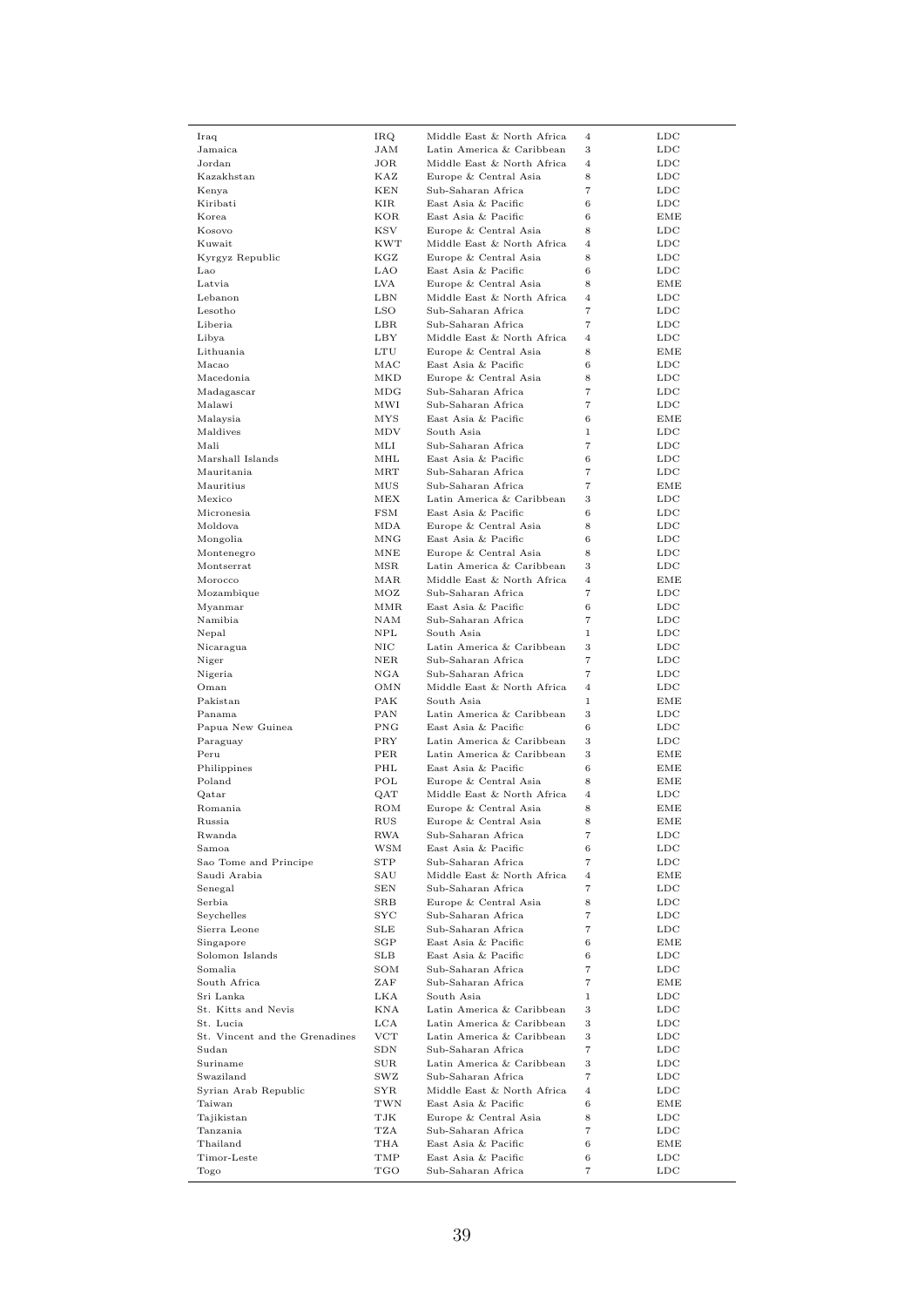| Tonga                | TON        | East Asia & Pacific        | 6              | $_{\text{LDC}}$ |
|----------------------|------------|----------------------------|----------------|-----------------|
| Trinidad and Tobago  | <b>TTO</b> | Latin America & Caribbean  | 3              | $_{\text{LDC}}$ |
| Tunisia              | TUN        | Middle East & North Africa | $\overline{4}$ | $_{\text{LDC}}$ |
| Turkey               | TUR        | Europe & Central Asia      | 8              | EME             |
| Turkmenistan         | TKM        | Europe & Central Asia      | 8              | $_{\text{LDC}}$ |
| Tuvalu               | TUV        | East Asia & Pacific        | 6              | $_{\text{LDC}}$ |
| Uganda               | UGA        | Sub-Saharan Africa         | $\overline{7}$ | $_{\text{LDC}}$ |
| Ukraine              | <b>UKR</b> | Europe & Central Asia      | 8              | EME             |
| United Arab Emirates | ARE        | Middle East & North Africa | $\overline{4}$ | $_{\text{LDC}}$ |
| Uruguay              | URY        | Latin America & Caribbean  | 3              | $_{\text{LDC}}$ |
| Uzbekistan           | UZB        | Europe & Central Asia      | 8              | $_{\text{LDC}}$ |
| Vanuatu              | <b>VUT</b> | East Asia & Pacific        | 6              | $_{\text{LDC}}$ |
| Venezuela.           | <b>VEN</b> | Latin America & Caribbean  | 3              | EME             |
| Vietnam              | <b>VNM</b> | East Asia & Pacific        | 6              | $_{\text{LDC}}$ |
| Yemen                | <b>YEM</b> | Middle East & North Africa | 4              | $_{\text{LDC}}$ |
| Zambia               | ZMB        | Sub-Saharan Africa         | $\overline{7}$ | $_{\text{LDC}}$ |
| Zimbabwe             | ZWE        | Sub-Saharan Africa         | $\overline{7}$ | $_{\text{LDC}}$ |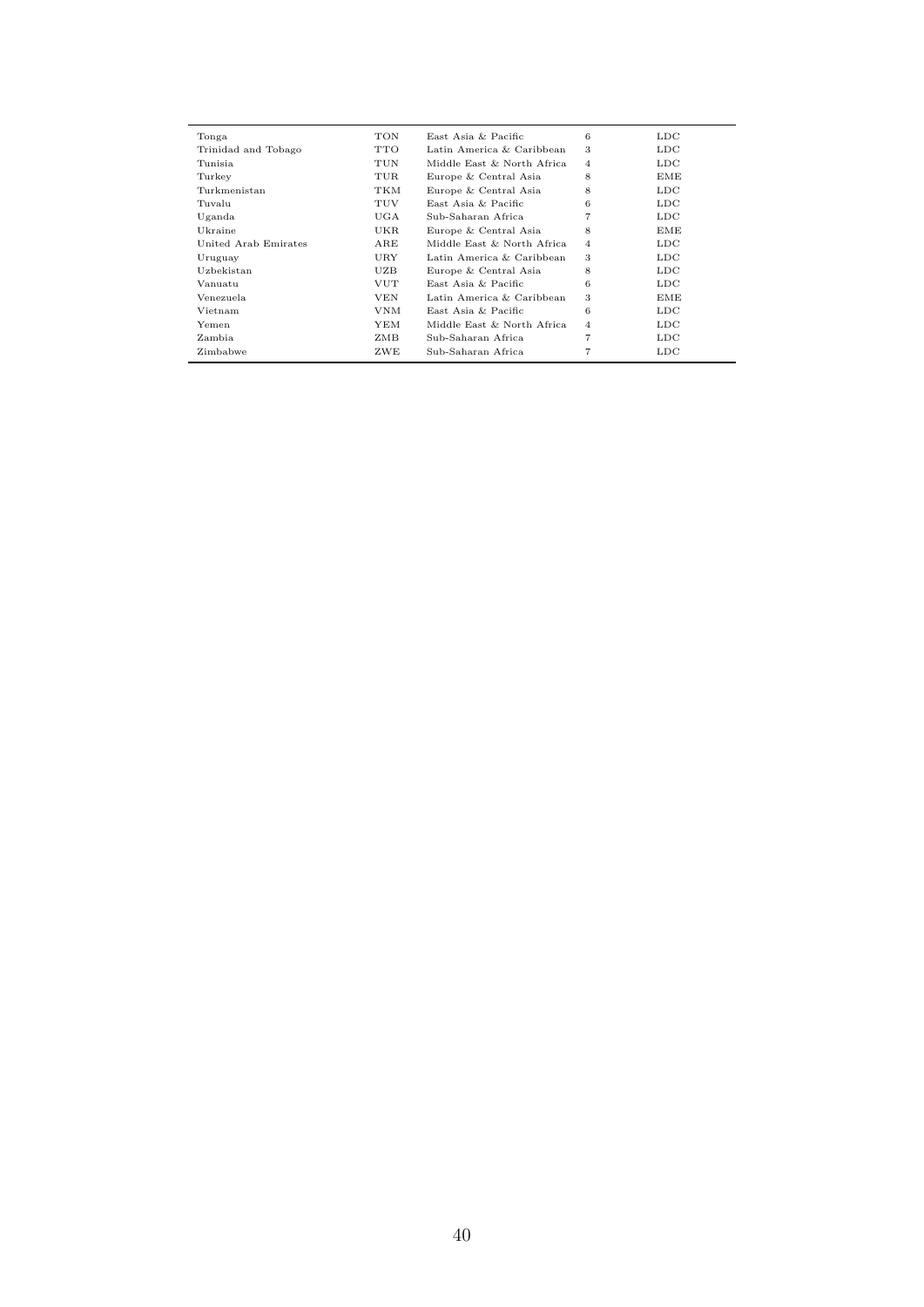# <span id="page-40-0"></span>B Variables used for econometric analysis

| Variable                   | <b>Full Name</b>                             | Description                                                             | Source                                |
|----------------------------|----------------------------------------------|-------------------------------------------------------------------------|---------------------------------------|
| $rqdp\_residual$           | <b>GDP</b><br>Purged<br>real<br>growth       | real GDP $09$ - $\text{lin}$ -<br>ear prediction from a<br>mean $03-08$ | IMF IFS (2012)                        |
| $rgdp\_fe$                 | Unexpected<br>real<br>GDP growth             | real GDP 09 - fore-<br>cast in 2008Q1                                   | (2008),<br>IMF<br>WEO<br>IFS $(2012)$ |
| rsv                        | Reserve adequacy ra-<br>tios                 | One of the four ratios<br>detailed in p.9                               | IMF IFS (2012)                        |
| $rsv\_std$                 | Reserves to short-<br>term debt ratio in log | $log\frac{reserves}{s t \cdot debt} \times 100$                         | IMF IFS (2012)                        |
| capital controls $(cc)$    | Capital control index                        | $-ka open$                                                              | Chinn and Ito $(2006)$                |
| trade openness             | Trade openness index                         | $\frac{X+M}{GDP} \times 100$                                            | IMF IFS (2012)                        |
| exchange regime dummy      | De facto exchange<br>rate classification     | dummy variable                                                          | Reinhart and Rogoff<br>(2004)         |
| oil dummy                  | Oil<br>pro-<br>ducer /expert<br>index        | dummy variable                                                          | IMF $(2012)$                          |
| financial center           | Financial center in-<br>$\frac{d}{dx}$       | dummy variable                                                          | IMF(2012)                             |
| $\Delta}rsv_{08m09-09m03}$ | Reserve depletion                            | log-difference of<br>between<br>reserves<br>08m09 and 09m03             | IMF(2012)                             |
| $\Delta rsv_{09m04-09m12}$ | Reserve rebuilding                           | log-difference of<br>between<br>reserves<br>$09m04$ and $09m12$         | IMF(2012)                             |

Table 11: Key variable description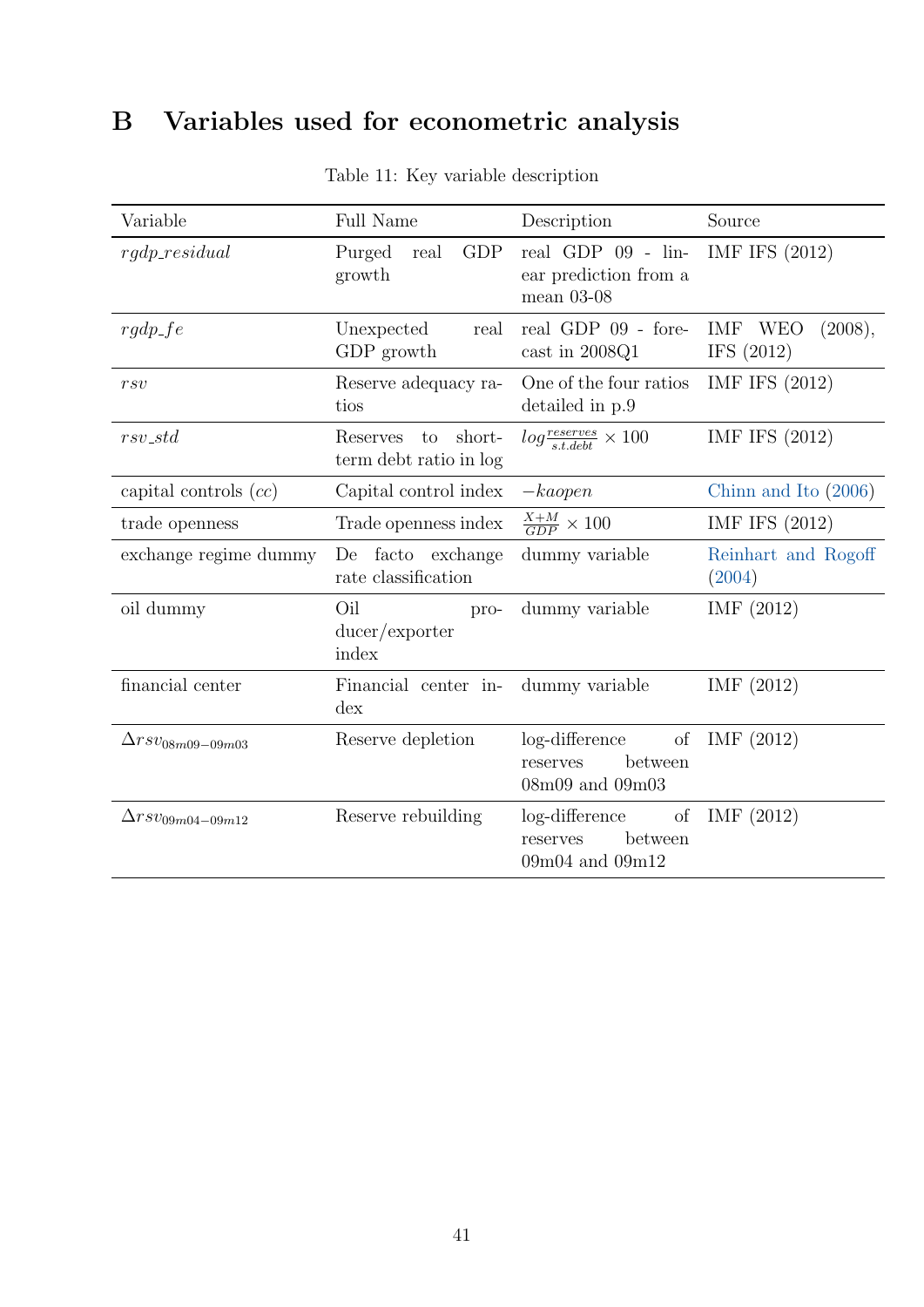<span id="page-41-0"></span>

Figure 11: Crisis impact using  $rgdp\_residual$ 

<span id="page-41-1"></span>

Figure 12: Crisis impact using  $rgdp\_fe$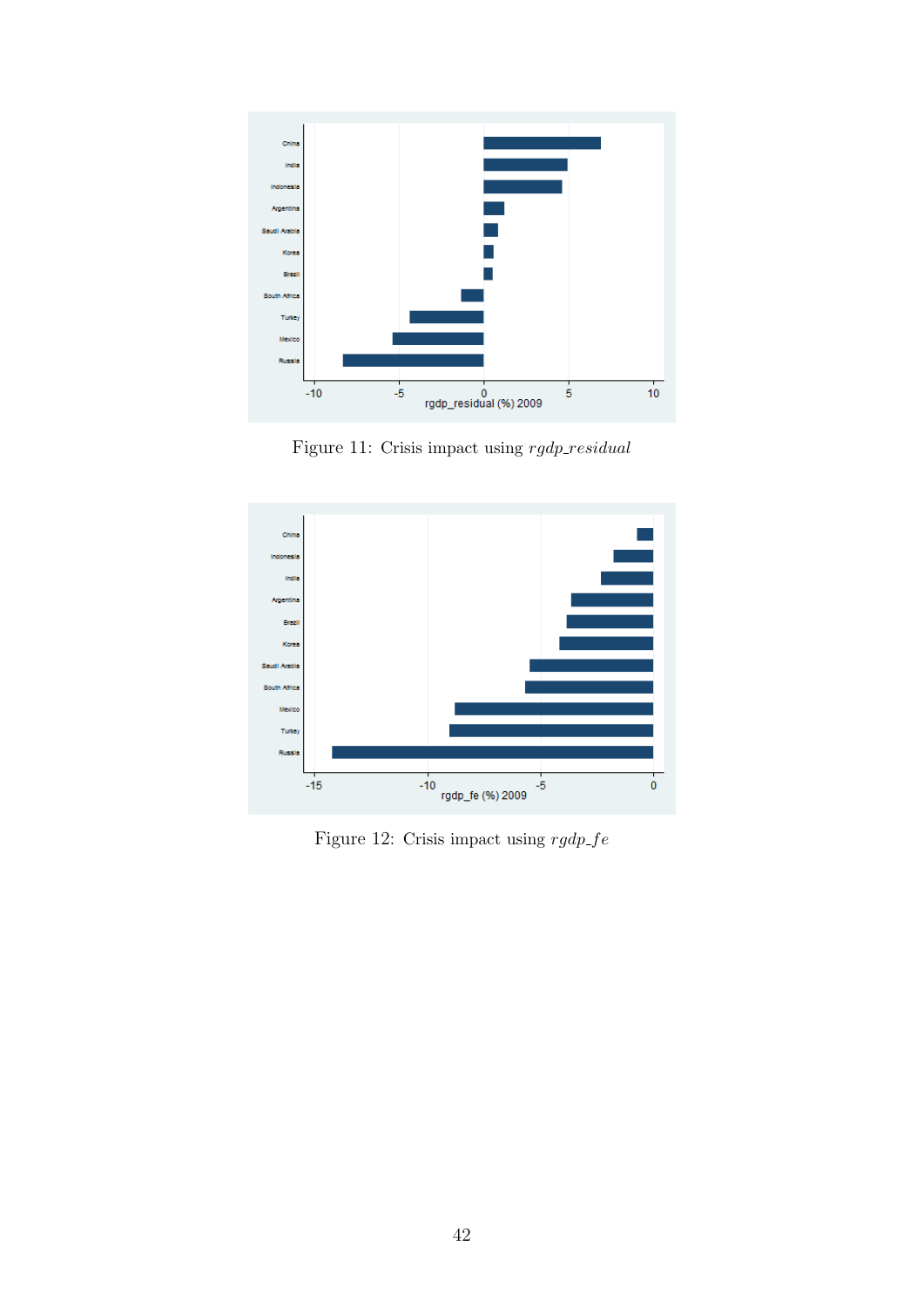# <span id="page-42-1"></span>C Complementary results for Section [3.1](#page-11-1)

<span id="page-42-0"></span>Table 12: Results with different reserve adequacy ratios, with  $rgdp\_fe$  as dependent variable

| (1)       | (2)                                                 | (3)                                                 | (4)                                                       |
|-----------|-----------------------------------------------------|-----------------------------------------------------|-----------------------------------------------------------|
|           |                                                     |                                                     | rgdp_fe                                                   |
| $-0.0670$ |                                                     |                                                     |                                                           |
|           |                                                     |                                                     |                                                           |
|           |                                                     |                                                     |                                                           |
|           | 0.810                                               |                                                     |                                                           |
|           |                                                     |                                                     |                                                           |
|           |                                                     |                                                     |                                                           |
|           |                                                     |                                                     |                                                           |
|           |                                                     |                                                     |                                                           |
|           |                                                     |                                                     |                                                           |
|           |                                                     |                                                     | $0.671***$                                                |
|           |                                                     |                                                     | (0.238)                                                   |
|           |                                                     |                                                     |                                                           |
|           |                                                     |                                                     | $-9.090***$                                               |
|           |                                                     |                                                     | (1.473)                                                   |
|           |                                                     |                                                     |                                                           |
|           |                                                     | 138                                                 | 138                                                       |
| 0.000     | 0.015                                               | 0.000                                               | 0.055                                                     |
| $-0.007$  | 0.007                                               | $-0.007$                                            | 0.048                                                     |
|           | rgdp_fe<br>(0.566)<br>$-4.956***$<br>(1.691)<br>142 | rgdp_fe<br>(0.574)<br>$-6.455***$<br>(0.970)<br>133 | rgdp_fe<br>$-0.0315$<br>(0.524)<br>$-5.131***$<br>(1.948) |

Standard errors in parentheses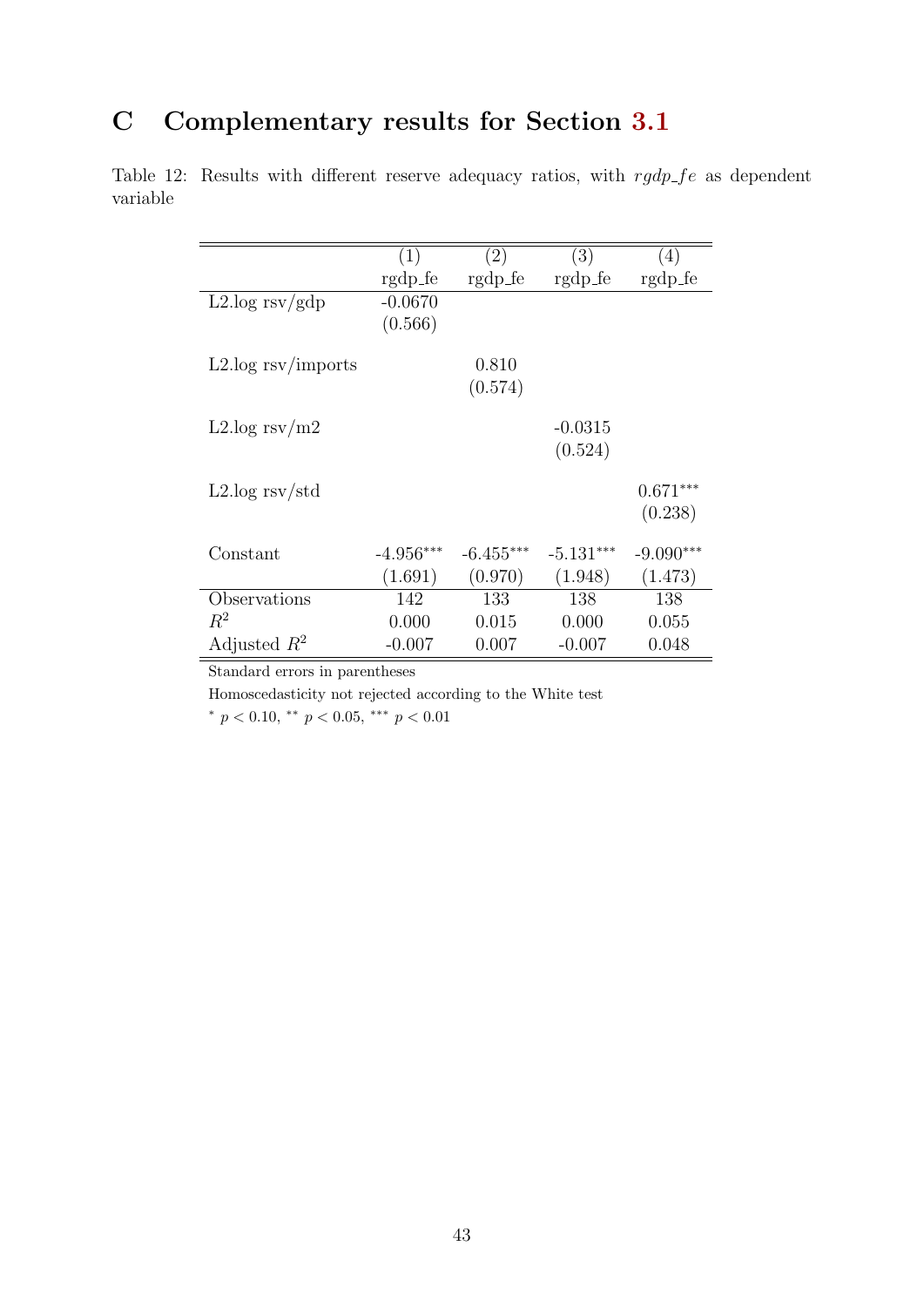|                                             | (1)           | $\left( 2\right)$ | $\left( 3\right)$ | $\left(4\right)$ |
|---------------------------------------------|---------------|-------------------|-------------------|------------------|
|                                             | rgdp_residual | rgdp_residual     | rgdp_residual     | rgdp_residual    |
| $L2 \log \frac{rsv}{gdp}$                   | $-0.135$      |                   |                   |                  |
|                                             | (0.630)       |                   |                   |                  |
|                                             |               |                   |                   |                  |
| $L2 \log \frac{\text{rsv}}{\text{imports}}$ |               | 0.649             |                   |                  |
|                                             |               | (0.677)           |                   |                  |
|                                             |               |                   |                   |                  |
| L2.log $rsv/m2$                             |               |                   | 0.468             |                  |
|                                             |               |                   | (0.595)           |                  |
| $L2 \log \frac{rsv}{std}$                   |               |                   |                   | $0.857***$       |
|                                             |               |                   |                   |                  |
|                                             |               |                   |                   | (0.253)          |
| Constant                                    | 0.966         | $-0.350$          | $-1.200$          | $-4.406***$      |
|                                             | (1.876)       | (1.116)           | (2.202)           | (1.561)          |
|                                             |               |                   |                   |                  |
| Observations                                | 135           | 126               | 130               | 131              |
| $R^2$                                       | 0.000         | 0.007             | 0.005             | 0.082            |
| Adjusted $R^2$                              | $-0.007$      | $-0.001$          | $-0.003$          | 0.075            |

<span id="page-43-0"></span>Table 13: Results with different reserve adequacy ratios, without outliers

Homoscedasticity not rejected according to the White test

\*  $p < 0.10$ , \*\*  $p < 0.05$ , \*\*\*  $p < 0.01$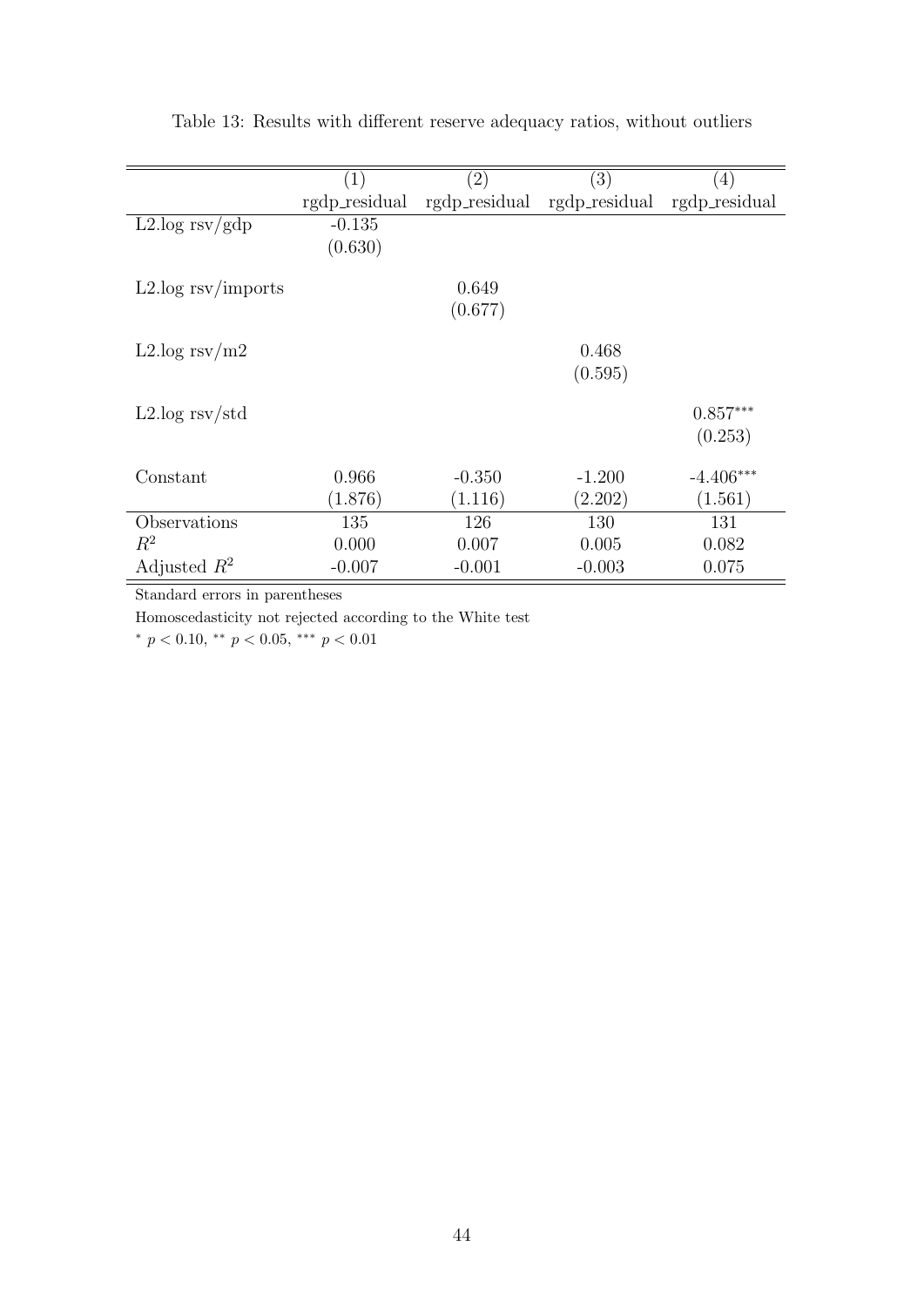|                                             | $\left( 1\right)$ | $\left( 2\right)$ | $\left( 3\right)$ | $\left(4\right)$ |
|---------------------------------------------|-------------------|-------------------|-------------------|------------------|
|                                             | rgdp_residual     | rgdp_residual     | rgdp_residual     | rgdp_residual    |
| $L2 \log \frac{rsv}{gdp}$                   | $-0.723$          |                   |                   |                  |
|                                             | (0.729)           |                   |                   |                  |
|                                             |                   |                   |                   |                  |
| $L2 \log \frac{\text{rsv}}{\text{imports}}$ |                   | 0.213             |                   |                  |
|                                             |                   | (0.816)           |                   |                  |
|                                             |                   |                   |                   |                  |
| L2.log $rsv/m2$                             |                   |                   | $-0.431$          |                  |
|                                             |                   |                   | (0.775)           |                  |
|                                             |                   |                   |                   |                  |
| $L2 \log$ rsv/std                           |                   |                   |                   | $0.957***$       |
|                                             |                   |                   |                   | (0.355)          |
|                                             |                   |                   |                   |                  |
| Constant                                    | 3.006             | 0.611             | 2.336             | $-4.971**$       |
|                                             | (2.160)           | (1.391)           | (2.898)           | (2.216)          |
| Observations                                | 100               | 95                | 97                | 101              |
| $R^2$                                       | 0.010             | 0.001             | 0.003             | 0.068            |
| Adjusted $R^2$                              | $-0.000$          | $-0.010$          | $-0.007$          | 0.059            |

<span id="page-44-0"></span>Table 14: Results with different reserve adequacy ratios, without outliers and small countries

Homoscedasticity not rejected according to the White test

 $*$   $p$   $<$   $0.10,$   $^{**}$   $p$   $<$   $0.05,$   $^{***}$   $p$   $<$   $0.01$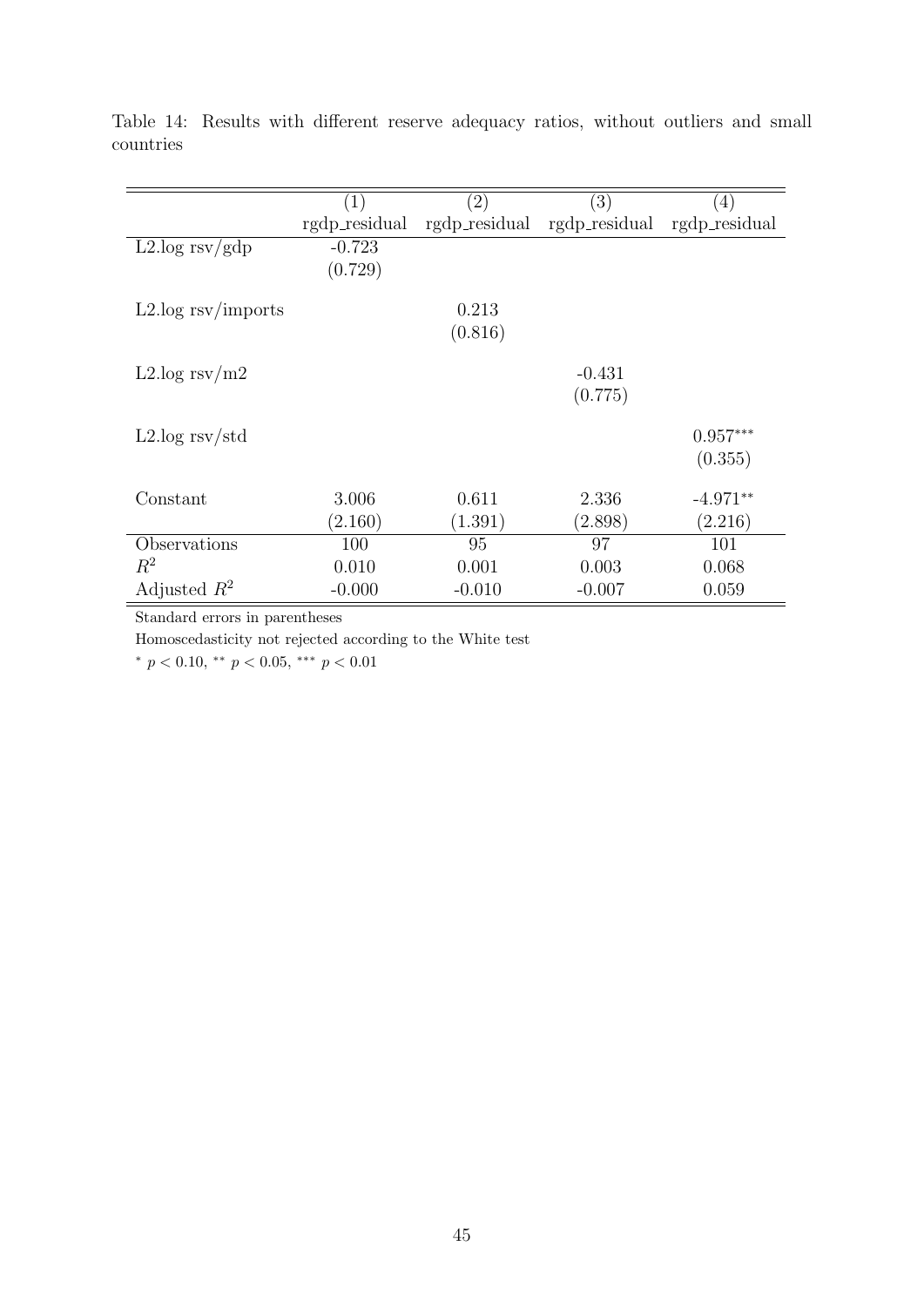# <span id="page-45-0"></span>D Complementary results for Section [3.2](#page-12-1)

|                                   | (1)         | (2)           |
|-----------------------------------|-------------|---------------|
|                                   | rgdp_fe     | rgdp_residual |
| $L2 \log$ rsv/std                 | $0.951***$  | $0.937***$    |
|                                   | (0.292)     | (0.316)       |
| L <sub>2</sub> . capital controls | 0.0352      | 0.220         |
|                                   | (0.263)     | (0.281)       |
| L2. exchange regime index         | $-0.892$    | $-0.196$      |
|                                   | (1.226)     | (1.311)       |
| L <sub>2</sub> .trade openness    | $-0.0235**$ | $-0.0286**$   |
|                                   | (0.0104)    | (0.0113)      |
| oil dummy                         | $-3.142***$ | $-1.987$      |
|                                   | (1.132)     | (1.211)       |
| Constant                          | $-7.111***$ | $-1.830$      |
|                                   | (2.263)     | (2.431)       |
| Observations                      | 104         | 102           |
| $R^2$                             | 0.213       | 0.201         |
| Adjusted $R^2$                    | 0.173       | 0.159         |

Table 15: Full specification without outliers

Standard errors in parentheses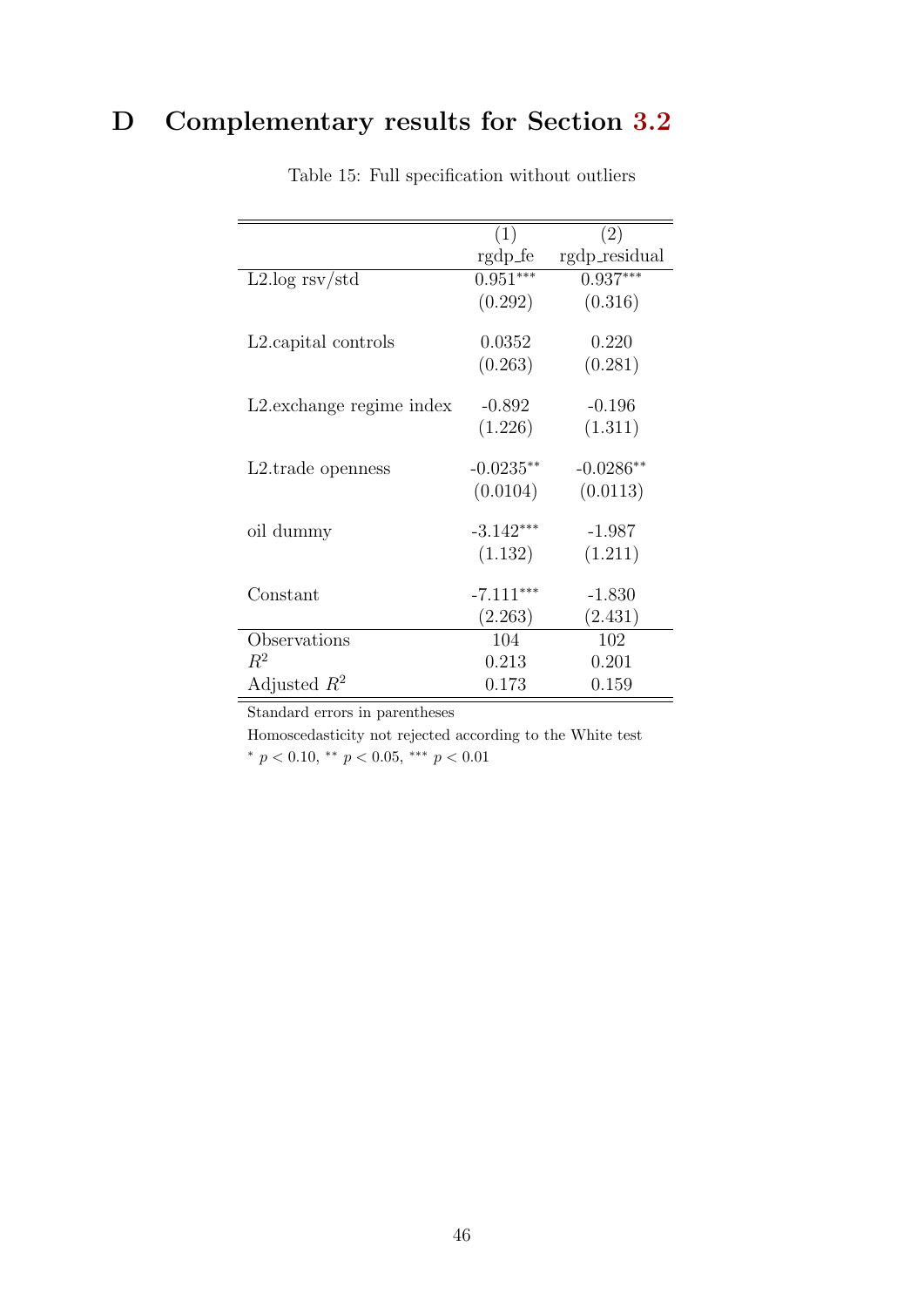|                                | (1)         | (2)           |
|--------------------------------|-------------|---------------|
|                                | rgdp_fe     | rgdp_residual |
| $L2 \log \frac{rsv}{std}$      | $1.311***$  | $1.239**$     |
|                                | (0.469)     | (0.512)       |
| L2.capital controls            | $-0.0365$   | 0.315         |
|                                | (0.352)     | (0.373)       |
|                                |             |               |
| L2. exchange regime index      | $-1.147$    | $-0.341$      |
|                                | (1.323)     | (1.410)       |
| L <sub>2</sub> .trade openness | $-0.0274**$ | $-0.0302**$   |
|                                | (0.0127)    | (0.0138)      |
| oil dummy                      | $-2.925**$  | $-1.852$      |
|                                | (1.260)     | (1.344)       |
| Constant                       | $-8.958***$ | $-3.422$      |
|                                |             |               |
|                                | (3.111)     | (3.357)       |
| Observations                   | 82          | 80            |
| $R^2$                          | 0.206       | 0.197         |
| Adjusted $R^2$                 | 0.153       | 0.143         |

Table 16: Full specification without outliers and small countries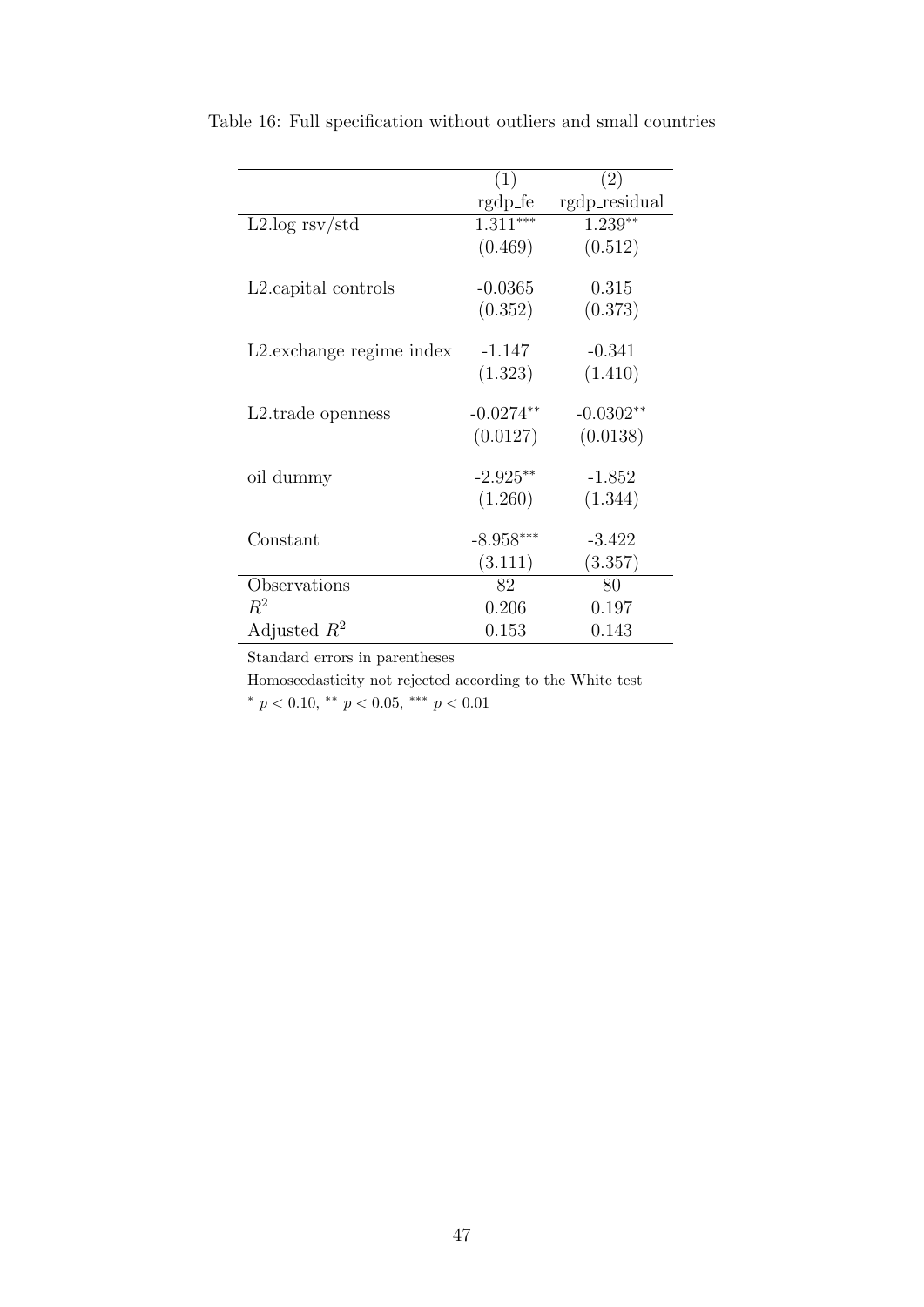# <span id="page-47-0"></span>E Complementary results for Section [3.3](#page-13-0)

<span id="page-47-1"></span>Table 17: Foreign reserve accumulation and capital controls, without outliers and small countries

|                                          | (1)         | (2)           |
|------------------------------------------|-------------|---------------|
|                                          | rgdp_fe     | rgdp_residual |
| $L2 \log rsv/std$                        | $1.355***$  | $1.292**$     |
|                                          | (0.472)     | (0.516)       |
|                                          |             |               |
| L <sub>2</sub> . capital controls        | $-0.00486$  | 0.347         |
|                                          | (0.354)     | (0.375)       |
|                                          |             |               |
| L2.log rsv/std $\times$ capital controls | 0.248       | 0.277         |
|                                          | (0.273)     | (0.299)       |
| L2. exchange regime index                | $-1.342$    | $-0.540$      |
|                                          | (1.342)     | (1.428)       |
|                                          |             |               |
| L <sub>2</sub> .trade openness           | $-0.0269**$ | $-0.0300**$   |
|                                          | (0.0128)    | (0.0139)      |
| oil dummy                                | $-2.953**$  | $-1.900$      |
|                                          | (1.261)     | (1.346)       |
|                                          |             |               |
| Constant                                 | $-9.293***$ | $-3.791$      |
|                                          | (3.136)     | (3.384)       |
| Observations                             | 82          | 80            |
| $R^2$                                    | 0.214       | 0.207         |
| Adjusted $R^2$                           | 0.151       | 0.141         |
| F-test capital controls                  | 0.417       | 0.786         |
| P-value                                  | 0.660       | 0.459         |
| F-test reserves                          | 4.309       | 3.345         |
| P-value                                  | 0.0169      | 0.0407        |

Standard errors in parentheses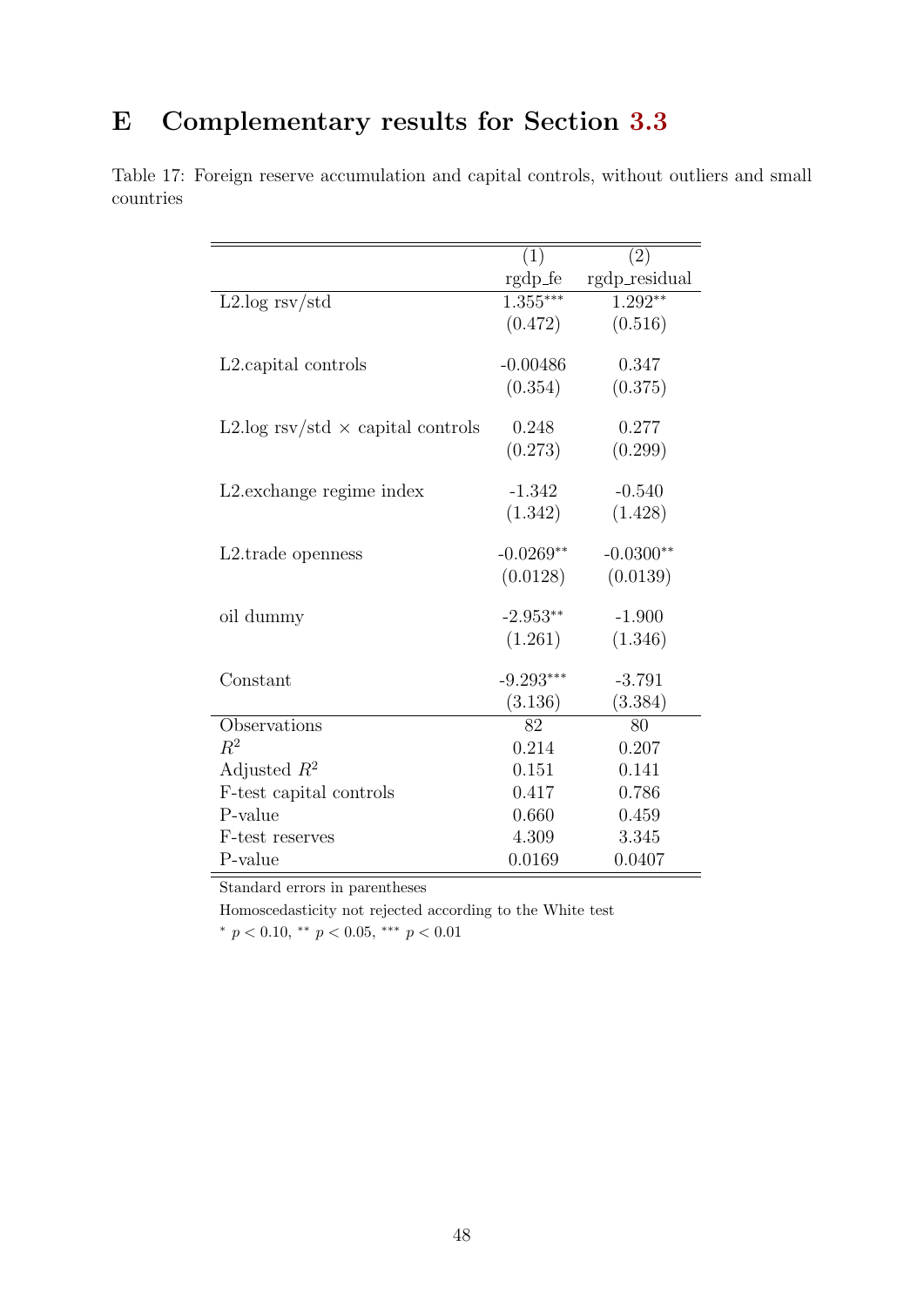# <span id="page-48-1"></span>F Complementary results for Section [3.4](#page-18-0)

## <span id="page-48-0"></span>F.1 Results of the 1st-stage regressions

|                                | (1)              | (2)              | (3)              |
|--------------------------------|------------------|------------------|------------------|
|                                | $L2.log$ rsv/std | $L2.log$ rsv/std | $L2.log$ rsv/std |
| L2.capital controls            | 0.107            | 0.101            | 0.0800           |
|                                | (0.111)          | (0.108)          | (0.112)          |
| L2. exchange regime index      | $0.591**$        | $0.576**$        | $0.650**$        |
|                                |                  |                  |                  |
|                                | (0.297)          | (0.268)          | (0.299)          |
| L <sub>2</sub> .trade openness | $-0.0109**$      | $-0.0106**$      | $-0.0119**$      |
|                                | (0.00447)        | (0.00440)        | (0.00467)        |
| oil dummy                      | 0.517            | 0.364            | 0.455            |
|                                | (0.394)          | (0.359)          | (0.395)          |
| financial center               | $3.095**$        | $2.803*$         | $3.194**$        |
|                                | (1.440)          | (1.419)          | (1.475)          |
| L2. distance weighted index    | $0.0325**$       |                  | $0.0287*$        |
|                                | (0.0150)         |                  | (0.0149)         |
| L2.Joneses                     |                  | $0.00228**$      | $0.00209*$       |
|                                |                  | (0.00111)        | (0.00106)        |
|                                |                  |                  |                  |
| Constant                       | $5.749***$       | $5.037***$       | $4.646***$       |
|                                | (0.375)          | (0.679)          | (0.646)          |
| Observations                   | 112              | 112              | 112              |
| $R^2$                          | 0.132            | 0.143            | 0.164            |
| Adjusted $R^2$                 | 0.082            | 0.094            | 0.108            |

Table 18: First stage regression for 2SLS

Standard errors in parentheses

Homoscedasticity not rejected according to the White test

<sup>∗</sup> p < 0.10, ∗∗ p < 0.05, ∗∗∗ p < 0.01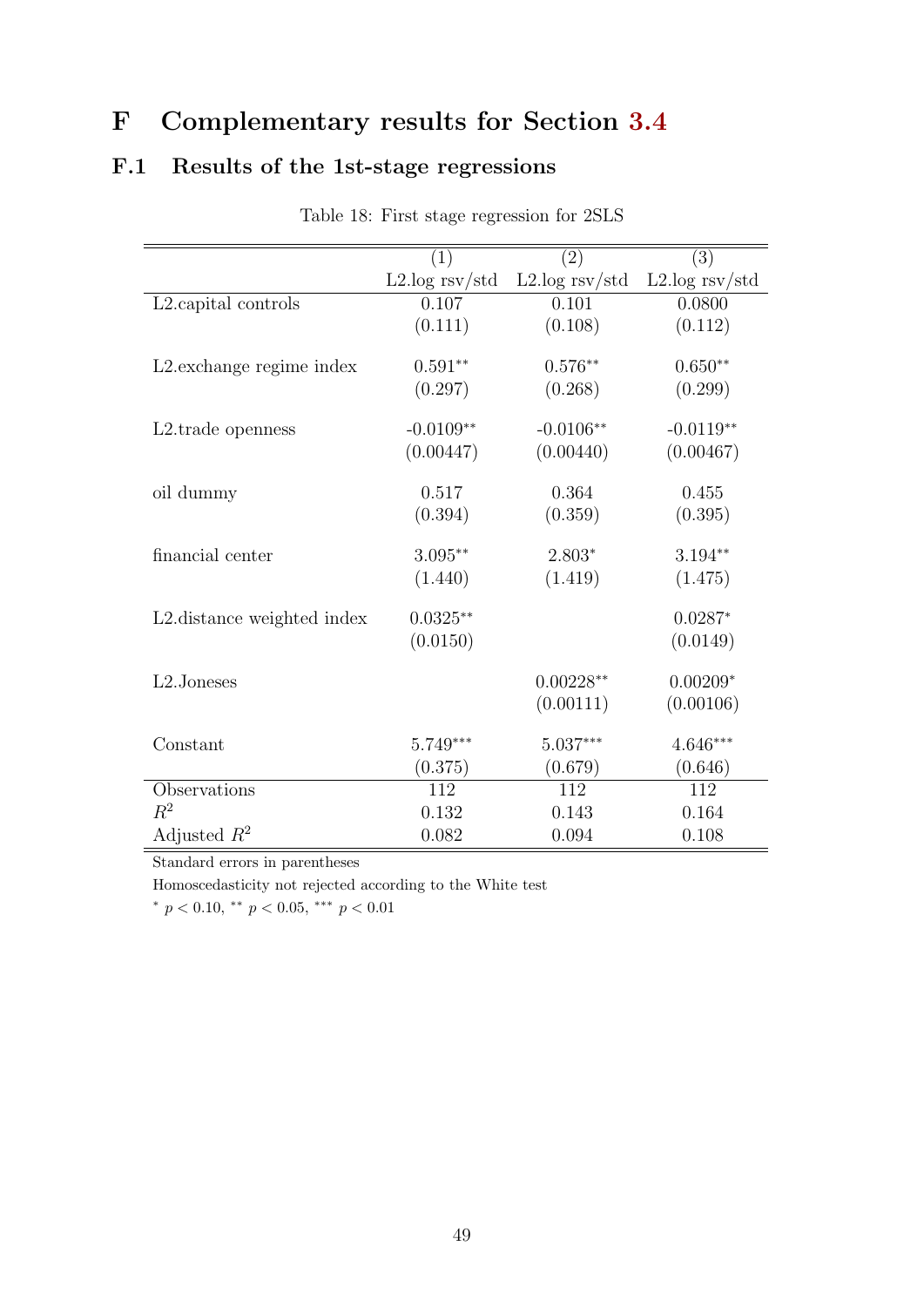<span id="page-49-0"></span>

|                                | (1)              | (2)              | (3)              |
|--------------------------------|------------------|------------------|------------------|
|                                | $L2.log$ rsv/std | $L2.log$ rsv/std | $L2.log$ rsv/std |
| L2.capital controls            | $0.199**$        | $0.196***$       | $0.177*$         |
|                                | (0.0909)         | (0.0871)         | (0.0918)         |
| L2. exchange regime index      | 0.423            | $0.470*$         | $0.491*$         |
|                                | (0.286)          | (0.269)          | (0.292)          |
| L <sub>2</sub> .trade openness | $-0.00735$       | $-0.00744*$      | $-0.00815*$      |
|                                | (0.00445)        | (0.00447)        | (0.00461)        |
| oil dummy                      | 0.537            | 0.421            | 0.491            |
|                                | (0.369)          | (0.342)          | (0.372)          |
| L2. distance weighted index    | $0.0255*$        |                  | 0.0227           |
|                                | (0.0149)         |                  | (0.0151)         |
| L2.Joneses                     |                  | 0.00157          | 0.00144          |
|                                |                  | (0.000989)       | (0.000967)       |
| Constant                       | $5.683***$       | $5.230***$       | $4.921***$       |
|                                | (0.408)          | (0.659)          | (0.617)          |
| Observations                   | 102              | 102              | 102              |
| $R^2$                          | 0.149            | 0.154            | 0.169            |
| Adjusted $R^2$                 | 0.105            | 0.110            | 0.116            |

Table 19: First stage regression, without outliers

Homoscedasticity not rejected according to the White test

 $*$   $p$   $<$   $0.10,$   $^{**}$   $p$   $<$   $0.05,$   $^{***}$   $p$   $<$   $0.01$